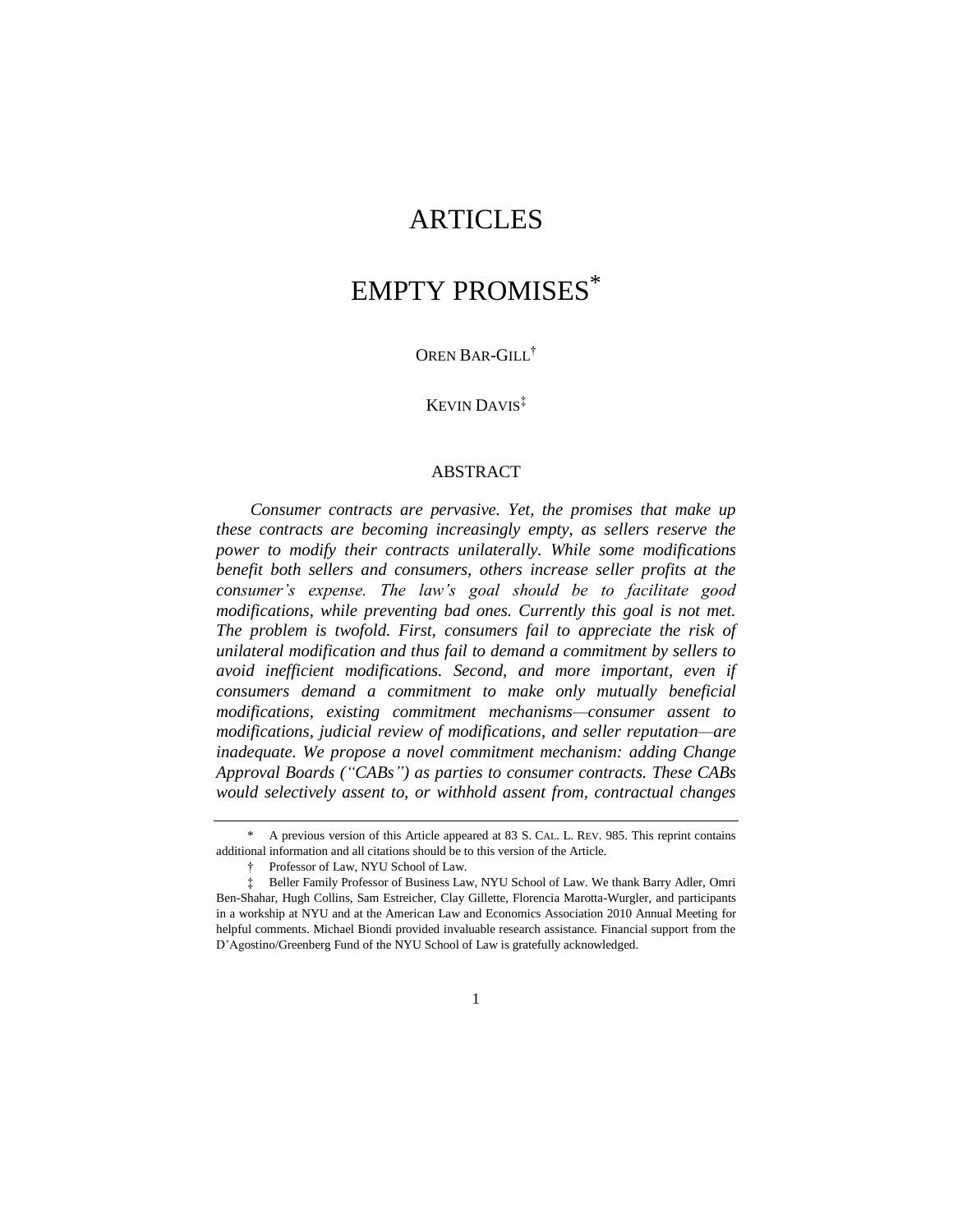*that sellers wish to make, according to each CAB's modification policy. We envision a market for CABs—multiple CABs, each striking a different balance between flexibility and security, offering a range of modification policies from which consumers can choose. The market-based CAB system promises to deter abusive term changes while retaining the flexibility to change consumer contracts when change is justified.*

## TABLE OF CONTENTS

| III. THE COST OF UNILATERAL MODIFICATION 17          |  |
|------------------------------------------------------|--|
| A. THE BENEFITS OF UNILATERAL MODIFICATIONS  17      |  |
| B. THE EX POST COSTS OF UNILATERAL MODIFICATIONS  19 |  |
| C. THE EX ANTE COSTS OF UNILATERAL MODIFICATIONS19   |  |
|                                                      |  |
|                                                      |  |
| 3. Contracts That Create Systemic Costs by Reducing  |  |
|                                                      |  |
| D. COMPARISON: MODIFICATION OF B2B CONTRACTS 26      |  |
|                                                      |  |
|                                                      |  |
| B. REQUIRING MEANINGFUL ASSENT TO EACH CHANGE 29     |  |
|                                                      |  |
|                                                      |  |
| C. REFUSING TO ENFORCE SPECIFIC MODIFICATIONS34      |  |
|                                                      |  |
|                                                      |  |
|                                                      |  |
|                                                      |  |
|                                                      |  |
|                                                      |  |
|                                                      |  |
|                                                      |  |

## <span id="page-1-0"></span>I. INTRODUCTION

*Pacta sunt servanda*. Agreements must be kept. But what if the agreement itself says that it need not be kept, that one of the parties can unilaterally change the terms of the agreement or nullify it entirely? What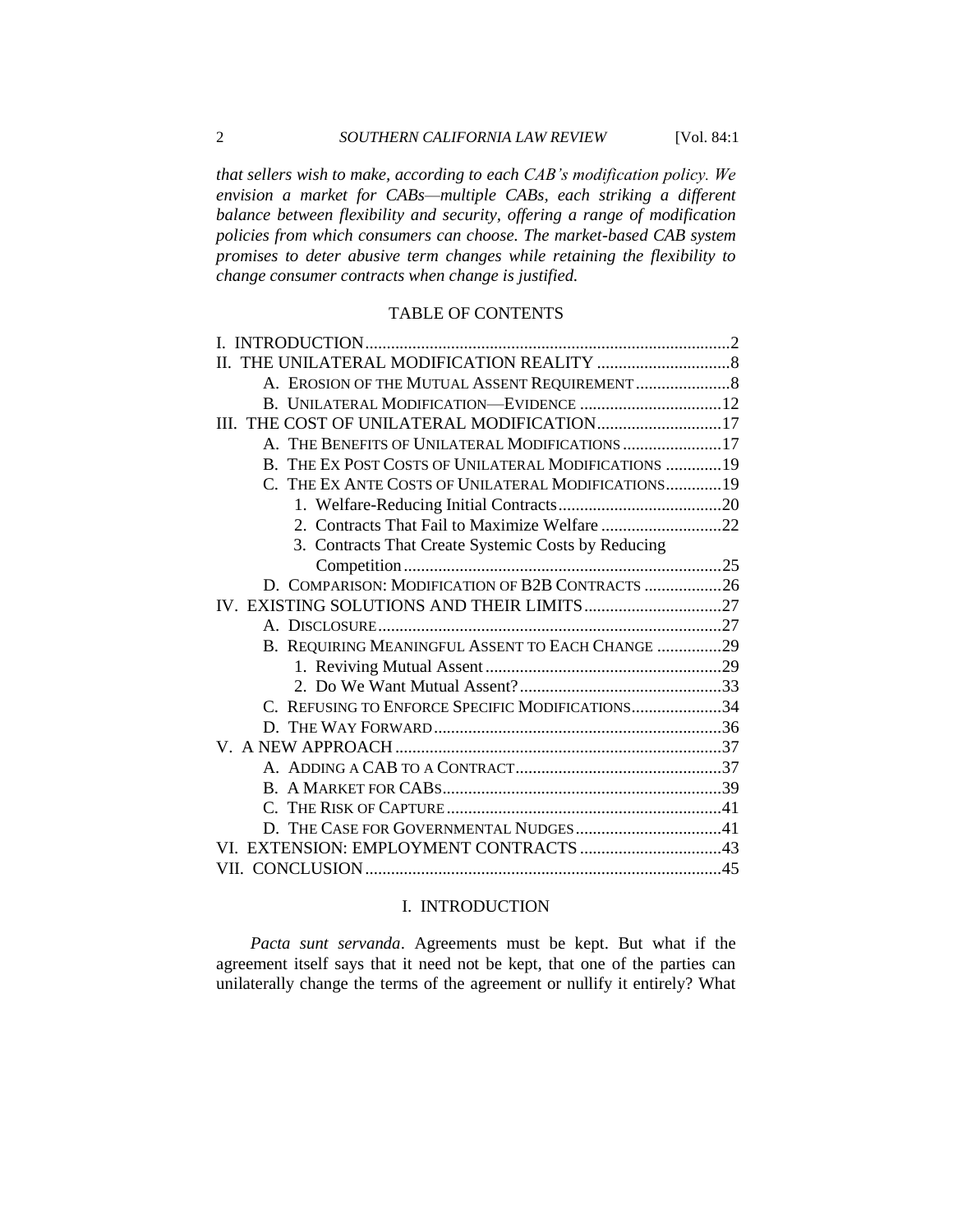does it mean to keep such an agreement? Does it even make sense to call it an "agreement"? These are not abstract philosophical questions. Empty promises are becoming increasingly common across a wide range of consumer contracts.

In their contracts, sellers are routinely making promises while reserving the right to renege on them: Credit card issuers may promise a 10 percent interest rate and then change it to a 20 percent interest rate. Amazon promised a text-to-speech function on its electronic reading device, the Kindle, and then decided to remove this feature.<sup>1</sup> And a broad range of sellers—from credit card issuers to cellular service providers to satellite television companies—promised their customers accountability for any wrongdoing and then added arbitration clauses, with "no class actions" provisions, that practically eviscerated that accountability.<sup>2</sup>

These contracts are designed to govern long-term economic relationships between sellers and consumers. Many things can change over the course of a long-term relationship. So it should not be surprising that the contracts that govern these relationships are often modified. But are they modified too often? Are sellers modifying these contracts opportunistically, making use of their de facto, if not de jure, power to modify consumer contracts *unilaterally*?

Enormous amounts of scholarly attention have been devoted to problems surrounding the initial agreements signed by consumers: Do consumers read these agreements? Do they understand them? Are they coerced into signing them?<sup>3</sup> When initial agreements can be modified unilaterally, many of these issues seem beside the point. We believe that much more attention should be paid to the implications of modifications of consumer contracts <sup>4</sup>

4. The small body of recent literature that is on point includes Peter A. Alces & Michael M. Greenfield, *They Can Do What!? Limitations on the Use of Change-of-Terms Clauses*, 26 GA. ST. U. L. REV. 1099 (2010); Peter A. Alces & Jason M. Hopkins, *Carrying a Good Joke Too Far*, 83 CHI.-K[ENT](http://web2.westlaw.com/result/result.aspx?rltdb=CLID_DB8736042421116&effdate=1%2f1%2f0001+12%3a00%3a00+AM&db=JLR&srch=TRUE&service=Search&sskey=CLID_SSSA4436042421116&ss=CNT&fmqv=c&rlti=1&sv=Split&n=1&method=TNC&origin=Search&query=AU%28ALCES+%26+HOPKINS%29&mt=208&eq=Welcome%2f208&sri=328&rlt=CLID_QRYRLT289543421116&vr=2.0&rp=%2fWelcome%2f208%2fdefault.wl&cnt=DOC&cfid=1&scxt=WL&rs=WLW9.05&fn=_top)  L. REV. [879](http://web2.westlaw.com/result/result.aspx?rltdb=CLID_DB8736042421116&effdate=1%2f1%2f0001+12%3a00%3a00+AM&db=JLR&srch=TRUE&service=Search&sskey=CLID_SSSA4436042421116&ss=CNT&fmqv=c&rlti=1&sv=Split&n=1&method=TNC&origin=Search&query=AU%28ALCES+%26+HOPKINS%29&mt=208&eq=Welcome%2f208&sri=328&rlt=CLID_QRYRLT289543421116&vr=2.0&rp=%2fWelcome%2f208%2fdefault.wl&cnt=DOC&cfid=1&scxt=WL&rs=WLW9.05&fn=_top) (2008); Curtis Bridgeman & Karen Sandrik, *Bullshit Promises*, 76 TENN. L. REV. 379 (2009); David Horton, *The Shadow Terms: Contract Procedure and Unilateral Amendments*, 57 UCLA

<span id="page-2-1"></span><span id="page-2-0"></span><sup>1.</sup> *See infra* note[s 56](#page-15-1)[–57](#page-15-2) and accompanying text.

<sup>2.</sup> *See infra* Part II.B.

<sup>3.</sup> The relevant literature is vast. For an excellent introduction to the literature, see MICHAEL J. TREBILCOCK, THE LIMITS OF FREEDOM OF CONTRACT (1993). Early contributions include KARL N. LLEWELLYN, THE COMMON LAW TRADITION: DECIDING APPEALS 362–71 (1960); and Todd D. Rakoff, *Contracts of Adhesion: An Essay in Reconstruction*, 96 HARV. L. REV. 1173 (1983). More recent contributions include Oren Bar-Gill, Exchange, *The Behavioral Economics of Consumer Contracts*, 92 MINN. L. REV. 749 (2008); and Russell Korobkin, *Bounded Rationality, Standard Form Contracts, and Unconscionability*, 70 U. CHI. L. REV. 1203 (2003).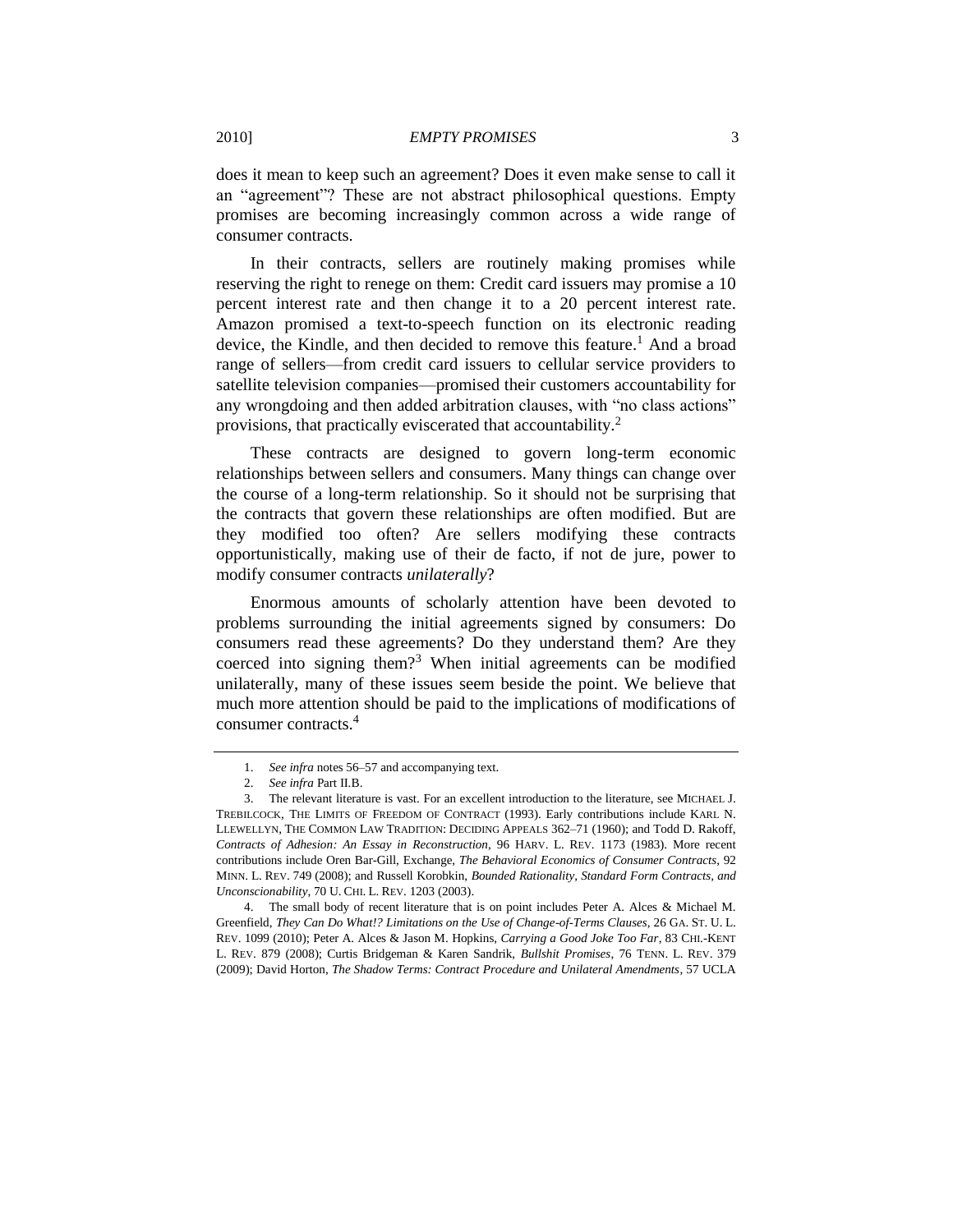In the business-to-business ("B2B") context, contract modification is generally thought of as a bilateral process, culminating in the consent of both parties.<sup>5</sup> It is not so in the business-to-consumer context. In theory, contract law permits a seller to modify a contract only with the assent of the consumer—in other words, modifications proposed by sellers require mutual assent.<sup>6</sup> But sometimes sellers circumvent this requirement by

5. *See infra* not[e 80](#page-26-2) and accompanying text.

6. Contract law recognizes several ways to modify or discharge a contractual duty with the assent of the person to whom the duty is owed ("the obligee"). See RESTATEMENT (SECOND) OF CONTRACTS § 89 & ch. 12 introductory note (1981). The language of section 89 is ambiguous on this point, but the accompanying commentary makes it clear that only situations involving assent of the obligee—or, more typically, express agreement between the parties—are contemplated. The Restatement (Second) of Contracts makes no provision for modifying a contractual duty based solely on the assent of the person who owes the duty (the "obligor"). To the contrary, it suggests that no contractual duty will arise if an obligor attempts to make its performance entirely optional by reserving the right to make such modifications. *See id.* §§ 1, 2 cmt. e (defining a contract as a kind of "promise" and suggesting that a statement that makes performance entirely optional will not constitute a "promise"). The term "contract modification" is also often used to describe the imposition of new duties on one or both parties. The conventional view is that creation of a contractual duty requires a promise from the obligee, which also implies assent. *See id.* §§ 1, 4 (defining a contract as a binding promise

<span id="page-3-0"></span>L. REV. 605 (2010); Eric Andrew Horwitz, *An Analysis of Change-of-Terms Provisions as Used in Consumer Service Contracts of Adhesion*, 15 U. MIAMI BUS. L. REV. 75 (2006); and Daniel Watkins, *[Terms Subject to Change: Assent and Unconscionability in Contracts that Contemplate Amendment](http://hq.ssrn.com/Journals/RedirectClick.cfm?url=http://papers.ssrn.com/sol3/papers.cfm?abstract_id=1421389&partid=238890&did=49847&eid=68340131)*, 31 CARDOZO L. REV. 545 (2009). All of these articles provide detailed descriptions of how these contracts are treated under current law and propose legislative or judicial responses. Most of these articles offer little analysis of the economic implications, either positive or negative, of permitting unilateral modifications of consumer contracts. David Horton discusses some of the negative economic implications but his analysis is limited to modifications of procedural terms. *See* Horton, *supra*. In addition, as we discuss *infra* in Part IV, the responses they propose are unsatisfactory in various respects. Hugh Collins discusses all of these issues, including the economic ones, but his discussion is limited to English law and does not focus on the special concerns that arise in the consumer setting. *See* Hugh Collins, *Discretionary Powers in Contracts*, *in* IMPLICIT DIMENSIONS OF CONTRACT: DISCRETE, RELATIONAL AND NETWORK CONTRACTS 219 (David Campbell, Hugh Collins & John Wightman eds., 2003). We also do not believe that the judicial solution he favors is adequate for the contracts in which we are interested. *See id.* Our focus on how contractual relationships evolve over time is presaged by the literature on relational contracts. That literature, however, either focuses on business-to-business contracts or examines changes in legal rights that are permitted by open-ended terms of initial agreements or are accomplished by mechanisms other than unilateral modification, including arbitral awards and mutual assent. *See, e.g.*, Charles J. Goetz & Robert E. Scott, *Principles of Relational Contracts*, 67 VA. L. REV. 1089 (1981) (analyzing contracts in which the parties are incapable of reducing important terms of the arrangement to well-defined obligations); Ronaldo Porto Macedo Jr., *Relational Consumer Contracts: New Challenges for Brazilian Consumer Law*, 12 SOC. & LEGAL STUD. 27, 31 (2003) (describing relational contracts as those that establish "institutional processes" for adjustment); Ian R. Macneil, *Contracts: Adjustment of Long-Term Economic Relations Under Classical, Neoclassical, and Relational Contract Law*, 72 NW. U. L. REV. 854, 865, 868, 886–87 (1978) (noting in passing the use of "one-party control of terms" in certain consumer transactions, but focusing on flexibility in interfirm and intrafirm contracts).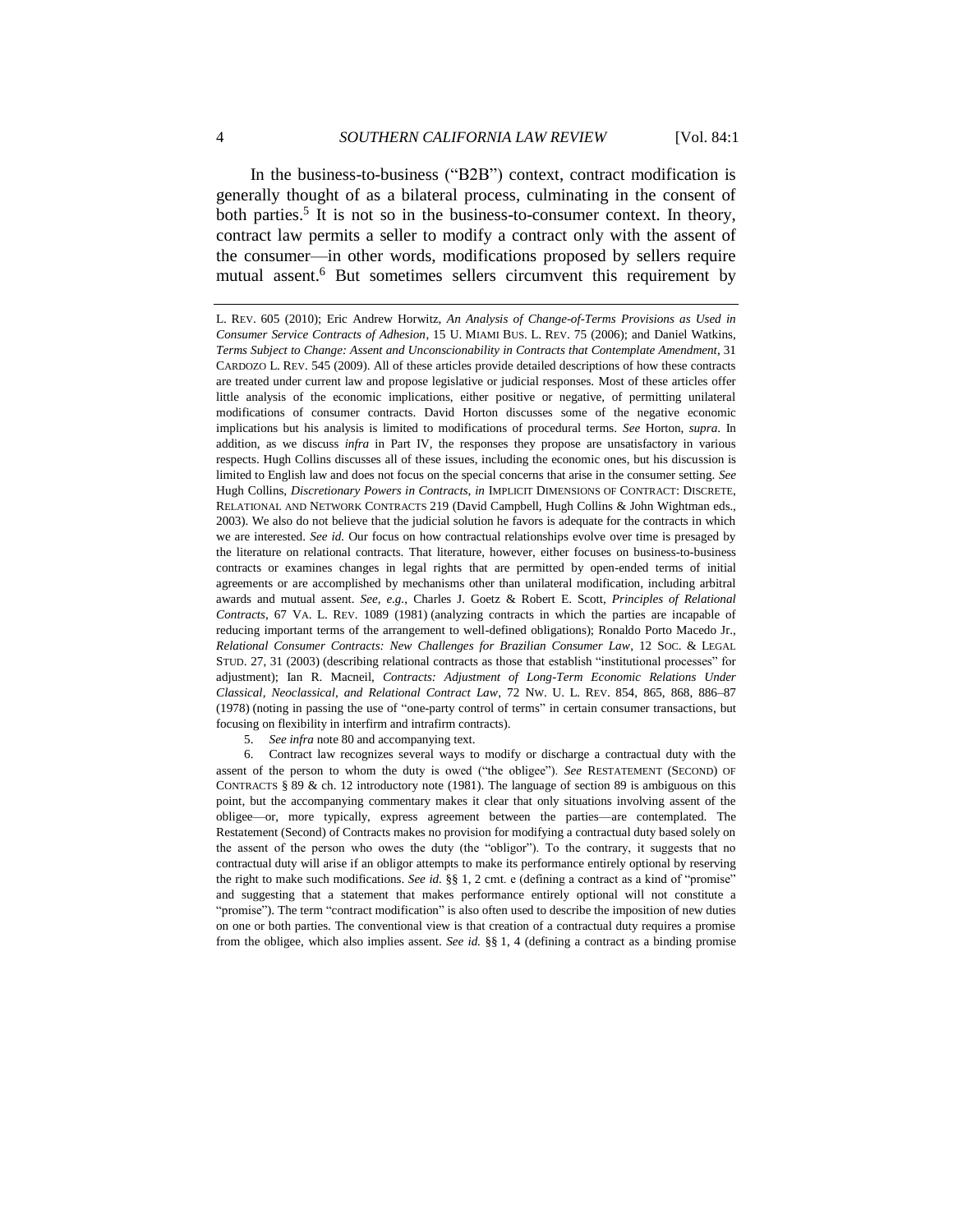expressly reserving the right to modify terms unilaterally in the initial agreement.<sup>7</sup> In other cases, mutual assent is ostensibly required but sellers enjoy de facto power to modify contracts unilaterally because consumers are in no position to express meaningful assent. Consumers might not even know that a contract is being modified, for example, if they fail to read a bill-stuffer modification notice. Even if they see the modification notice, consumers may not be able to evaluate accurately the implications of the modification. And finally, the cost of exiting long-term relationships with sellers, usually the only alternative to modified contracts, will often deter consumers from objecting to the modification.

<span id="page-4-0"></span>Sellers have been subject to increasing public scrutiny for their alleged abuse of the power to modify consumer contracts unilaterally. Credit card issuers have been subject to increasing public and political pressure, which culminated in the Credit Card Accountability Responsibility and Disclosure Act of 2009 (the "CARD Act").<sup>8</sup> The CARD Act limits issuers' ability to modify their contracts and increase interest rates. Cell phone companies, airlines with frequent-flier programs, cable television companies, and Internet service companies are also angering their customers by unilaterally modifying contracts.<sup>9</sup>

The public outrage is justified. Empty promises are prone to abuse and should not be offered in the guise of real promises. True, some modifications are mutually beneficial responses to circumstances not

and a promise as a manifestation of assent). Thus, a modification that imposes new duties upon a consumer will also require the consumer's assent.

The statement in the text has to be qualified in one respect. In principle, a modification that merely imposes new duties on the seller will not require the assent of the consumer. *See id.* § 89 & ch. 4, topic 2, introductory note (suggesting that mutual assent is not required to make a promise to modify a duty under an executory contract binding). We are not concerned with such modifications in this paper.

<sup>7.</sup> Purists will object that in this scenario the contract is not being modified but rather is being altered or changed pursuant to a discretionary power reserved in the original contract. *See* Watkins, *supra* note [4,](#page-2-0) at 550–53 (distinguishing alterations from modifications). In what follows we refer to both types of changes as "modifications." We do this not only for the sake of convenience, but also to emphasize that in consumer settings changes of terms pursuant to discretionary powers often serve as functional equivalents of unilateral modifications.

<sup>8.</sup> *See* Credit Card Accountability Responsibility and Disclosure Act of 2009, Pub. L. No. 111- 24, 123 Stat. 1734 (codified in scattered sections of 15 U.S.C.); Press Release, Office of the Press Secretary, The White House, Fact Sheet: Reforms to Protect American Credit Card Holders: President Obama Signs Credit Card Accountability, Responsibility, and Disclosure Act (May 22, 2009), *available at* http://www.whitehouse.gov/the\_press\_office/Fact-Sheet-Reforms-to-Protect-American-Credit-Card-Holders.

<sup>9.</sup> *See* Brian Grow et al., *Credit Cards: Behind the Consumer Rage*, BUS. WK., May 11, 2009, at 48.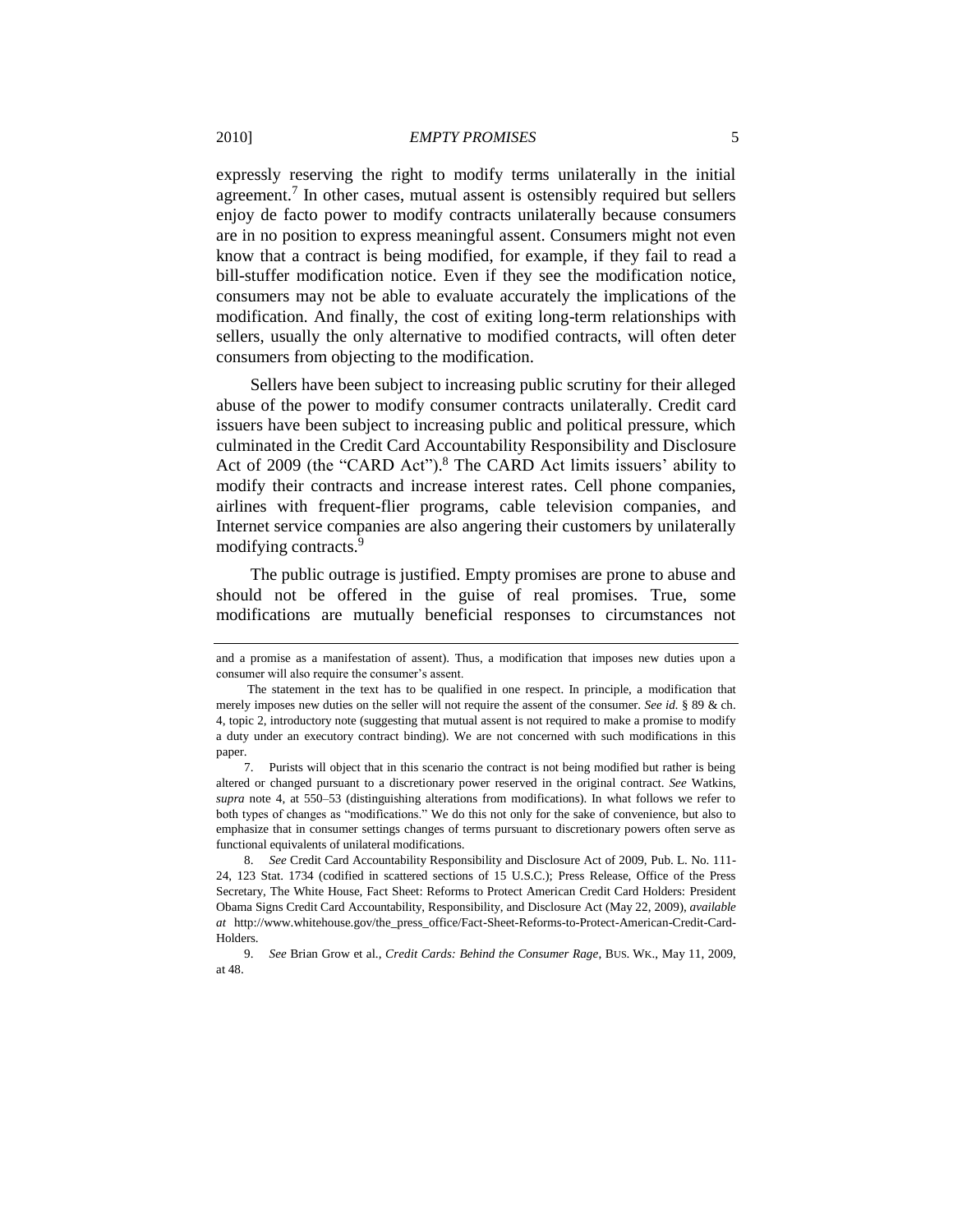anticipated or addressed at the time of the initial contract. Permitting unconstrained unilateral modification of consumer contracts, however, can result in substantial reductions in social welfare.<sup>10</sup>

The root of the problem is that when sellers impose modifications unilaterally there is no guarantee that the modifications will be mutually beneficial; sellers are likely to propose unilateral modifications that serve their own interests, but not necessarily those of consumers. This reality raises three main concerns. First, many consumers will fail to appreciate the risk that sellers will impose self-serving modifications. Thus, consumers may enter into welfare-reducing contracts (that is to say, contracts that leave them worse off than if they had not contracted at all). Second, even if the contracts they sign are not welfare reducing (that is, contracting is still better for the consumer than not contracting), consumers in many cases would be better off if sellers offered contracts that set some constraints on unilateral modification. Third, sellers' unchecked power to modify contracts prevents the efficient operation of markets for consumer products. Comparison shopping becomes meaningless when the product or contract can be changed easily soon after the purchase is complete. This fact in turn undermines competition.

Existing responses to the unilateral modification problem are imperfect. The CARD Act, while curbing several abusive practices, has only limited ambition with respect to unilateral modifications. It prohibits only certain interest rate changes. Many other types of modifications are left untouched.<sup>11</sup> It is telling that an earlier version of a bill that matured into the CARD Act would have imposed a general ban on provisions that allow unilateral changes in terms.<sup>12</sup> This general ban did not make it to the final CARD Act.<sup>13</sup> Moreover, it is questionable whether Congress has the institutional competence to police modifications of consumer contracts effectively. There is reason to doubt Congress's ability to distinguish effectively between harmful and benign modifications, especially since the fairness and efficiency of rates, fees, and other contractual terms can change with economic circumstances.

Other responses are also insufficient. For instance, some have

<sup>10.</sup> *See infra* Part III.

<sup>11.</sup> *See* Credit Card Accountability Responsibility and Disclosure Act.

<sup>12.</sup> *See* S. 414, 111th Cong. § 172 (as reported by S. Comm. on Banking, Hous. & Urban Affairs, Apr. 29, 2009), *available at* http://frwebgate.access.gpo.gov/cgi-bin/getdoc.cgi?dbname=111\_ cong\_bills&docid=f:s414rs.txt.pdf.

<sup>13.</sup> *See* Credit Card Accountability Responsibility and Disclosure Act.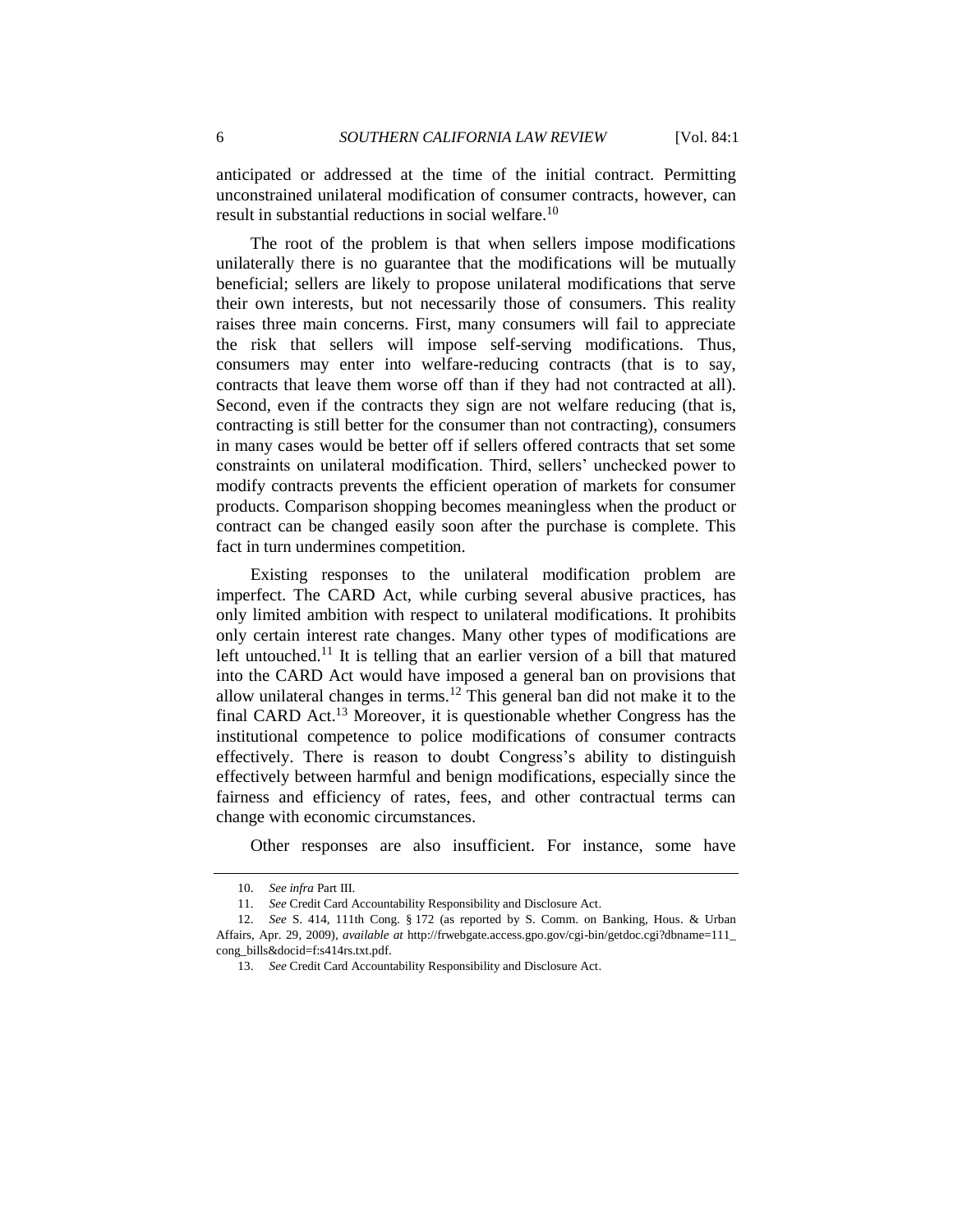proposed that sellers be forced to disclose the existence of provisions that allow unilateral changes in terms ("change-of-terms" clauses), and perhaps even how they are likely to be used.<sup>14</sup> This proposal would place the responsibility on consumers to police sellers through the consumers' decisions at the times of the initial contracts. Other proposals would reinstate the mutual consent requirement and eliminate the unilateral modification phenomenon.<sup>15</sup> Consumers would be charged with policing contract modifications at the time modifications are proposed. Proponents of this approach use various contract law doctrines to discourage the use of change-of-terms clauses, including canons of construction that allow the provisions to be read narrowly, as well as the doctrines of unconscionability and promissory fraud.<sup>16</sup> Yet another set of proposals would rely on either Congress or the courts to police sellers through bans on enforcement of specific types of modifications. We do not believe that any of these responses would succeed in preventing undesirable modifications while permitting beneficial modifications.

We propose a new approach. Rather than relying on consumers' vigilance, ad hoc legislation, or common law adjudication, we would encourage sellers and consumers to enlist the aid of specialized bodies in policing the modification of consumer contracts. At the heart of our proposal are contracts that require changes to be approved and certified by a third party called a Change Approval Board ("CAB").<sup>17</sup> The seller and consumer would add the CAB as a party to their contract. The CAB would not scrutinize the initial contract, but it would have to approve any changes the seller proposes to make to the initial contract. Since a contract can generally be modified only with the assent of all parties to it, $^{18}$  the CAB would be able to prevent any unjustified term change simply by withholding assent. The CAB would provide fair-minded sellers a means of ensuring consumers that only mutually beneficial term changes will be made.

The CAB could be a government-sponsored body appointed by the Federal Trade Commission. But there need not be only one CAB. In addition to the government-sponsored CAB, we envision the creation of

<sup>14.</sup> *See infra* Part IV.A.

<sup>15.</sup> *See infra* Part IV.B.

<sup>16.</sup> *See infra* note[s 97](#page-30-0)[–106](#page-32-1) and accompanying text.

<sup>17.</sup> We first introduced the CAB idea in Oren Bar-Gill & Kevin Davis, *Flexible, Responsible Credit-Card Reform*, BUS. WK., May 5, 2009, http://www.businessweek.com/bwdaily/dnflash/content/ may2009/db2009055\_207548.htm.

<sup>18.</sup> *See supra* not[e 6](#page-3-0) and accompanying text.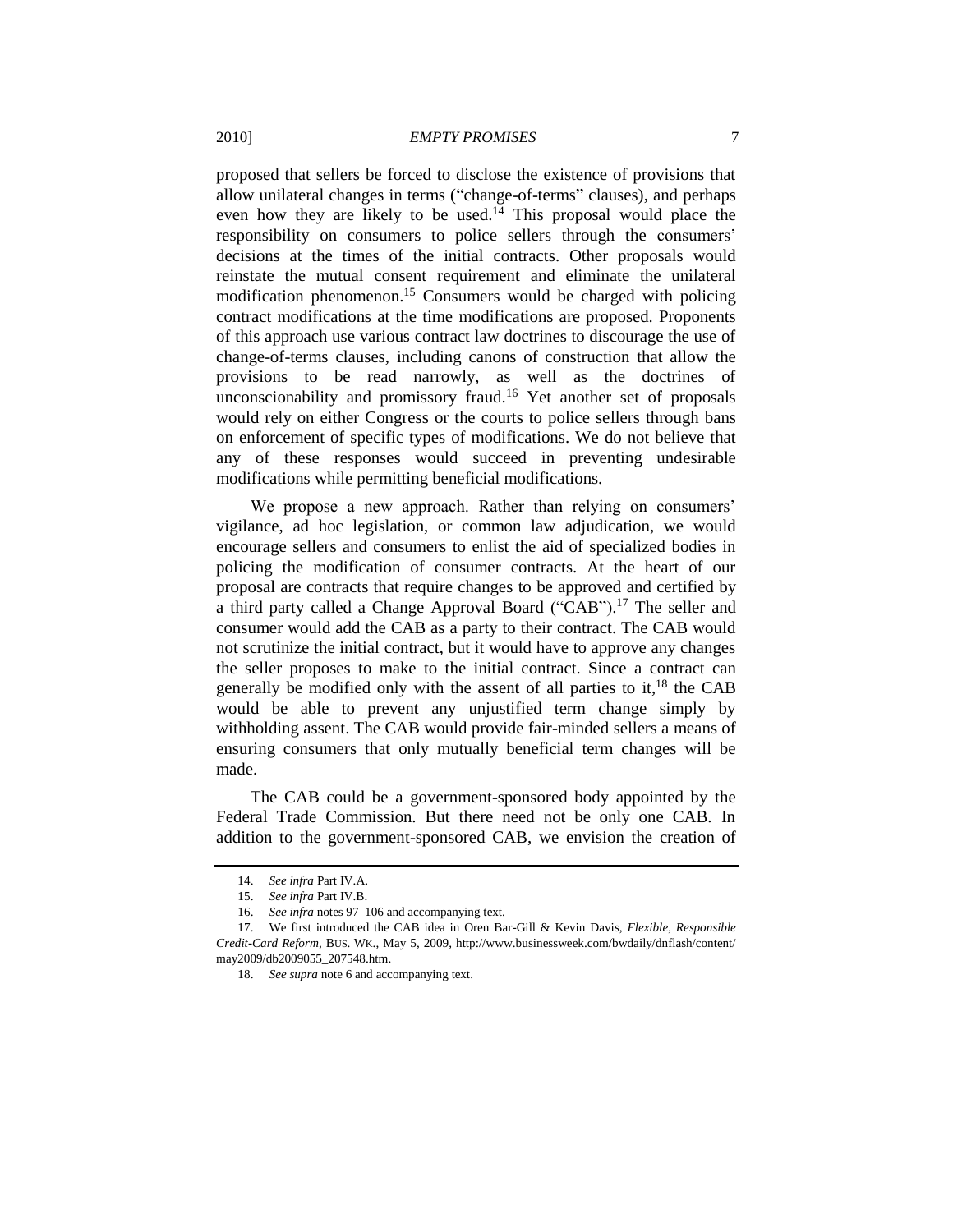multiple private CABs, each applying different certification standards. In order to facilitate comparison shopping, we would insist that for each product, sellers offer at least one contract overseen by a strict CAB that would deny all—or virtually all—term changes. But sellers could also offer contracts associated with more lenient CABs. Risk-averse consumers who care deeply about their peace of mind, and are willing to pay for this peace of mind, would choose a contract with a higher price and a CAB that imposes stricter conditions on changes. Consumers who prefer a lower price and are willing to accept the risk of potentially costly term changes would choose a more lenient CAB. In short, market forces could play a significant role in shaping the system.

The remainder of this Article is organized as follows: Part II describes the reality of unilateral modification of consumer contracts. Part III explains the problem of opportunistic, welfare-reducing modifications. Part IV reviews existing responses and their limitations. Part V presents and defends our proposal to establish a CAB system. Part VI extends the analysis, and the CAB proposal, to the context of employment contracts.

## <span id="page-7-0"></span>II. THE UNILATERAL MODIFICATION REALITY

#### A. EROSION OF THE MUTUAL ASSENT REQUIREMENT

<span id="page-7-1"></span>Contracts are supposed to be the product of mutual assent.<sup>19</sup> Contractual revisions, or modifications, are similarly supposed to be the product of mutual assent.<sup>20</sup> This ideal is not borne out in the world of consumer contracts. Much ink has been poured on the limits of assent to consumer contracts.<sup>21</sup> But in the initial contract stage the consumer at least has the freedom to decline the product, and its accompanying contract, and buy from a different seller, or not buy at all. At the modification stage, even this freedom is significantly eroded. $22$ 

In theory, the consumer must assent to any modification of the initial

<sup>19.</sup> *See supra* not[e 6](#page-3-0) and accompanying text.

<sup>20.</sup> *See supra* not[e 6](#page-3-0) and accompanying text.

<sup>21.</sup> *See supra* not[e 3](#page-2-1) and accompanying text.

<sup>22.</sup> The distinction between a modification and a new contract can be hard to draw. For example, the relationship between a credit card issuer and a cardholder can be viewed as a series of short-term contracts, especially if the issuer, in its term sheet, reserves the right to terminate the relationship at any time for any reason. Under this interpretation, a term change is not a modification of an existing contract, but rather an offer to enter into a new short-term contract on different terms.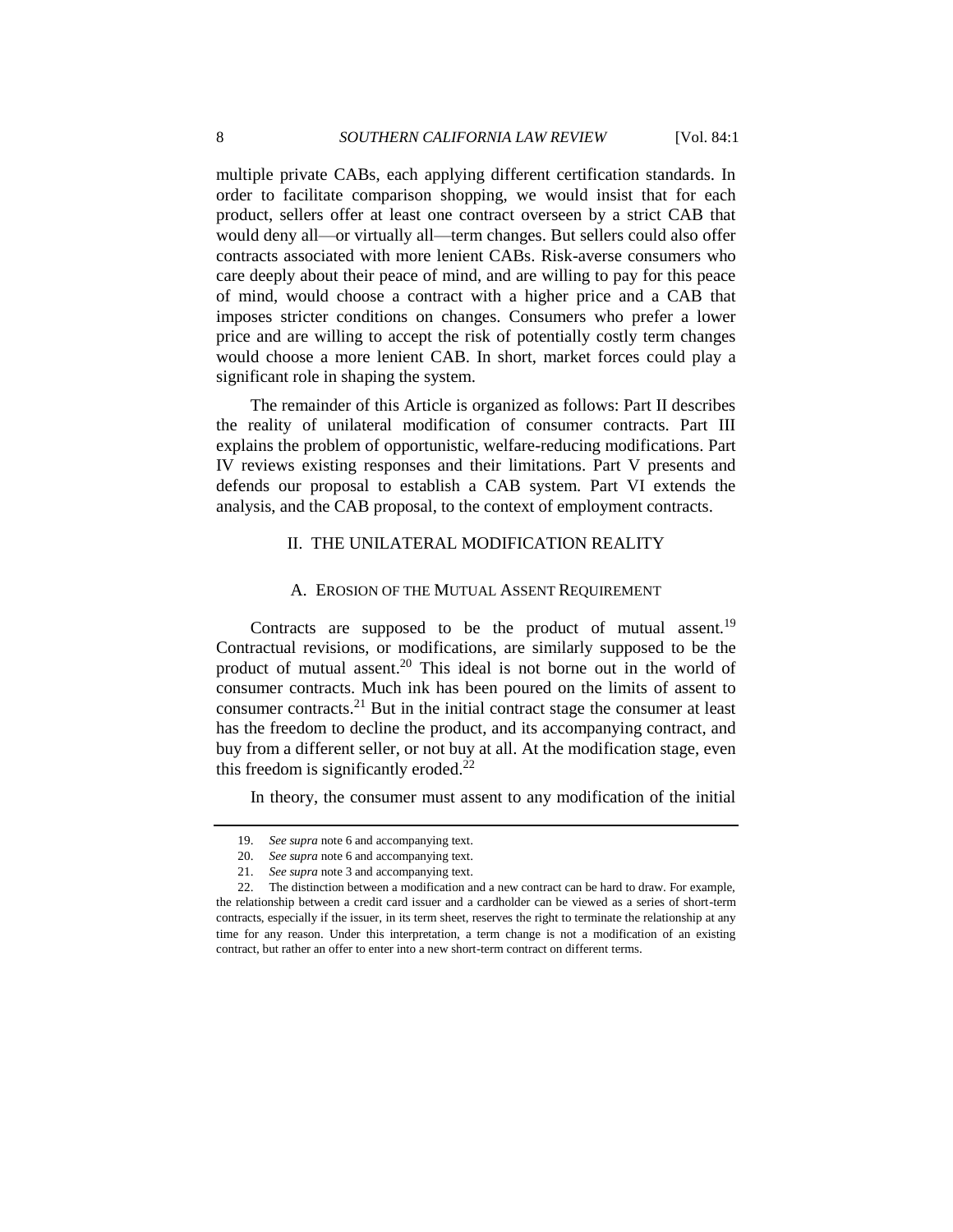contract.<sup>23</sup> Moreover, contract law generally requires affirmative assent, by communication or by conduct; assent by silence is generally insufficient.<sup>24</sup> In practice, however, sellers have found ways to circumvent these requirements.

To begin with, sellers commonly try to replace the traditional standards for determining assent with their own standards by including a change-of-terms clause in the initial contract. For example, a credit card contract might say, "We may change any term, condition, service or feature of your account at any time. We will provide you with notice of the change to the extent required by law.<sup> $25$ </sup> This remarkable provision purports to allow the seller to change terms—subject presumably to the implied duty of good faith<sup>26</sup>—without any further (express) manifestation of assent on the part of the customer. The underlying theory seems to be that assent to the change-of-terms clause in the initial contract constitutes assent to subsequent modifications.<sup>27</sup>

Unilateral contract modifications can also involve somewhat less drastic departures from traditional standards for determining assent. Sellers do not necessarily want to take the position that no assent is required to effect a modification. Instead many sellers with change-of-terms clauses in their initial contracts—even broadly worded ones—take the position that failure to object to a proposed change, or continuing to use a seller's product or service after receiving notice of a change, qualifies as assent.<sup>28</sup>

<sup>23.</sup> *See supra* not[e 6](#page-3-0) and accompanying text.

<sup>24.</sup> *See* RESTATEMENT (SECOND) OF CONTRACTS § 69 (1981) (describing the only cases in which silence and inaction operate as an acceptance). There are, however, exceptions to the affirmative assent rule. In particular, if the seller has a right to terminate the contract and the consumer is aware that the seller is only continuing to perform under the expectation that the modified terms will apply, then continued use of the product or service by the consumer might constitute assent. *See id.* § 69(1)(a). In fact, under these circumstances, the seller's modification may be construed as an offer to renew the contract, only with different terms—an offer that consumers then accept by performing their obligations under the contract (for example, using a credit card to make purchases and paying the issuer at least a minimum amount each month).

<sup>25.</sup> Badie v. Bank of Am., 79 Cal. Rptr. 2d 273, 277 (Ct. App. 1998) (quoting the "Change of Terms‖ provision in customer agreements for Bank of America–issued Visa and MasterCard credit cards).

<sup>26.</sup> *See infra* not[e 108](#page-33-1) and accompanying text.

<sup>27.</sup> *See* Watkins, *supra* note [4,](#page-2-0) at 551. The Restatement (Second) of Contracts endorses this theory. RESTATEMENT (SECOND) OF CONTRACTS §  $69(1)(c)$  & cmt. d ("Explicit statement by the offeree, usage of trade, or a course of dealing between the parties may give the offeror reason to understand that silence will constitute acceptance.").

<sup>28.</sup> *See, e.g.*, Stinger v. Chase Bank, USA, N.A., 265 F. App'x 224, 226–27 (5th Cir. 2008) (noting the argument that a cardholder's failure to object in writing constituted an intent to be bound to unilateral changes in an arbitration clause); Mattingly v. Hughes Elecs. Corp., 810 A.2d 498,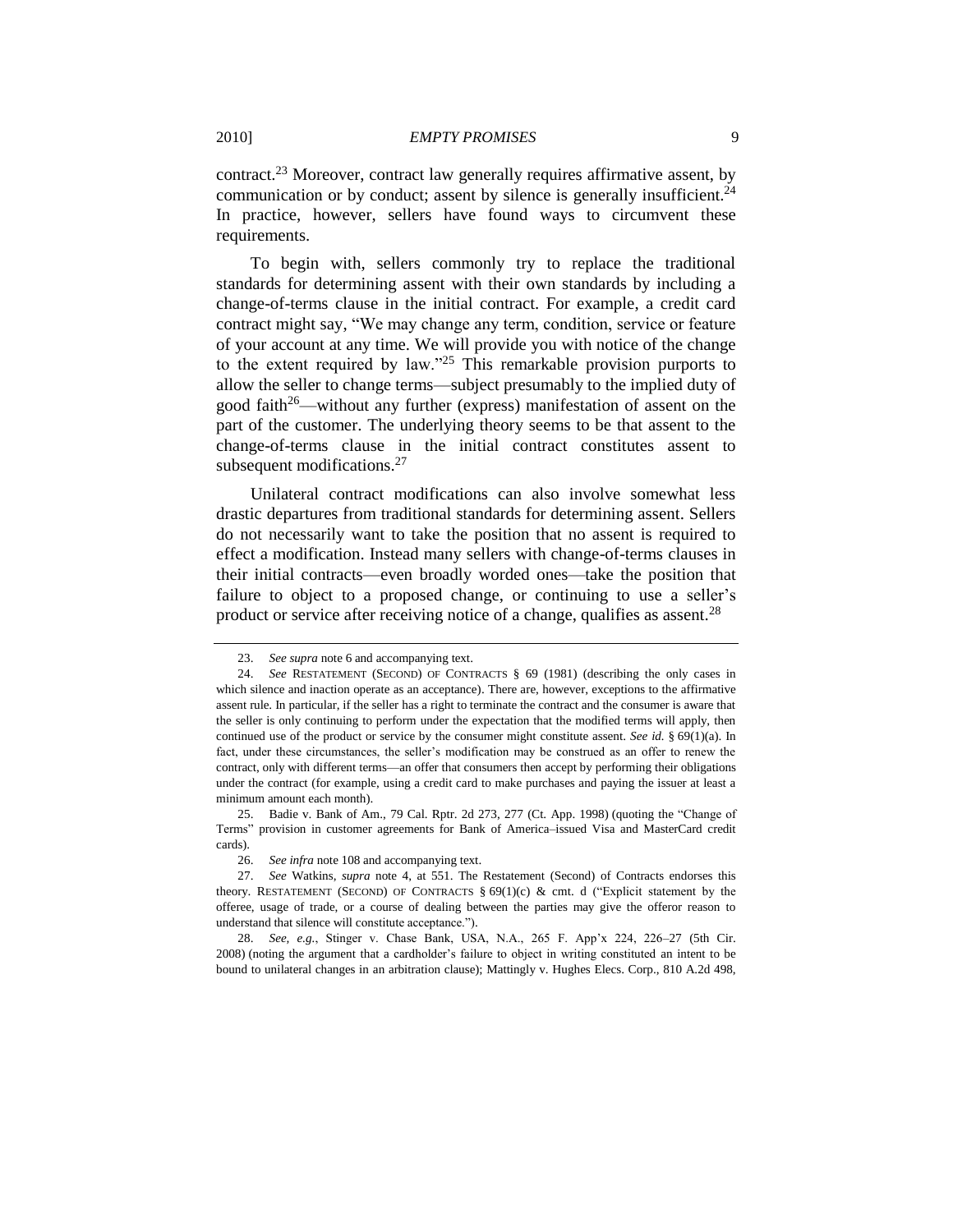Some sellers do not even have to write a change-of-terms clause into their contracts in order to make this argument. Some states, including, most notably, Delaware, have enacted legislation that expressly permits credit card issuers to change the terms of credit card contracts unilaterally so long as customers are given a certain number of days to opt out by sending a written notice rejecting the changes.<sup>29</sup> The changes become effective if the customer either fails to opt out or, regardless of whether the customer attempts to opt out, continues to use the credit card after the fifteen-day period has expired. As a result, both silence and continued use of the credit card are treated as equivalent to assent. More generally, the Uniform Consumer Credit Code allows a creditor to "change the terms of an openend credit account" unilaterally. This mandate is qualified by only a notice requirement, and even this requirement applies to only a subset of term changes (specifically, changes to finance charges and interest rates).<sup>30</sup>

Abandoning the rule that affirmative assent is required to make an effective contract modification allows sellers to modify their contracts unilaterally without obtaining meaningful assent from consumers. In the first place, many customers do not read the bill-stuffers that sellers use to announce contract modifications. It is difficult to see how the fact that these customers fail to object to the modification and continue to use a seller's product provides any evidence of meaningful assent. In addition, sellers' preferred modification procedures put the onus on consumers to take affirmative action to avoid assenting to a proposed modification. For many consumers the costs of those actions—typically, sending a rejection notice and switching to another seller—outweigh the relatively small perceived benefits. $31$ 

31. Empirical evidence suggests that switching costs are substantial. *See* Joseph Farrell & Paul

<span id="page-9-0"></span><sup>504 (</sup>Md. Ct. Spec. App. 2002) (discussing DIRECTV's claim that the plaintiff's continued use of its service constituted assent to a new arbitration clause); Citibank (S.D.), N.A. v. Wilson, 160 S.W.3d 810, 811-12 (Mo. Ct. App. 2005) ("Citibank argues that South Dakota law governs its contractual relationship with Wilson and contends that . . . it could unilaterally change the terms of their contract and Wilson would not have to expressly assent . . . for there to be a valid, binding agreement.").

<sup>29.</sup> DEL. CODE ANN. tit. 5, § 952 (2001). *See also, e.g.*, Edelist v. MBNA Am. Bank, 790 A.2d 1249, 1257–58 (Del. Super. Ct. 2001) (finding that "Delaware statutory law controlling [the user's] account permits [the issuer] to unilaterally amend agreements by notice and an opt-out provision").

<sup>30.</sup> UNIF. CONSUMER CREDIT CODE § 3.205 (1974). As of January 1, 2010, eleven states and Guam had adopted versions of either the 1968 or 1974 Uniform Consumer Credit Codes. *See* Legal Info. Inst., Cornell Univ. Law Sch., Consumer Credit: An Overview (2010), http://topics.law. cornell.edu/wex/consumer\_credit/. It is worth noting, however, that state legislation pertaining to changes to credit card agreements is supplemented by Regulation Z under the Truth in Lending Act, which now requires issuers to give a minimum of forty-five days notice of many changes. *See* Regulation Z, 12 C.F.R. § 226.9(c)(2) (2010).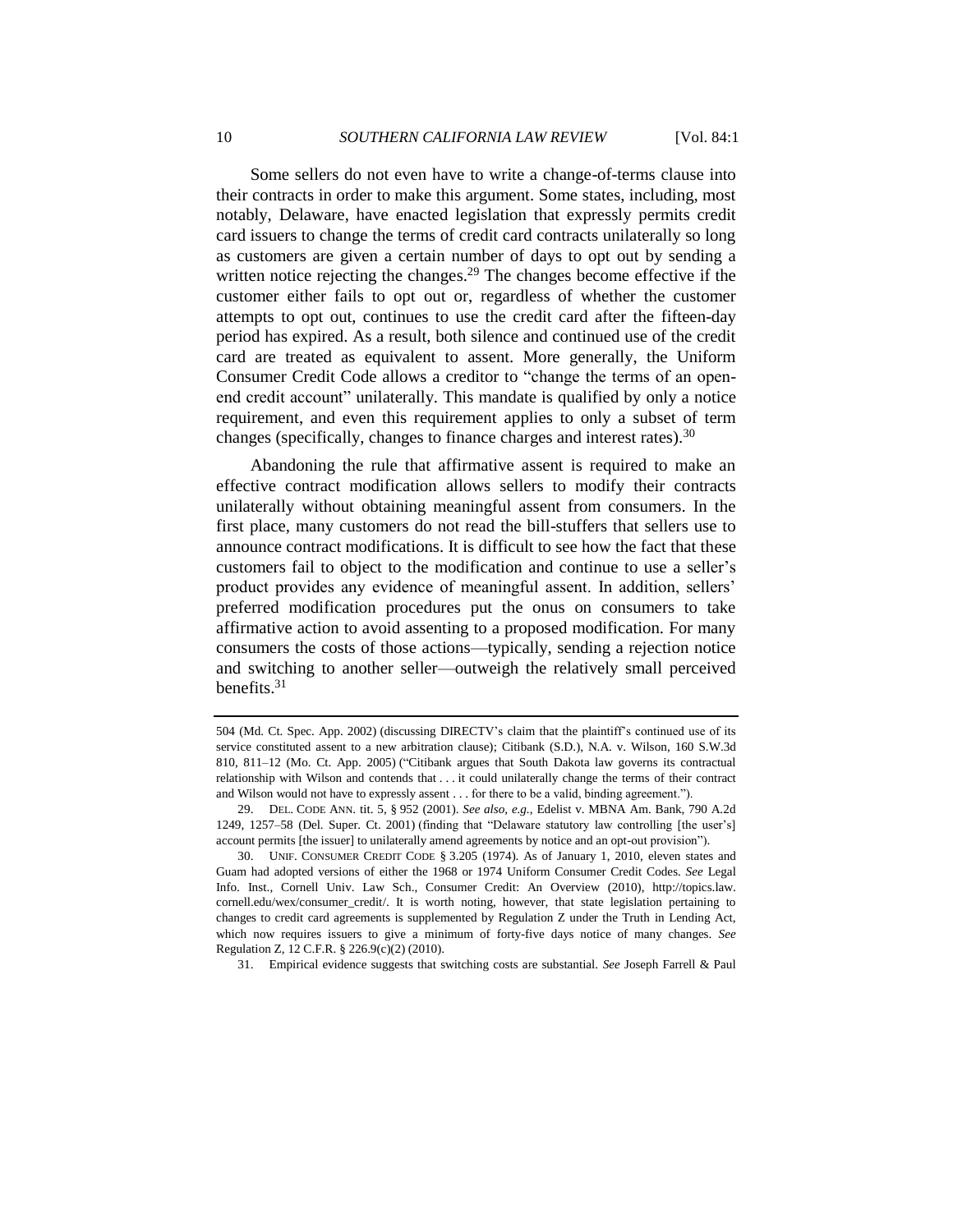To be fair, some courts have refused to abandon the requirement of affirmative assent to contract modifications. These courts, in decisions that we discuss in greater detail below,  $32$  typically police unilateral modifications by construing change-of-terms clauses narrowly to permit only modifications made in good faith<sup>33</sup> or, occasionally, finding some other basis to invalidate attempts to rely on such clauses (or on similar statutory provisions).<sup>34</sup> In many American jurisdictions, though, the requirement of affirmative, meaningful assent has been completely eroded. The result is that sellers can basically make any modification they want, subject only to constraints that apply to all contracts, such as the doctrine of unconscionability, regardless of whether they have been modified. $35$ 

Klemperer, *Coordination and Lock-In: Competition with Switching Costs and Network Effects*, *in* 3 HANDBOOK OF INDUSTRIAL ORGANIZATION 1967, 1980–81 (Mark Armstrong & Robert H. Porter eds., 2007), *available at* http://papers.ssrn.com/sol3/papers.cfm?abstract\_id=917785. In the credit card market, average switching costs were estimated to be \$150. *See* Haiyan Shui & Lawrence M. Ausubel, Time Inconsistency in the Credit Card Market (May 3, 2004) (unpublished working paper at 1), *available at* http://ssrn.com/abstract=586622; David B. Gross & Nicholas S. Souleles, *Do Liquidity Constraints and Interest Rates Matter for Consumer Behavior? Evidence from Credit Card Data*, 117 Q.J. ECON. 149, 171, 179 (2002) (finding only limited switching, which implies substantial switching costs). In the bank loan market, one study estimated switching costs equal to 4.12 percent of the customer's loan. *See* Moshe Kim, Doron Kliger & Bent Vale, *Estimating Switching Costs: The Case of Banking*, 12 J. FIN. INTERMEDIATION 25, 44 (2003) (analyzing data from the Norwegian bank loan market). In the cell phone market, switching costs approximately equal the price of an average phone. *See* Oz Shy, *A Quick-and-Easy Method for Estimating Switching Costs*, 20 INT'L J. INDUS. ORG. 71, 78–79 (2002) (analyzing data from the Israeli cell phone market). For more discussion of switching costs in the cellular phone market, see Harald Gruber & Frank Verboven, *The Evolution of Markets Under Entry and Standards Regulation—The Case of Global Mobile Telecommunications*, 19 INT'L J. INDUS. ORG. 1189 (2001). Evidence of substantial switching costs has been found in the (land) phone services market. *See* Christopher R. Knittel, *Interstate Long Distance Rates: Search Costs, Switching Costs, and Market Power*, 12 REV. INDUS. ORG. 519, 532–34 (1997); V. Brian Viard, *Do Switching Costs Make Markets More or Less Competitive?: The Case of 800-Number Portability* (Stanford Univ. Graduate Sch. of Bus., Working Paper No. 1773R2, 2005), *available at* http://ssrn.com/ abstract=371921. And evidence of substantial switching costs was found in the electricity market. *See* Michael Waterson, *The Role of Consumers in Competition and Competition Policy*, 21 INT'L J. INDUS. ORG. 129, 137–141 (2003); Chris M. Wilson & Catherine Waddams Price, *Do Consumers Switch to the Best Supplier?* (CCP Working Paper No. 07-6, 2007), *available at* http://ssrn.com/abstract=982530 (identifying consumers in the U.K. electricity market who did not switch from one provider to another despite substantial available savings).

32. *See infra* Part II.B.

33. *E.g.*, Stone v. [Golden Wexler & Sarnese, P.C.,](http://web2.westlaw.com/find/default.wl?rs=WLW9.07&ifm=NotSet&fn=_top&sv=Split&pbc=3F1E7F52&docname=CIK%28LE10159019%29&findtype=l&db=CO-LPAGE&vr=2.0&rp=%2ffind%2fdefault.wl&mt=208) 341 F. Supp. 2d 189, 196–98 (E.D.N.Y. 2004); Badie v. Bank of Am., 79 Cal. Rptr. 2d 273, 280–85 (Ct. App. 1998).

34. *See, e.g.*, Ingle v. Circuit City Stores, Inc., 328 F.3d 1165, 1179 (9th Cir. 2003) ("[W]e conclude that the provision affording Circuit City the unilateral power to terminate or modify the contract is substantively unconscionable."); Discover Bank v. Shea, 827 A.2d 358, 363 (N.J. Super. Ct. Law Div. 2001) (holding that under New Jersey law, the Delaware law authorizing unilateral amendments violates public policy and so cannot be given effect).

35. *See, e.g.*, Bank One, N.A. v. Coates, 125 F. Supp. 2d 819, 836 (S.D. Miss. 2001) (upholding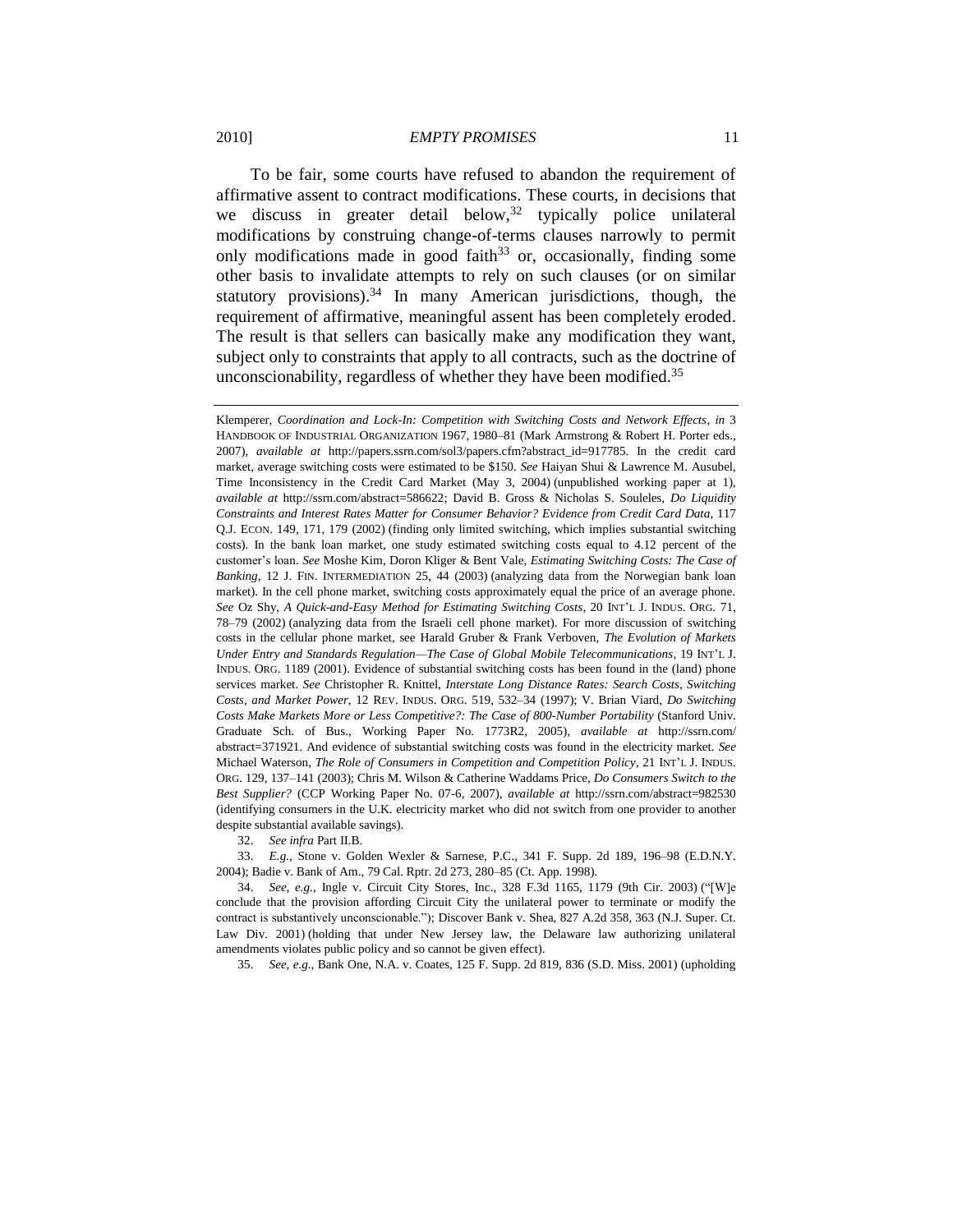#### B. UNILATERAL MODIFICATION—EVIDENCE

<span id="page-11-0"></span>How often are consumer contracts modified? Are these modifications welfare enhancing, reflecting an adjustment of the contract to changing circumstances, or do they simply redistribute resources from consumers to sellers, reducing total welfare along the way? Examining the practices of credit card issuers, cellular service carriers, and other sellers of consumer products and services provides some preliminary answers to these questions.

We first note the increasing prevalence of change-of-terms clauses. Such clauses are now common in contracts that accompany a wide range of products and services, including credit cards, landline and cellular telephone services, cable and satellite television services, investment services, customer loyalty reward programs, online retail services, and online marketplaces (for example, eBay and Craigslist).<sup>36</sup> It is fair to assume that sellers are reserving the right to modify their contracts unilaterally for a reason.

Credit card issuers have been making good use of their change-ofterms clauses. A national telephone poll conducted in June 2009 on behalf of Credit.com suggests that credit card contracts are frequently modified. A third of cardholders reported that their card companies had made one or more changes recently, 19% reported increases in their interest rates, 18% reported reductions in their credit limits, 14% reported increases in fees, 12% reported increases in their minimum payments due, and 9% said that their rewards programs were reduced. $37$ 

<span id="page-11-1"></span>Modification of credit card contracts was one of the main concerns addressed by the CARD Act.<sup>38</sup> The CARD Act's legislative history includes numerous descriptions of modifications, including modifications that may not have been motivated by efficiency alone. Senator Christopher

a unilateral addition of a binding arbitration provision); Hutcherson v. Sears Roebuck & Co., 793 N.E.2d 886, 900 (Ill. App. Ct. 2003) (same); Joseph v. M.B.N.A. Am. Bank, N.A., 775 N.E.2d 550, 553–54 (Ohio Ct. App. 2002) (same).

<sup>36.</sup> *See* Alces & Greenfield, *supra* not[e 4,](#page-2-0) at 1101–06.

<sup>37.</sup> *See* CardWeb.com, Card Changes (June 24, 2009), https://www.cardweb.com/cardflash/ 2009/06/24/.

<sup>38.</sup> *See* Credit Card Accountability Responsibility and Disclosure Act of 2009, Pub. L. No. 111- 24, 123 Stat. 1734 (codified in scattered sections of 15 U.S.C.). As a result, credit card issuers raced to modify their contracts—increasing rates, adding fees, and cutting credit limits—before the CARD Act's forty-five-day notice requirement for term changes took effect. *See* Ron Lieber, *Maybe It's Time to Change Credit Cards*, N.Y. TIMES, Aug. 22, 2009, at B1.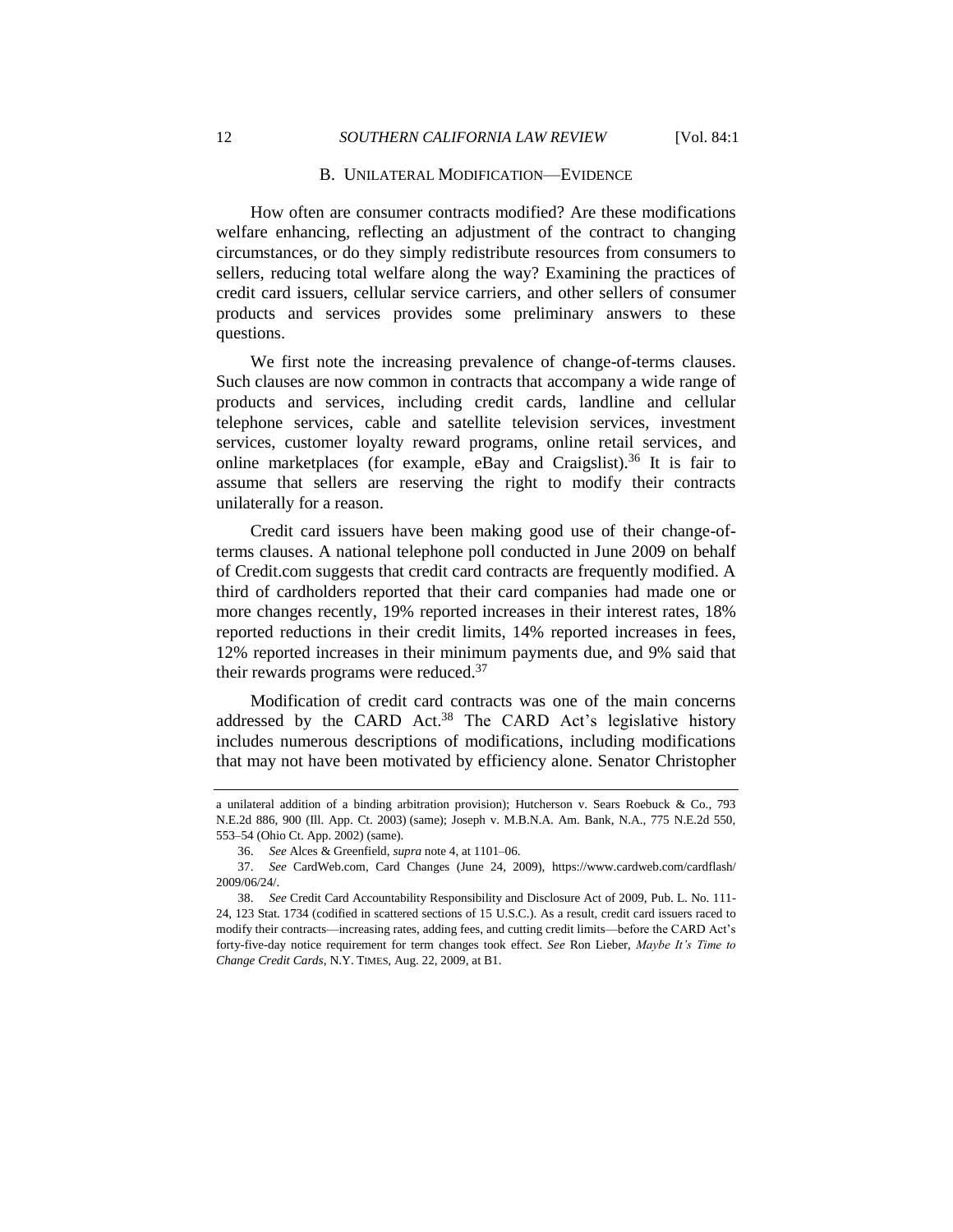Dodd, chairman of the Senate Banking Committee, noted modifications that shortened the payment period.<sup>39</sup> Travis Plunkett, legal director of the Consumer Federation of America, discussed modifications that systematically reduced cardholders' credit limits as they paid down balances, so that cardholders were always near the limit and at risk of paying overlimit fees. <sup>40</sup> And Edmund Mierzwinski of U.S. PIRG, the Federation of State Public Interest Research Groups ("PIRGs"), noted how contracts were modified to include "universal default" provisions.<sup>41</sup>

<span id="page-12-1"></span><span id="page-12-0"></span>But the most salient modifications in the legislative history of the CARD Act were modifications that increased rates and fees on existing balances.<sup>42</sup> Issuers defended these modifications as examples of efficient risk-based pricing that lower the cost of credit, increase access to credit, and enable a more diverse range of credit products.<sup>43</sup> While risk-based pricing is efficient, it is questionable whether modifications that increase rates and fees are indeed risk based.<sup>44</sup> Issuers also argue that these modifications address a moral hazard problem: cardholders take actions that increase the risk of nonpayment, thus raising the cost of credit for other

<span id="page-12-2"></span><sup>39.</sup> *See* 155 CONG. REC. S2149–50 (daily ed. Feb. 11, 2009) (statement of Sen. Dodd).

<sup>40.</sup> *See Modernizing Consumer Protection in the Financial Regulatory System: Strengthening Credit Card Protections: Hearing Before the S. Comm. on Banking, Housing, and Urban Affairs*, 111th Cong. 199 (2009) [hereinafter *Modernizing Consumer Protection Hearing*] (statement of Travis B. Plunkett, Legis. Director).

<sup>41.</sup> *See Consumer Debt: Are Credit Cards Bankrupting Americans?: Hearing Before the Subcomm. on Commercial and Admin. Law of the H. Comm. on the Judiciary*, 111th Cong. 42 (2009) (statement of Edmund Mierzwinski, Consumer Program Director, U.S. Public Interest Research Group) [hereinafter *Consumer Debt Hearing*].

<sup>42.</sup> *See The Credit Cardholders' Bill of Rights Act of 2009 and The Consumer Overdraft Protection Fair Practices Act of 2009: Hearing on H.R. 627 and H.R. 1456 Before the Subcomm. on Financial Institutions and Consumer Credit of the H. Comm. on Financial Servs.*, 111th Cong. 205–07 (2009) (statement of Montrice Godard Yakimov, Managing Director for Compliance & Consumer Protection, Office of Thrift Supervision) [hereinafter *CARD Act and Overdraft Protection Hearing*]; *Modernizing Consumer Protection Hearing*, *supra* note [40,](#page-12-0) at 61–62 (statement of Adam J. Levitin, Associate Professor of Law, Georgetown University Law Center); *id.* at 102–05 (statement of James C. Sturdevant, Principal, Sturdevant Law Firm); *id.* at 196-97 (statement of Travis B. Plunkett); 155 CONG. REC. S2149 (daily ed. Feb. 11, 2009) (statement of Sen. Dodd).

<sup>43.</sup> *See, e.g.*, *CARD Act and Overdraft Protection Hearing*, *supra* not[e 42,](#page-12-1) at 93–95 (statement of Kenneth J. Clayton); *Modernizing Consumer Protection Hearing*, *supra* not[e 40,](#page-12-0) at 83–85 (statement of Kenneth J. Clayton, Senior Vice President and General Counsel, Card Policy Council, American Bankers Association); *id.* at 110–13 (statement of Linda Echard, President and CEO, ICBA Bancard); *id.* at 130–31 (statement of Oliver I. Ireland); JONATHAN M. ORSZAG & SUSAN H. MANNING, AN ECONOMIC ASSESSMENT OF REGULATING CREDIT CARD FEES AND INTEREST RATES 9-15 (2007), *available at* http://www.aba.com/aba/documents/press/regulating\_creditcard\_fees\_interest\_rates 92507.pdf.

<sup>44.</sup> *See Modernizing Consumer Protection Hearing*, *supra* not[e 40,](#page-12-0) at 60 (statement of Adam J. Levitin).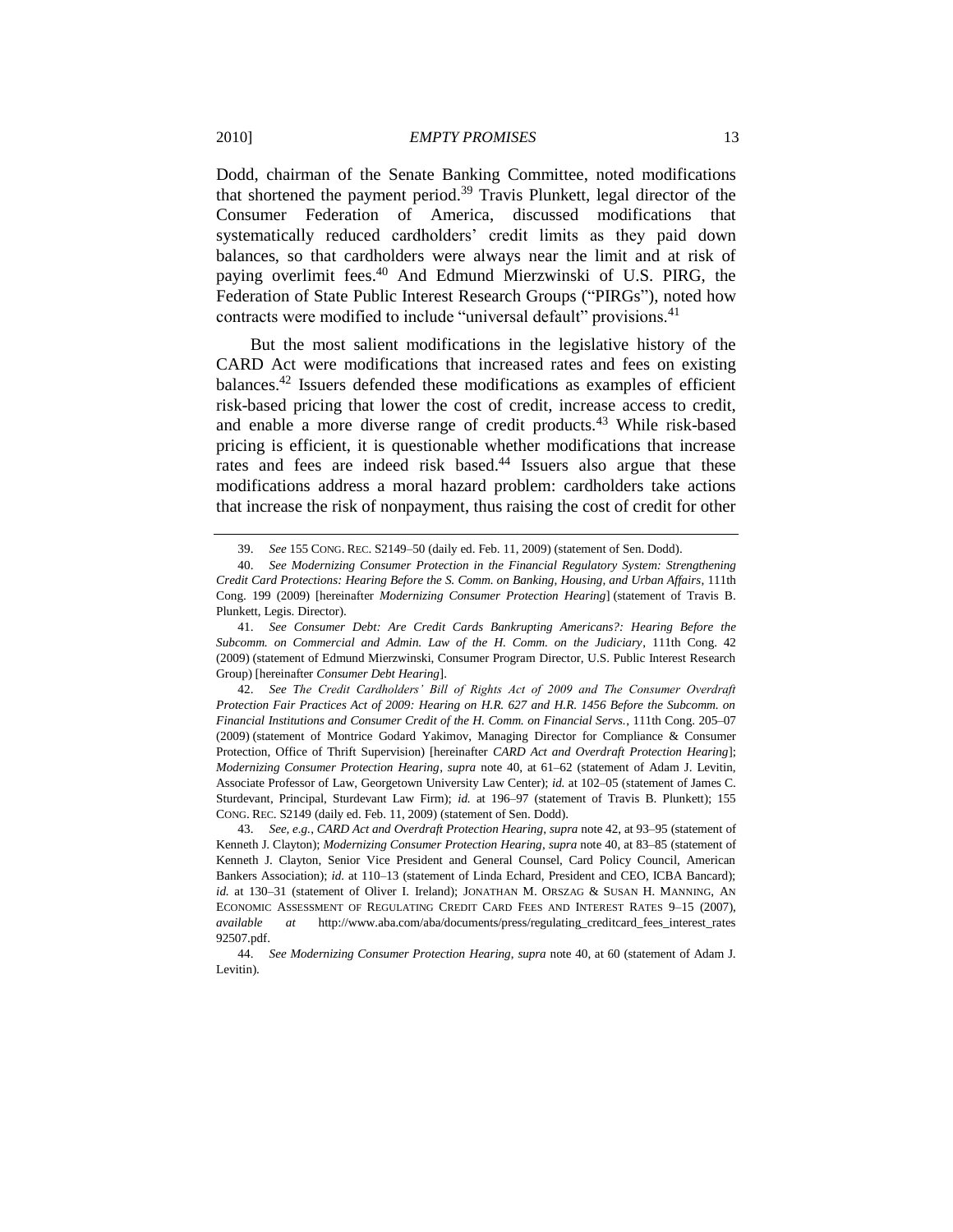cardholders.<sup>45</sup> The moral hazard argument is theoretically valid but at least partially undermined by the evidence. To prevent moral hazard, cardholders must know which actions lead to increased rates and fees. But cardholders are often unaware of the range of actions that lead to fee and rate hikes such as, for example, opening an additional line of credit or having a bona fide dispute with a landlord and pursuing their rights under the lease agreement. 46

While modifications to credit card contracts that increase rates and fees have attracted most of the scrutiny from Congress, modifications that add mandatory arbitration clauses are the ones that have received the most intense scrutiny from the courts. $47$  Arbitration can be welfare enhancing. An expert, unbiased arbitrator can often resolve disputes better, and at a lower cost, than a court. But given the specific language of the arbitration clauses that were added to credit card contracts, it is not clear that efficiency was the motivation for these modifications. First, questions have been raised about potential proissuer bias of the arbitration fora that are chosen by the issuers in their form contracts. <sup>48</sup> More importantly, many arbitration clauses prohibit class-wide relief, and by doing so they effectively bar the typically small claims that cardholders have. From an efficiency perspective, these class-barring arbitration clauses, by substantially reducing deterrence and accountability, enable, and even

<sup>45.</sup> *See, e.g.*, ORSZAG & MANNING, *supra* not[e 43,](#page-12-2) at 11–12.

<sup>46.</sup> *See Modernizing Consumer Protection Hearing*, *supra* not[e 40,](#page-12-0) at 61 (statement of Adam J. Levitin).

<sup>47.</sup> *See, e.g.*, Homa v. Am. Express Co., 558 F.3d 225 (3d Cir. 2009); Hoffman v. Citibank (S.D.), N.A., 546 F.3d 1078 (9th Cir. 2008) (per curiam); Eaves-Leanos v. Assurant, Inc., No. 3:07-CV-18-S, 2008 U.S. Dist. LEXIS 32651 (W.D. Ky. Apr. 18, 2008); Dumanis v. Citibank (S.D.), N.A., No. 07-CV-6070 (CJS), 2007 U.S. Dist. LEXIS 81586 (W.D.N.Y. Oct. 31, 2007); Stone v. Golden Wexler & Sarnese, P.C., 341 F. Supp. 2d 189 (E.D.N.Y. 2004); Perry v. FleetBoston Fin. Corp., No. 04-507, 2004 U.S. Dist. LEXIS 12616 (E.D. Pa. July 6, 2004); Beneficial Nat'l Bank, U.S.A. v. Payton, 214 F. Supp. 2d 679 (S.D. Miss. 2001); Bank One, N.A. v. Coates, 125 F. Supp. 2d 819 (S.D. Miss. 2001); Marsh v. First USA Bank, N.A., 103 F. Supp. 2d 909 (N.D. Tex. 2000); Discover Bank v. Superior Court, 113 P.3d 1100 (Cal. 2005); Szetela v. Discover Bank, 118 Cal. Rptr. 2d 862 (Ct. App. 2002); Hutcherson v. Sears Roebuck & Co., 793 N.E.2d 886 (Ill. App. Ct. 2003); Discover Bank v. Shea, 827 A.2d 358 (N.J. Super. Ct. Law Div. 2001); Johnson v. Chase Manhattan Bank USA, N.A., 784 N.Y.S.2d 921 (Sup. Ct. 2004); Joseph v. M.B.N.A. Am. Bank, N.A., 775 N.E.2d 550 (Ohio Ct. App. 2002); Horton, *supra* not[e 4](#page-2-0) (discussing the frequency with which contract drafters in various markets unilaterally amend procedural terms).

<sup>48.</sup> *See, e.g.*, *Beneficial Nat'l Bank, U.S.A.*, 214 F. Supp. 2d at 690–91 (rejecting a cardholder's bias argument); *Bank One, N.A.*, 125 F. Supp. 2d at 835–36 (same); *Marsh*, 103 F. Supp. 2d at 924–26 (same); Complaint, Swanson v. Nat'l Arbitration Forum, Inc., No. 27-CV-09-18550 (Minn. Dist. Ct. July 14, 2009), 2009 WL 2029918; Consent Judgment, Swanson v. Nat'l Arbitration Forum, Inc., No. 27-CV-09-18550 (Minn. Dist. Ct. July 28, 2009).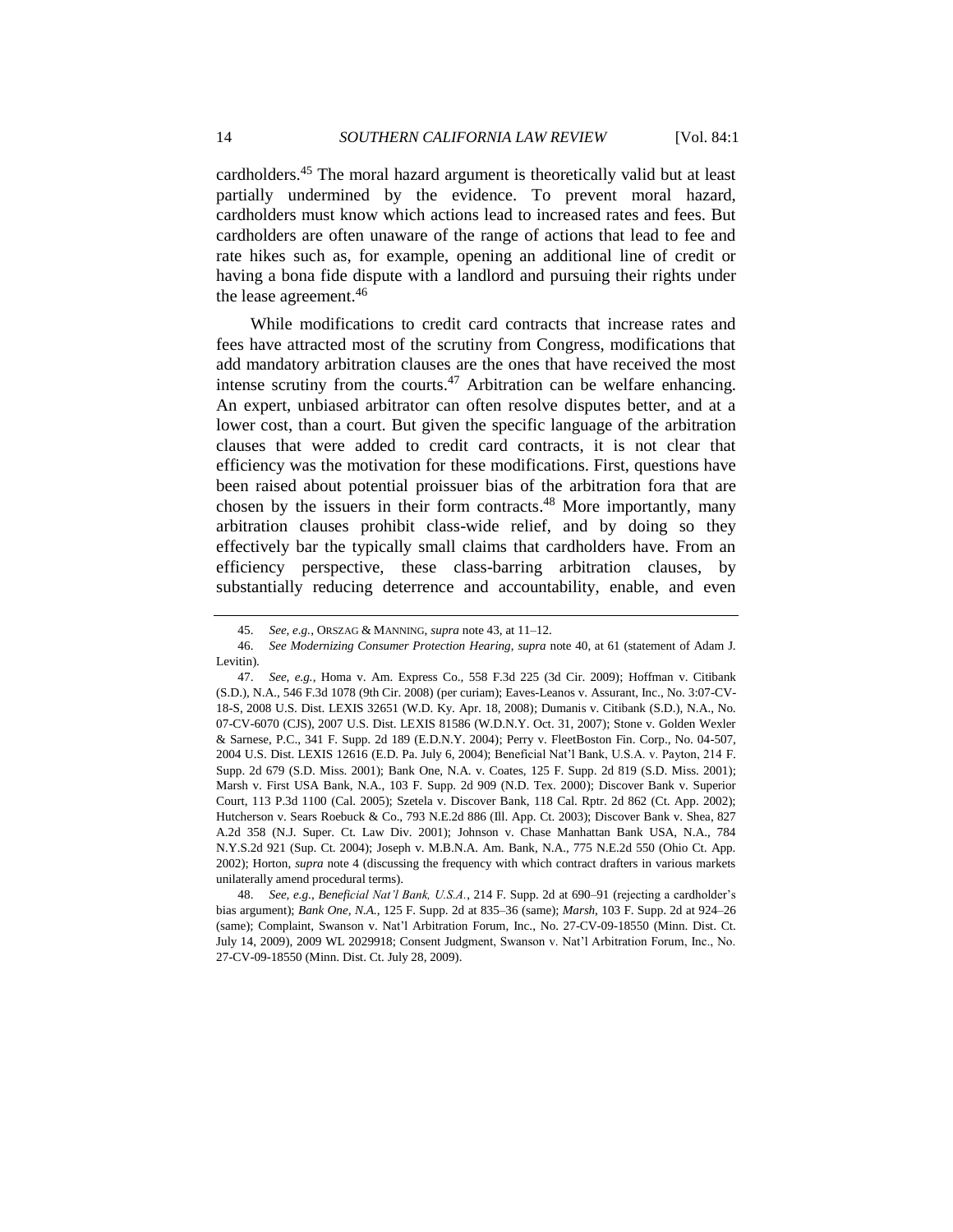encourage, issuers to engage in profit-maximizing but welfare-reducing practices (including the practice of making inefficient modifications).<sup>49</sup>

Cellular service contracts provide another example of frequently modified consumer contracts. Moreover, a review of these modifications suggests that they are not all benign adjustments to changed economic circumstances. For example, in 2005, Verizon modified at least some of its contracts to ban class arbitration.<sup>50</sup> More recently, Verizon modified its contract again, clarifying that if the "no class arbitration" clause is struck down, there will be no arbitration at all.<sup>51</sup> Conditioning the applicability of the mandatory arbitration provision on the validity of the "no class" arbitration" clause reveals that carriers want arbitration less for its inherent efficiency and more as a means to ban the aggregation of claims.

<span id="page-14-0"></span>In a similar vein, early in 2009, AT&T modified its arbitration clause by, among other changes, requiring a consumer who sues AT&T and loses to pay AT&T's arbitration fees.<sup>52</sup> This change makes the mandated

50. Litman v. Cellco P'ship, No. 07-CV-4886(FLW), 2008 U.S. Dist. LEXIS 87570, at \*3 (D.N.J. Sept. 29, 2008). Another cell phone service provider, Powertel, unilaterally modified its contract using a bill stuffer, adding a class arbitration waiver. Powertel, Inc. v. Bexley, 743 So. 2d 570, 572, 576 (Fla. Dist. Ct. App. 1999). This modification was deemed unconscionable. *Id.* at 577.

51. *See* Verizon Wireless, Customer Agreement (May 13, 2010), http://www.verizon wireless.com/b2c/globalText?textName=CUSTOMER\_AGREEMENT&jspName=footer/customerAgr eement.jsp.

<sup>49.</sup> This problem has been recognized by several courts. *See, e.g.*, *Hoffman*, 546 F.3d at 1083 (holding that class arbitration waivers may effectively operate as exculpatory clauses); *Discover Bank*, 113 P.3d at 1109 (same); *Szetela*, 118 Cal. Rptr. 2d at 868 ("[A class arbitration waiver] serves as a disincentive for Discover to avoid the type of conduct that might lead to class action litigation in the first place. . . . Discover has essentially granted itself a license to push the boundaries of good business practices to their furthest limits . . . .<sup>"</sup>); *Shea*, 827 A.2d at 367 ("By depriving cardmembers of any forum in which they could reasonably vindicate their rights, Discover seeks to leave itself in a position where it could completely avoid accountability."). And, recently, one major issuer has decided to backtrack and remove the mandatory arbitration provision from its contracts. *See* Jonathan Stempel, *Update 3—Bank of America Ends Arbitration of Card Disputes*, REUTERS, Aug. 13, 2009, http://www.reuters.com/article/marketsNews/idINN1326119520090813?rpc=44.

<sup>52.</sup> Christopher Price, *[AT&T Generally Unaware of New Contract Changes, Refuses to Waive](http://www.phonenews.com/att-generally-unaware-of-new-contract-changes-refuses-to-waive-termination-fees-7753/)  [Termination Fees](http://www.phonenews.com/att-generally-unaware-of-new-contract-changes-refuses-to-waive-termination-fees-7753/)*, PHONENEWS.COM, May 3, 2009, http://www.phonenews.com/att-generally-unawareof-new-contract-changes-refuses-to-waive-termination-fees-7753/. AT&T made the modifications mentioned above unilaterally and customers who attempted to respond by terminating their service contracts, which typically run for two years, were charged an early termination fee. AT&T's stance on early termination fees was controversial because in 2008, under the auspices of the CTIA, the international association for the wireless telecommunications industry, all carriers agreed that consumers would be allowed to terminate their contracts, without paying an early termination fee, following any material change to the terms of service. *See id.*; CTIA, Consumer Code, http://www.ctia.org/content/index.cfm/AID/10352/ (last visited June 12, 2010). In defending its insistence on charging early termination fees following these changes, AT&T adopted a very narrow definition of a material change. AT&T argued that according to its "internal policy" there are only two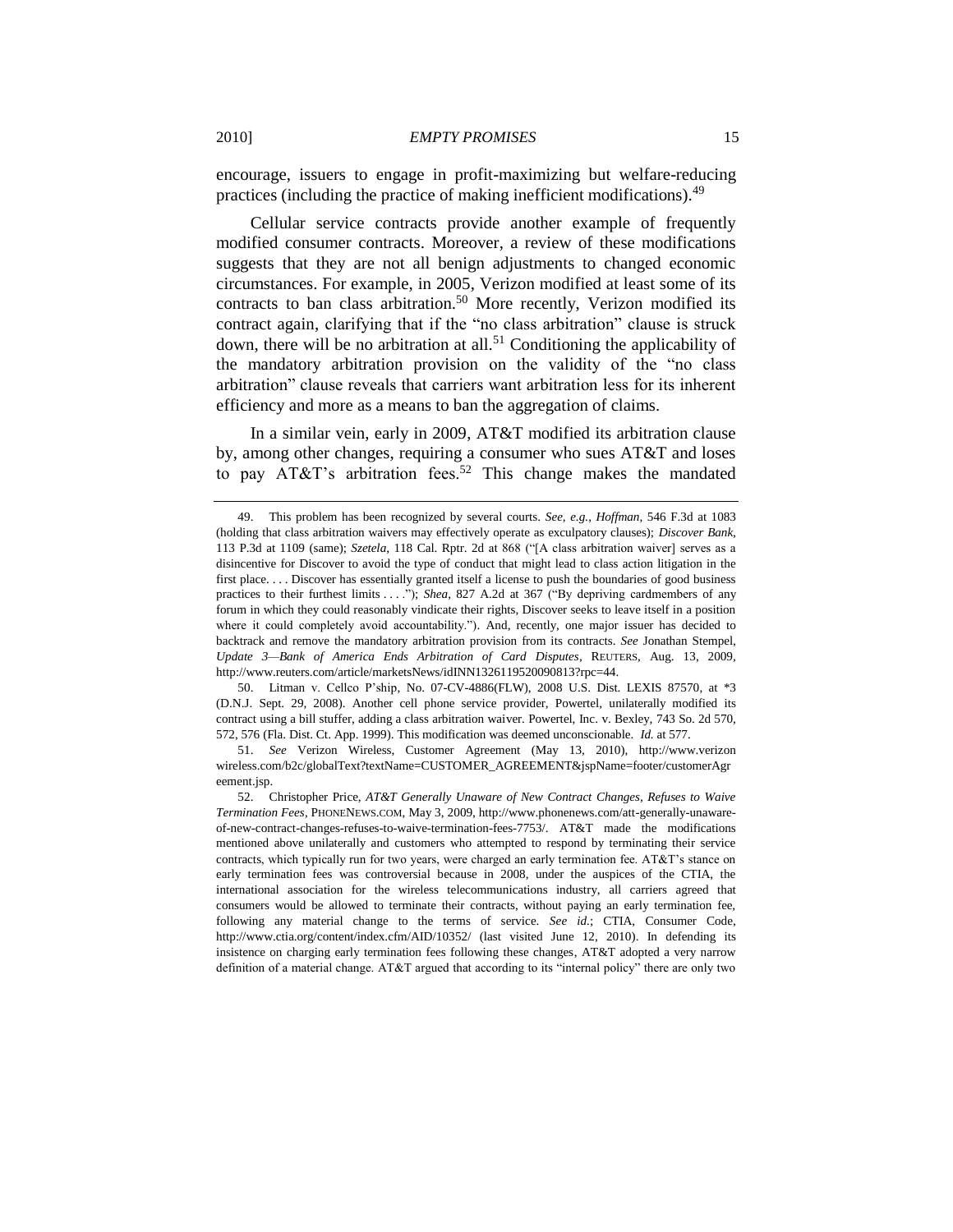arbitration risky, in many cases prohibitively risky, so it is difficult to see how it confers any benefit on the customer.<sup>53</sup>

Moving beyond arbitration, in 2008, carriers increased the price charged per text message.<sup>54</sup> This kind of modification simply redistributes wealth from customers to carriers.

<span id="page-15-2"></span><span id="page-15-1"></span>Amazon's electronic reading device, the Kindle, and its accompanying license agreement provide yet another example.<sup>55</sup> In the Kindle license, Amazon retains the right to "modify, suspend, or discontinue the Service at any time."<sup>56</sup> This clause was recently invoked when Amazon retracted the text-to-speech feature that originally came with its second-generation Kindle, the Kindle  $2.57$ 

55. This example is taken from Randal C. Picker, *The Mediated Book* 4–6 (Univ. of Chi. Law & Econ., Olin Working Paper No. 463, 2009), *available at* http://ssrn.com/abstract=1399613.

<span id="page-15-0"></span>types of changes that allow termination without incurring an early termination fee: (1) a price increase, and (2) a material decrease in the geographic area in which the airtime rate applies. *See* Christopher Price, *AT&T Clarifies Position on ETF & Material Changes, Argues Only Two Situations Allow Terminating Contract*, PHONENEWS.COM, May 8, 2009, http://www.phonenews.com/att-clarifiesposition-on-etf-material-changes-argues-only-two-situations-allow-terminating-contract-7802/. AT&T is not alone. In June 2009, a consumer complained that Verizon refused termination (without paying an early termination fee) after it increased its administrative charges from \$0.85 to \$0.92. *See* Posting of Christine to Consumer Complaints About Verizon Wireless, http://www.consumeraffairs.com/cell\_ phones/verizon\_wireless.html (June 11, 2009).

<sup>53.</sup> Change-of-terms clauses have been used to add or change arbitration clauses in other markets as well. For example, DIRECTV, a satellite television provider, included a change-of-terms clause in its subscription agreement and used it to add an arbitration clause. DIRECTV, Inc. v. Mattingly, 829 A.2d 626, 629 (Md. 2003). This particular modification was struck down for lack of sufficient notice. *Id.* at 639.

<sup>54.</sup> *See* Ronen Halevy, *T-Mobile Raising Per-Message SMS Rates to 20 Cents*, BERRYREVIEW.COM, July 1, 2008, http://www.berryreview.com/2008/07/01/t-mobile-raising-permessage-sms-rates-to-20-cents/.

<sup>56.</sup> Amazon.com, Amazon Kindle: License Agreement and Terms of Use (Feb. 9, 2009), http://www.amazon.com/gp/help/customer/display.html/ref=hp\_rel\_topic?ie=UTF8&nodeId=20014453 0.

<sup>57.</sup> Greg Sandoval, *Amazon Retreats on Kindle's Text-to-Speech Issue*, CNET NEWS, Feb. 27, 2009, http://news.cnet.com/amazon-retreats-on-kindles-text-to-speech-issue/. It is true though that Amazon's modification came in response to complaints by the Authors Guild that this new feature would put pressure on the audio books market and, moreover, would violate the copyright holders' rights. See The Authors Guild, E-Book Rights Alert: Amazon's Kindle 2 Adds "Text to Speech Function‖ (Feb. 12, 2009), http://www.authorsguild.org/advocacy/articles/e-book-rights-alert-amazonskindle-2.html. But these complaints seem unfounded. *See, e.g.*, Posting of Michael Kwun to Deeplinks Blog, http://www.eff.org/deeplinks/ (Feb. 11, 2009).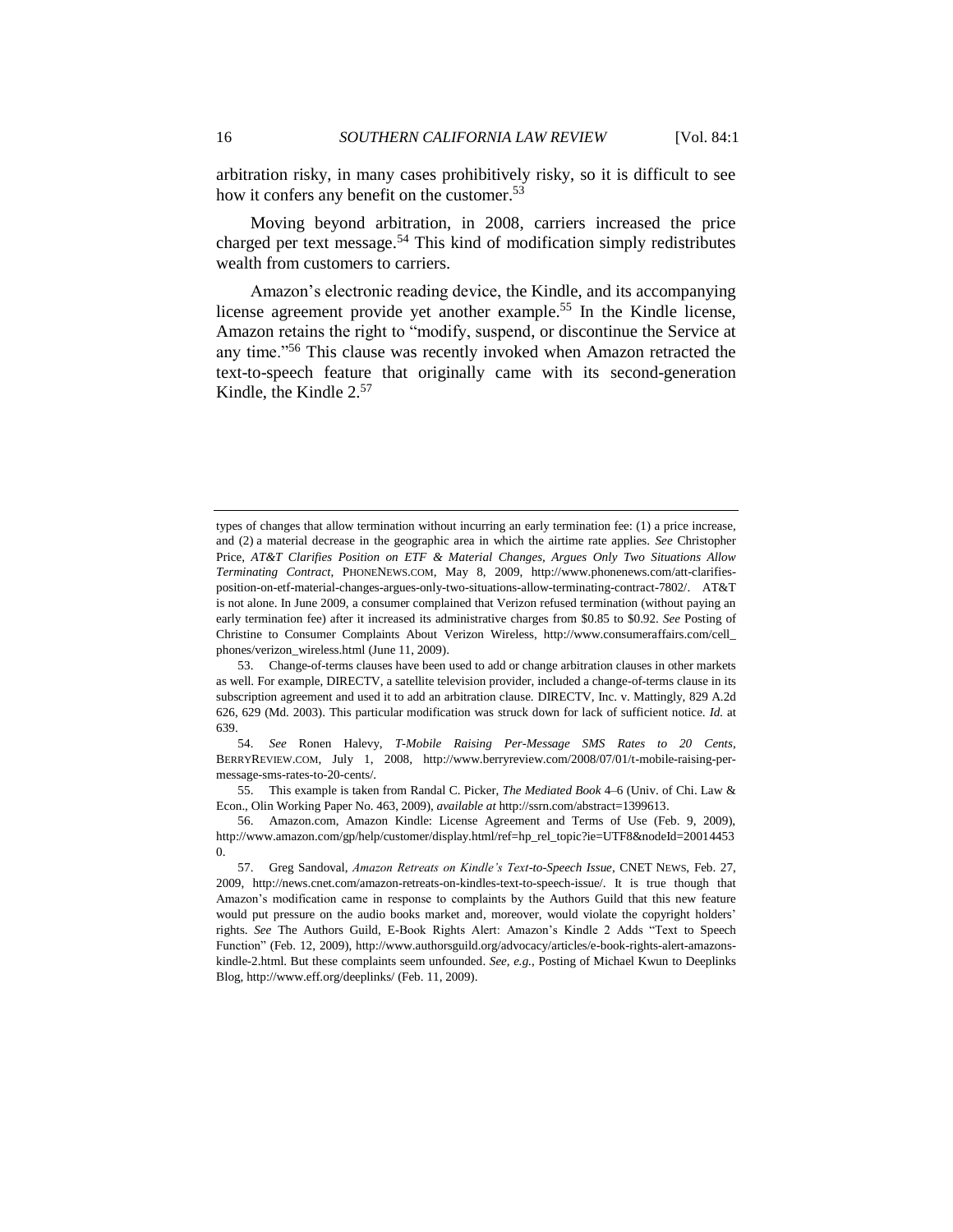#### III. THE COST OF UNILATERAL MODIFICATION

We have shown that in some jurisdictions sellers enjoy virtually unfettered authority to modify their contracts, while in others they are subject only to a rather weak duty of good faith. We have also shown that there are important markets in which sellers frequently resort to that authority. We now describe the social costs of the status quo and its permissive approach to unilateral modifications. These costs will generally be somewhat larger in the jurisdictions in which modifications are unrestricted and somewhat smaller in the jurisdictions in which modifications are subject to the duty of good faith.

We begin this part, however, by noting the benefits of unilateral modifications. These benefits provide a benchmark for the ensuing discussion of the adverse welfare consequences of unilateral modifications. These adverse consequences can be divided into two categories. We discuss ex post costs first and then proceed to the ex ante costs of unilateral modifications. We conclude this part with a comparison between the social costs of unilateral modifications of consumer contracts and the thoroughly studied costs of modifications of B2B contracts.

## A. THE BENEFITS OF UNILATERAL MODIFICATIONS

<span id="page-16-0"></span>It is important to recognize the potential benefits of contract modification, even unilateral modification. In the absence of such benefits, the solution to the unilateral modification problem would be quite simple: a general ban on unilateral modifications of consumer contracts.

The benefits of modifications arise from the dynamic environment in which long-term consumer contracts operate. A long-term contract purports to govern the parties' relationship over a substantial period. If circumstances change over time, then the optimal terms also change over time. Modification allows the contract to keep up with changing circumstances without incurring the costs of drafting an initial contract that provides for all future contingencies.<sup>58</sup> Consequently, it is often mutually

<sup>58.</sup> *See, e.g.*, Perry v. FleetBoston Fin. Corp., No. 04-507, 2004 U.S. Dist. LEXIS 12616, at \*13– 14 (E.D. Pa. July 6, 2004) (accepting the issuer's argument that "change in terms procedures are necessary ‗due to the ever-changing economic conditions, the fast-moving and highly competitive credit card marketplace, and the fact that open-end or revolving credit card agreements are generally indefinite in duration," but limiting the issuer's ability to make unilateral changes to such terms as "previously contemplated by the original agreement, so long as cardholders do not accept the unilateral change by continuing to use their cards"); Stone v. Golden Wexler & Sarnese, P.C., 341 F. Supp. 2d 189, 198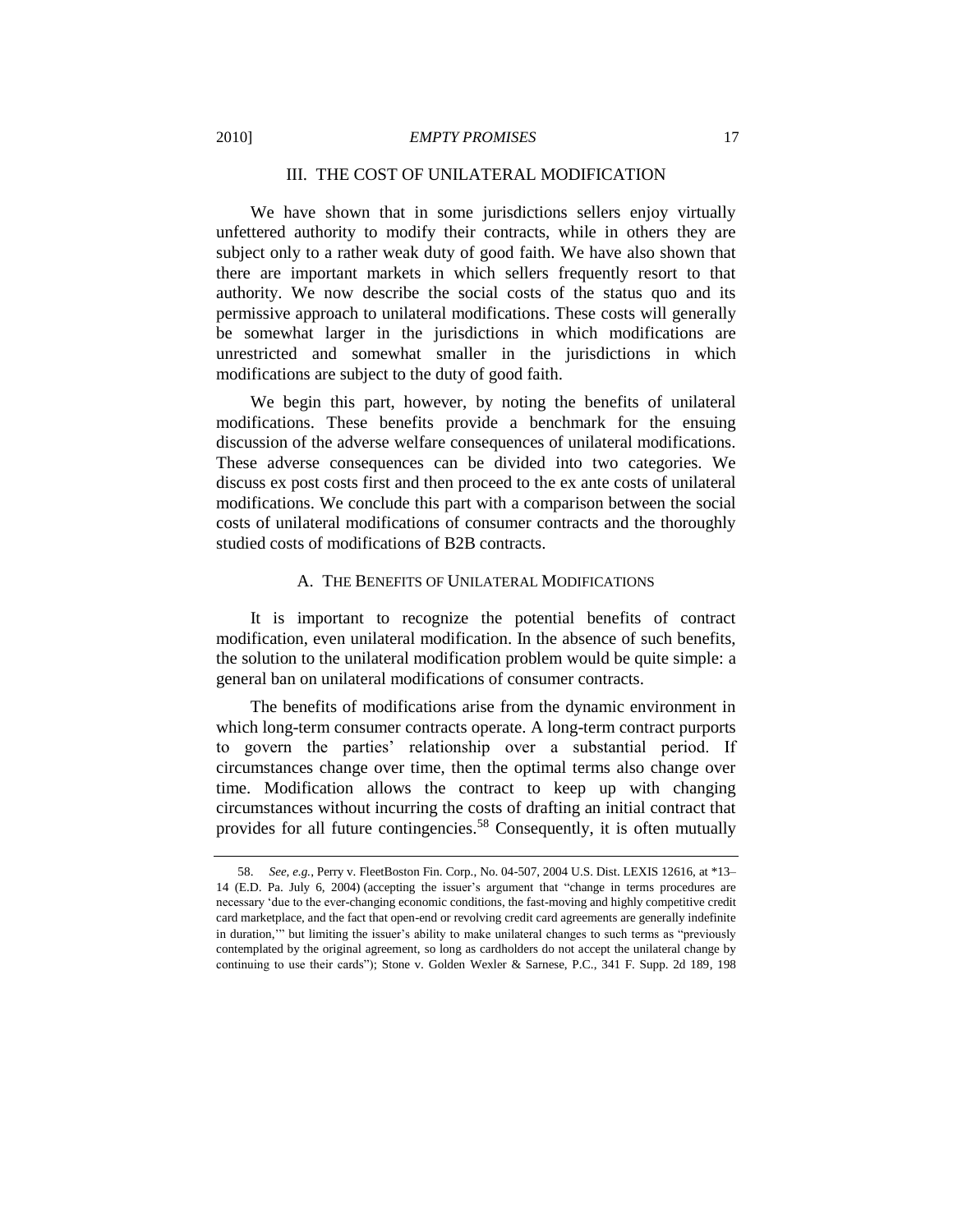<span id="page-17-1"></span>beneficial to permit modification.<sup>59</sup>

Modifications can be welfare enhancing from both an ex post and an ex ante perspective. Consider a modification of a credit card contract that increases the interest rate. If the interest rate increase is triggered by an increase in default risk because, for example, the borrower's credit rating dropped, then the modification may be ex post efficient. The higher interest rate can be beneficial to the issuer, as it compensates for the increased default risk. And it can be beneficial to the borrower, at least if the alternative is termination of the account by the issuer. More importantly, raising interest rates in response to increased default risk is ex ante efficient, as it allows issuers to charge lower initial interest rates. Absent the option to adjust in response to new information about risk, issuers will set higher initial rates for all borrowers, forcing low-risk borrowers to cross-subsidize high-risk borrowers (or those who are likely to become high-risk borrowers).

But these benefits can be secured by bilateral modifications, respecting the mutual consent requirement. They do not, in and of themselves, justify unilateral modifications. The efficiency argument for unilateral modifications requires another element: the cost of securing meaningful assent from many dispersed consumers. Securing the express assent of thousands, or millions, of consumers to every modification can be very expensive. These costs will translate into higher prices for consumers.<sup>60</sup> Moreover, in some cases, uniformity of treatment is important to sellers; it would be prohibitively costly for them to deal on different terms with consumers who have and have not provided express assent. For these reasons, unilateral modifications can be efficient, and even beneficial to consumers.

<span id="page-17-0"></span><sup>(</sup>E.D.N.Y. 2004) ("To be sure, flexibility is important to the credit industry, since credit card companies are parties to long-term contracts with countless customers."). See generally Collins, *supra* note [4](#page-2-0) (characterizing change-of-terms clauses as responses to uncertainty about future events that might require adaptation of the contract).

<sup>59.</sup> In other words, modification is a remedy for contractual incompleteness. If, at the time of contracting, parties had perfect information about all future contingencies and could costlessly negotiate and write a complete state-contingent contract, then modification would be superfluous. Of course, contracting costs are often high, and complete contracts are rare. Thus, the ability to modify the contract is often welfare enhancing. *See* STEVEN SHAVELL, FOUNDATIONS OF ECONOMIC ANALYSIS OF LAW 319 (2004).

<sup>60.</sup> *See Stone*, 341 F. Supp. 2d at 198 (accepting, at least in principle, the issuer's argument that flexibility is necessary and that requiring explicit consent to every change would burden the industry significantly).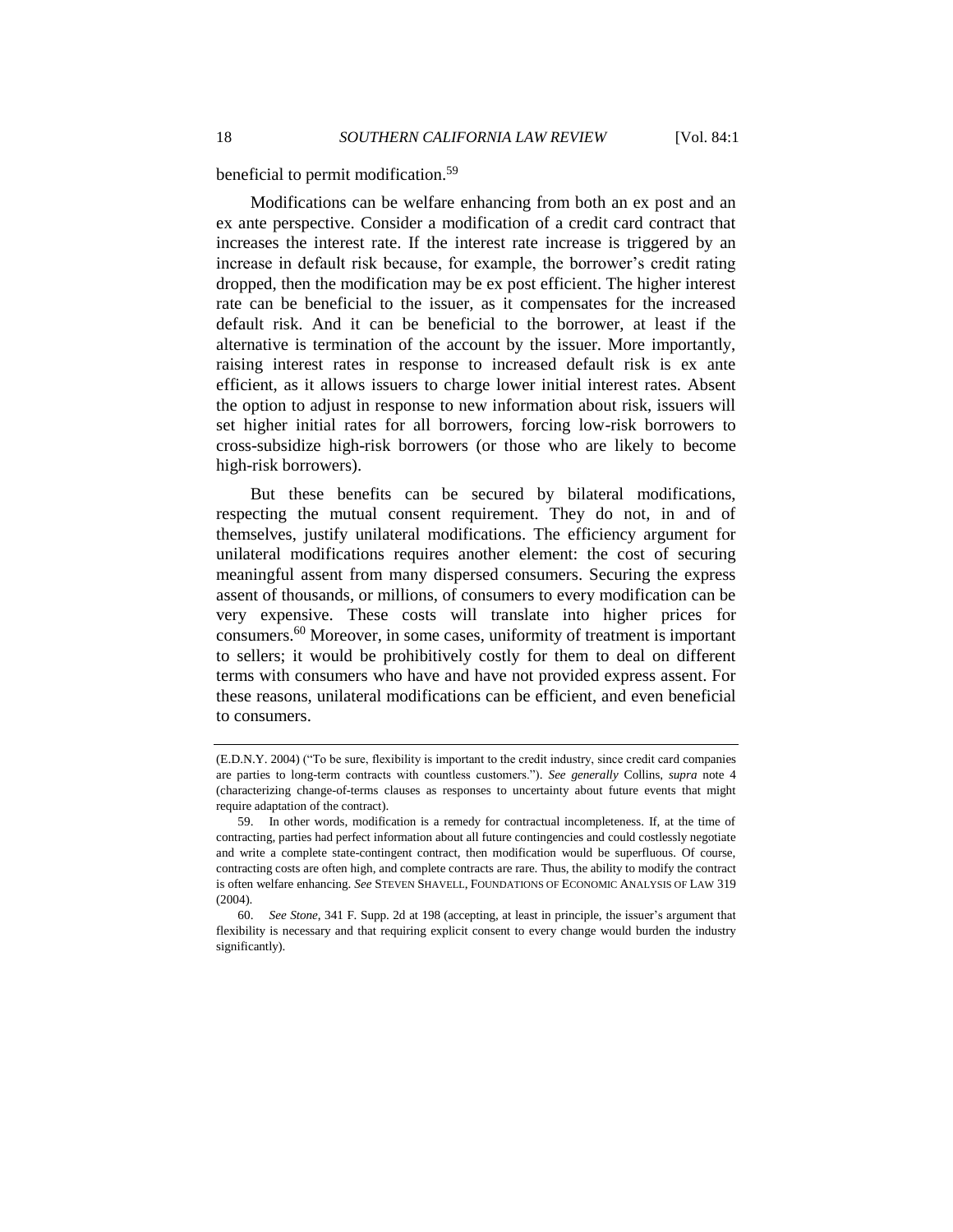#### B. THE EX POST COSTS OF UNILATERAL MODIFICATIONS

<span id="page-18-0"></span>When both parties to a contract—the seller and the buyer—express meaningful assent to a modification, the modification can be assumed to be mutually beneficial (Pareto optimal) from an ex post perspective. This is not so when the modification is unilaterally imposed by the seller. If effective assent by the consumer is not required, there is no guarantee that the modification will be beneficial to the consumer. In fact, sellers will have a strong incentive to make modifications that increase their profits, regardless of the adverse consequences to consumers.

Consider the following example: A credit card provides an expected benefit of \$100 to the consumer at a cost of \$80 to the issuer. South Dakota recently established a specialized credit card court. The issuer is considering a modification to its credit card contracts: adding a forum selection clause that would give sole jurisdiction to the South Dakota court. Given the expertise of the court, as well as its anticipated proissuer bias, the modification would reduce the issuer's costs by \$20 (from \$80 to \$60), and reduce the value of the card to the consumer by \$80 (from \$100 to \$20) an inefficient modification since the issuer's \$20 gain would be outweighed by the consumer's \$80 loss. If mutual assent is required, this inefficient modification will not occur; the consumer would never consent. But if mutual assent is not required, if the issuer can unilaterally change the contract, then the inefficient modification may well occur. The seller will modify the contract and enjoy the cost reduction of \$20, ignoring the harm imposed on the consumer.

#### C. THE EX ANTE COSTS OF UNILATERAL MODIFICATIONS

<span id="page-18-1"></span>Some might argue that the legal system should aim to prevent all modifications that are inefficient when made (ex post). There is obviously some merit to this view if the issue is analyzed solely from an ex post perspective. Considering the matter at the time of the initial contract, however (that is to say, from an ex ante perspective), may lead to a more nuanced conclusion. Given the cost of policing modifications ex post, a rational, informed consumer might agree to a change-of-terms clause, recognizing that the clause will result in some ex post inefficient modifications (whose costs are likely to fall entirely on the consumer's shoulders), so long as the risk of inefficient modifications is outweighed by the prospect of efficient modifications.

In this section, we concentrate on situations in which modifications are inefficient when judged from the time of the initial contract (ex ante).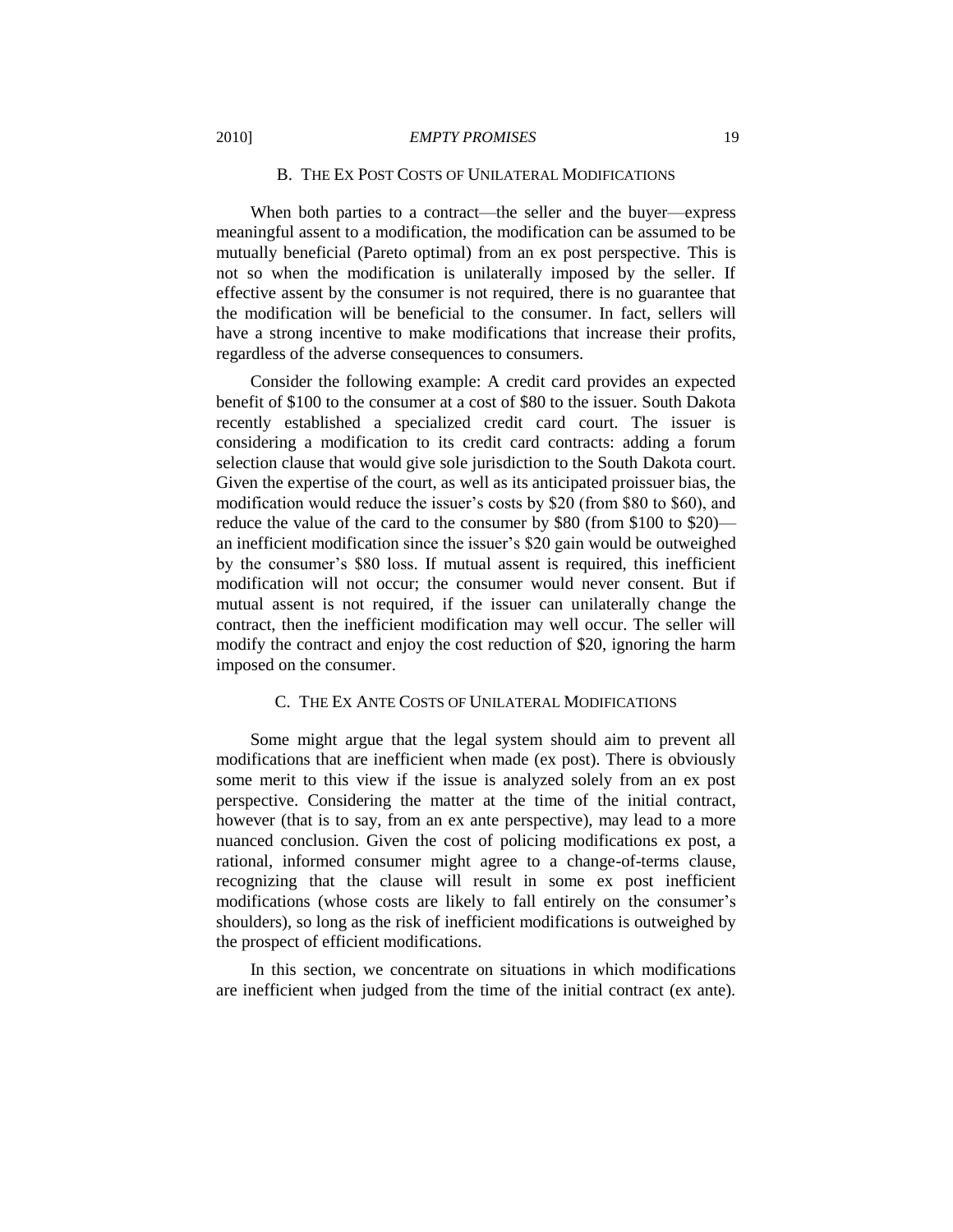There are at least three kinds of ex ante inefficiency that concern us. We are most concerned about contracts that are inefficient when made, in the sense that they are expected to cause a net reduction in the welfare of consumers who enter into them. As a secondary matter, we are also concerned about contracts that do enhance the welfare of consumers who sign them but that could have been designed to enhance consumer welfare even more. Finally, we are concerned about contracts that could not do a better job of enhancing the welfare of the sellers and consumers who are parties to them, but that impose disproportionate costs on other participants in the market. We trace these ex ante costs back to three features of the status quo: (1) customers make mistakes in assessing the risk of modifications; (2) sellers lack cost-effective mechanisms of committing themselves to refrain from modifications; and (3) sellers fail to consider the systemic costs of contracts that permit unilateral modification.

#### <span id="page-19-0"></span>1. Welfare-Reducing Initial Contracts

Rational, informed consumers can be expected to weigh properly the benefits of ex post efficient modifications against the costs of ex post inefficient modifications. These super-consumers will enter contracts that permit unilateral modifications only when modifications are efficient on balance—that is, only when they are ex ante efficient. But most consumers are imperfectly informed or imperfectly rational, and as a result they misperceive the risk of unilateral modifications (by inaccurately estimating either the likelihood of a modification, the harm from a modification, or  $both)<sub>0</sub>$ <sup>61</sup>

To begin with, a consumer who fails to appreciate the risk of an inefficient modification might not insist on a mutual assent requirement for modifications and enter into welfare-reducing contracts—contracts that impose more costs than benefits. Consider the following variation on the previous example: Under the terms of the initial contract a credit card provides an expected benefit of \$100 to the consumer at a cost of \$80 to the issuer. At the ex ante stage, when the parties enter into the initial credit card contract, there is a 50% chance that South Dakota will establish a credit card court. Therefore, there is a 50% chance that the issuer will have an opportunity to modify the contract and add a forum selection clause that reduces the issuer's costs by \$20 (from \$80 to \$60), but also reduces the value of the card to the consumer by \$80 (from \$100 to \$20). A rational

<sup>61.</sup> *See infra* note[s 62](#page-21-1)[–64](#page-21-2) and accompanying text.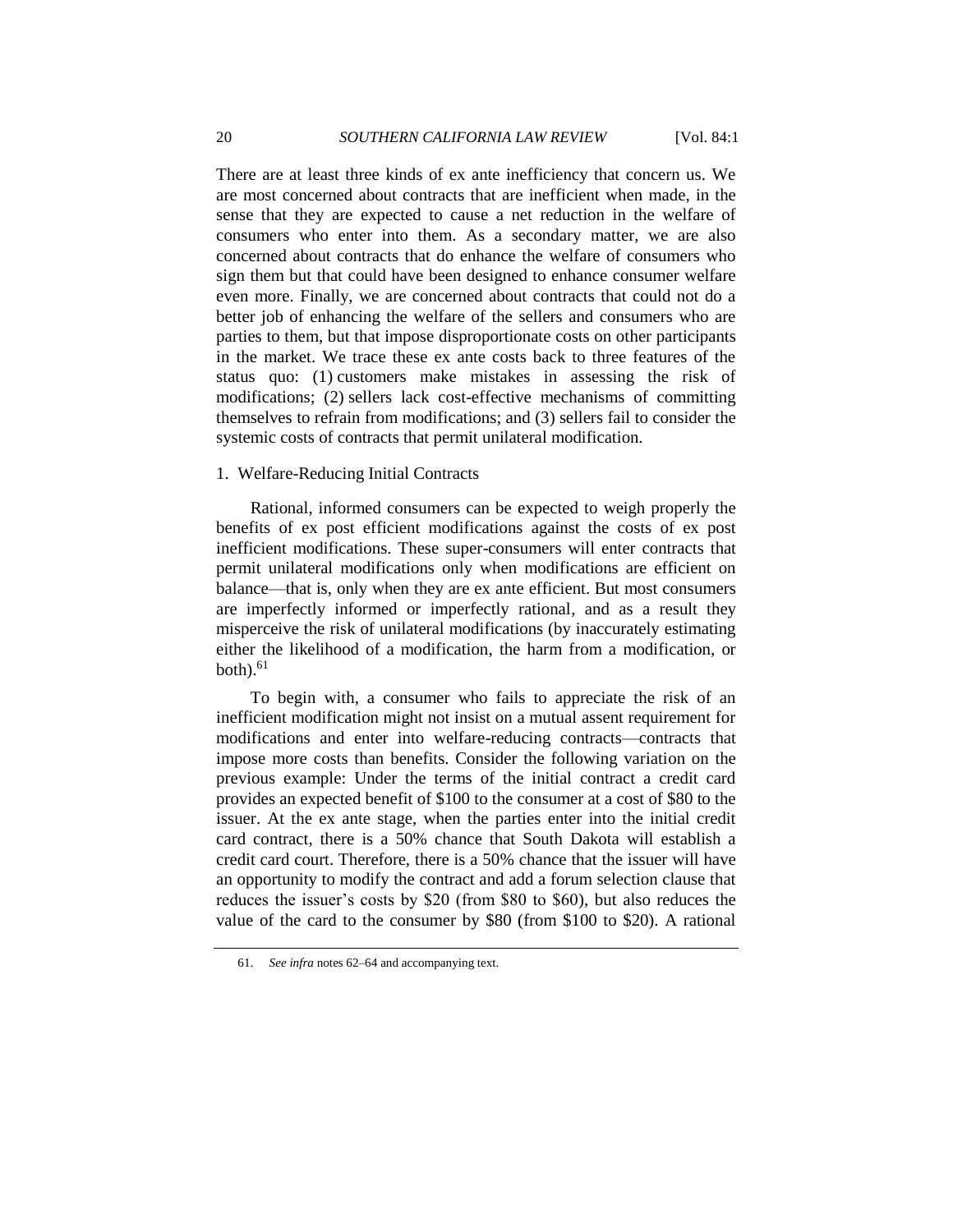informed consumer will realize that, by entering into this contract, he or she secures an expected benefit of  $$60 (0.5 \times $100 + 0.5 \times $20)$ . Since the issuer will insist on a price—a combination of interest and fees—of at least \$70  $(0.5 \times $80 + 0.5 \times $60)$ , to cover the cost of providing credit, the parties will not reach an agreement, and the inefficient trade will be avoided.

Now consider an imperfectly informed or imperfectly rational consumer who mistakenly believes that the probability of a modification is only 20% and that, if the issuer modifies the contract, the value will be reduced by only \$50 (from \$100 to \$50). This consumer will think that, by entering into this contract, he or she secures an expected benefit of \$90  $(0.8 \times \$100 + 0.2 \times \$50)$ . Since the issuer will still accept a price of at least  $$70 (0.5 \times $80 + 0.5 \times $60)$ , the parties may well reach an agreement and the inefficient trade will occur.

It is important to recognize that ex post inefficient modifications, such as the one described above, are not the only means that can create ex ante distortions. If consumers underestimate the risk of modifications then even modifications that are efficient ex post might cause consumers to enter into contracts that are welfare reducing from an ex ante perspective. Reconsider the previous example, but now assume that the forum selection clause would reduce the value of the card to the consumer by \$10 (from \$100 to \$90)—an efficient modification. The expected value of the card to the consumer is thus \$95  $(0.5 \times $100 + 0.5 \times $90)$ . But, since the consumer mistakenly believes that the probability of a modification is only 20%, the perceived expected value is  $$98 (0.8 \times $100 + 0.2 \times $90)$ . Consequently, the consumer would be willing to pay a price of \$97, say, for a card that is worth only \$95. In other words, the consumer would get a card that should not be in the consumer's purse.

Different inefficiencies arise when consumers *over*estimate the risk of an inefficient modification. In this case consumers may fail to enter into contracts that would enhance their welfares. Reconsider the ex post inefficient modification that reduces the issuer's costs by \$20 (from \$80 to \$60) and reduces the value of the card to the consumer by \$80 (from \$100 to \$20). But now assume that the probability of this modification is only 20%, such that the contract is ex ante efficient: the expected value of the card to the consumer is \$84 ( $0.8 \times $100 + 0.2 \times $20$ ) and the expected cost to the issuer is  $$76 (0.8 \times $80 + 0.2 \times $60)$ . This efficient contract will not be signed if the consumer mistakenly believes that the probability of a modification is 50%. The consumer will think that, by entering into this contract, he or she would secure an expected benefit of \$60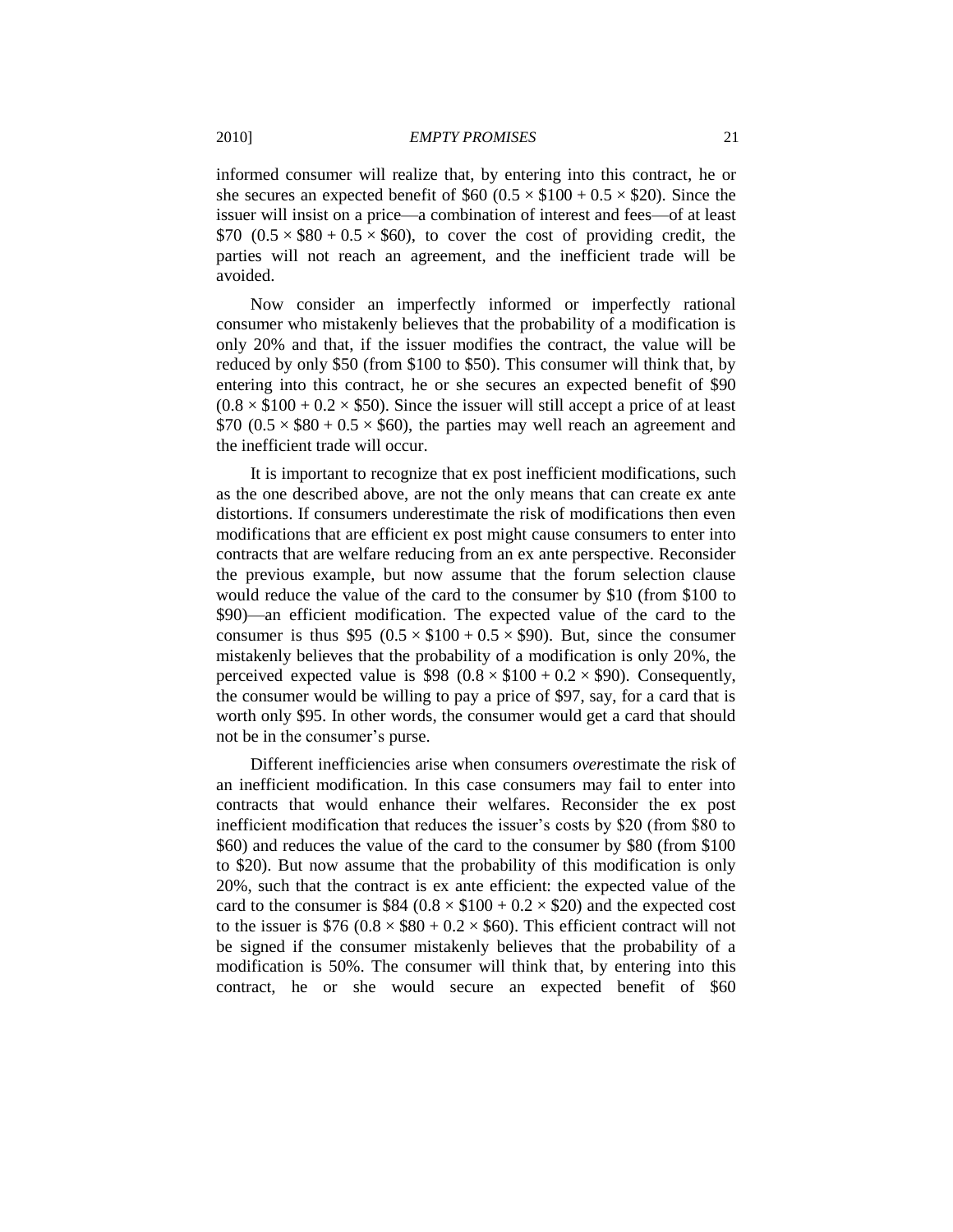$(0.5 \times $100 + 0.5 \times $20)$ , and will not be willing to pay the minimum price that the issuer will demand: \$76.

<span id="page-21-1"></span>While both under- and overestimation are possible, there is reason to believe that consumers will tend to underestimate the cost of modifications. First, consumers might not know that sellers, in their form contracts, retain the right to change their contracts unilaterally.<sup>62</sup> Second, cognitive biases might distort consumers' perceptions of the modification risk. Optimistic consumers might underestimate the likelihood of a unilateral modification or the magnitude of the harm from a unilateral modification.<sup>63</sup> Finally, sellers will have a strong incentive to encourage underestimation of the modification risk, as doing so allows them to charge higher prices and even to sell low-quality, welfare-reducing goods and services.<sup>64</sup>

<span id="page-21-2"></span>We recognize that imperfectly informed and imperfectly rational consumers might underestimate or overestimate numerous costs and benefits associated with goods and services, leading to similar ex ante distortions. The cost of unilateral modifications is just one type of cost that might be underestimated or overestimated. Still, the ex post cost of unilateral modifications can be substantial, and thus, the ex ante misperception of this cost may lead to substantial ex ante distortions.

#### <span id="page-21-0"></span>2. Contracts That Fail to Maximize Welfare

The status quo of unilateral modification also imposes costs on

64. *See* Kevin E. Davis, *The Demand for Immutable Contracts: Another Look at the Law and Economics of Contract Modifications*, 81 N.Y.U. L. REV. 487, 494–98 (2006) (observing that the ability to modify contracts creates incentives for parties to misrepresent—or at least fail to disclose—their willingness to perform their contractual obligations). *Cf.* Edward L. Glaeser, *Psychology and the Market*, 94 AM. ECON. REV. (PAPERS & PROC.) 408, 409-11 (2004) ("Markets do not eliminate (and often exacerbate) irrationality . . . . The advertising industry is the most important economic example of these systematic attempts to mislead, where suppliers attempt to convince buyers that their products will yield remarkable benefits. . . . It is certainly not true that competition ensures that false beliefs will be dissipated. Indeed, in many cases, competition will work to increase the supply of these falsehoods  $\dots$  .").

<sup>62.</sup> For example, evidence suggests that many consumers have a poor understanding of their credit card contracts. *See* Oren Bar-Gill & Elizabeth Warren, *Making Credit Safer*, 157 U. PA. L. REV. 1, 27–29 (2008).

<sup>63.</sup> In a series of articles, one of us has argued that underestimation of future costs explains contract design and market outcomes in several markets. *See* Bar-Gill & Warren, *supra* not[e 62,](#page-21-1) at 46– 64 (consumer credit markets); Oren Bar-Gill & Rebecca Stone, *Mobile Misperceptions*, 23 HARV. J.L. & TECH. 49, 80–96 (2009) (cellular service market); Oren Bar-Gill, *Seduction by Plastic*, 98 NW. U. L. REV. 1373, 1395–1411 (2004) (credit card market); Oren Bar-Gill, *supra* note [3,](#page-2-1) at 754–90 (consumer product and service markets); Oren Bar-Gill, *The Law, Economics and Psychology of Subprime Mortgage Contracts*, 94 CORNELL L. REV. 1073, 1118–39 (2009) (subprime mortgage market).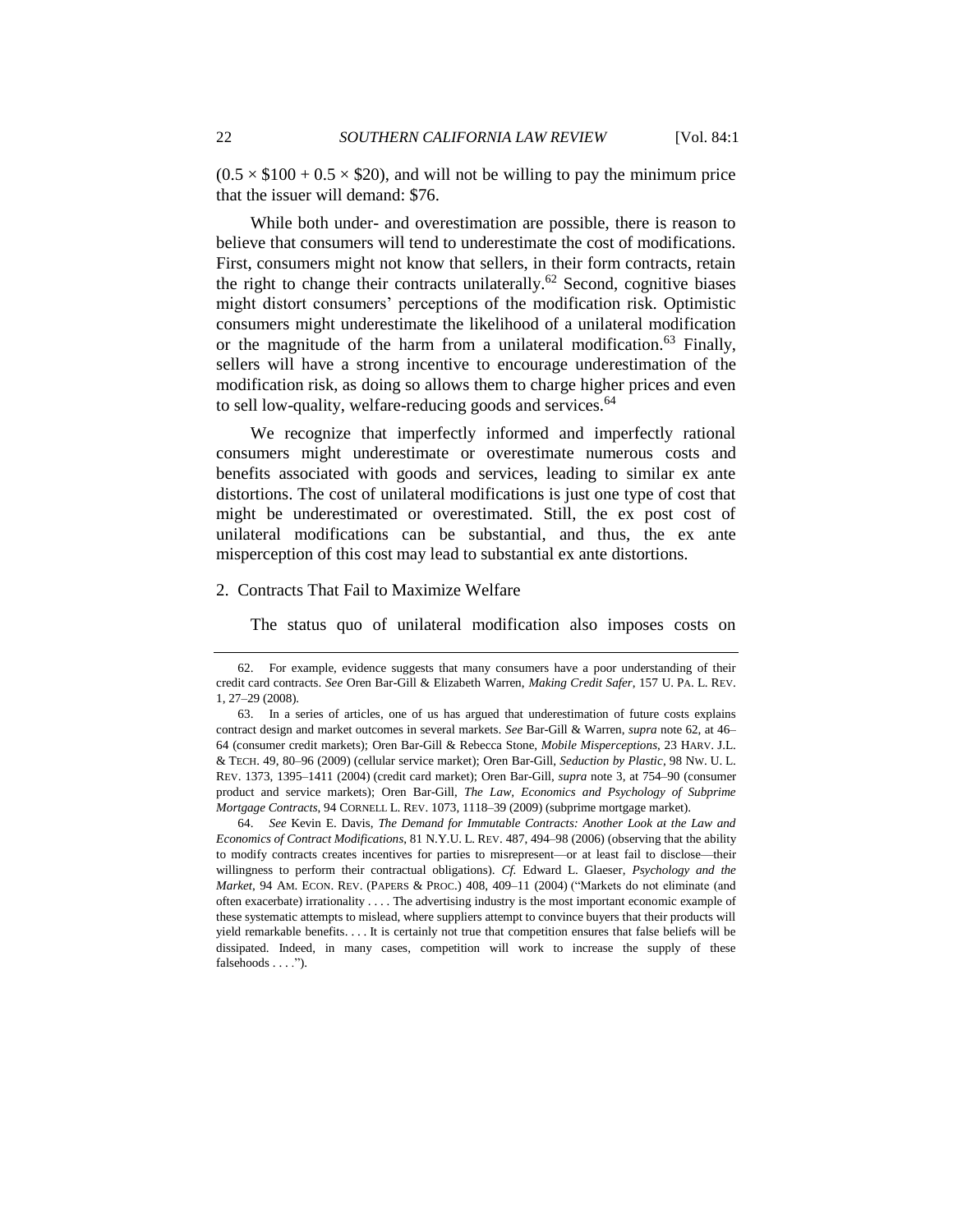rational and informed consumers who would benefit from having a greater range of choices among methods of policing contract modification. Currently, consumers who wish to enter into a contract with a seller face a single choice: a contract that can be modified easily by sellers—subject to a weak good faith requirement or to no requirement at all, depending on the iurisdiction.<sup>65</sup> For some consumers, this is the optimal choice. Other consumers (for example, consumers who are more averse to risk) prefer stricter modification policies. These consumers would be willing to pay a higher price for a contract that cannot be modified easily. Still other consumers might prefer contracts that exempt certain key terms from unilateral modification. In general, given the heterogeneity of consumer preferences, consumers would benefit—everything else being equal—from a choice among multiple modification policies with varying degrees of strictness and varying criteria for permissible modifications. In the current situation, the benefit of choice is lost.

Why has the market (or, more accurately, markets) for consumer goods and services converged on a contractual norm that enables unilateral modification? The answer, we think, has two parts: imperfect information and imperfect commitment options. In large part, the unilateral modification problem can be traced back to the imperfect information and imperfect rationality of consumers. In essence, if consumers do not fully appreciate the problem of unilateral modification, they will not demand restrictions on sellers' power to modify consumer contracts unilaterally.<sup>66</sup> So, an important part of the problem is a lack of demand for a commitment by sellers to refrain from certain types of modifications. The second part of the problem is that, even if consumers demanded a commitment to refrain from certain types of modifications, existing commitment mechanisms suffer from substantial shortcomings.

There are three main commitment mechanisms: seller reputation, enforcement by courts, and meaningful mutual assent. None of these mechanisms is sufficiently effective. In theory, reputation forces can support a commitment by sellers to avoid certain undesirable modifications. In practice, however, reputation is an inadequate commitment device. The main reason is that a seller's reputation depends

<sup>65.</sup> *See infra* not[e 108](#page-33-1) and accompanying text.

<sup>66.</sup> Imperfect information alone is not enough; imperfect information can result in both underand overestimation of the unilateral modification risk. And overestimation will generate a demand for restrictions on sellers' power to modify consumer contracts unilaterally. Imperfect rationality implies that underestimation will dominate overestimation.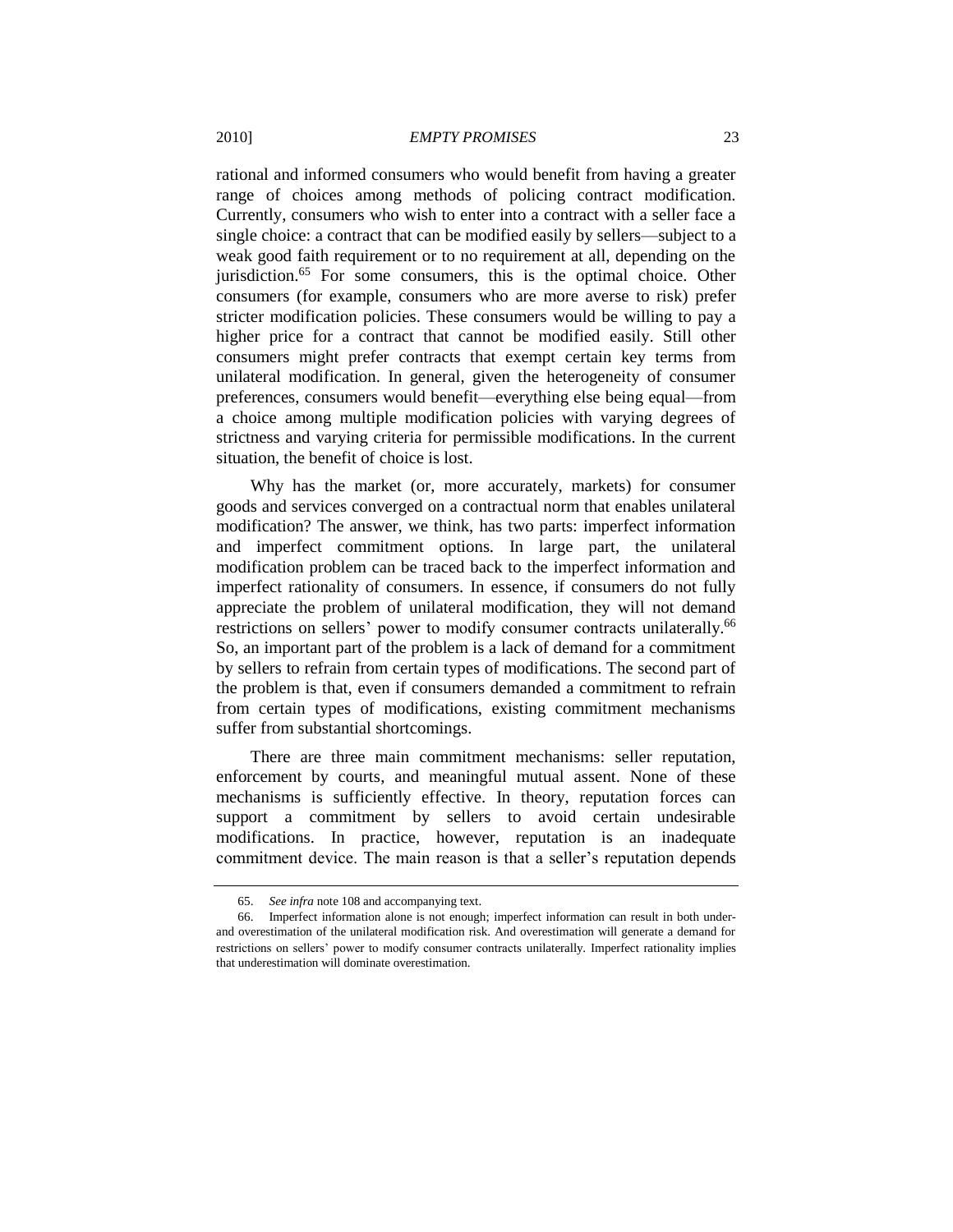on many factors other than modification policy, including product quality, customer relations, and so forth. Accordingly, a seller's general reputation may be affected only marginally by an unattractive modification policy. In some sense, this is an information problem. If consumers could acquire and process sufficient information to support a more refined reputation system, then sellers could develop a reputation for modification policies independent of their general reputation. Such a refined reputation system is not realistic.

The second available commitment device is the court system. In theory, sellers could write in their contracts, for example, "We promise to make only fair and efficient modifications." The courts would police modifications accordingly, enforcing only modifications that they deemed fair and efficient.<sup>67</sup> Alternatively, the courts might, as some courts already do,<sup>68</sup> fashion their own limits—for example, "good faith"—on the kinds of unilateral modifications they will enforce.

<span id="page-23-0"></span>The judicial commitment mechanism has three main shortcomings, however. First, it entails potentially high litigation costs. Second, it creates uncertainty. And this uncertainty is augmented by institutional constraints that prevent courts from developing the competence to police modifications effectively according to the contractually specified standard.<sup>69</sup> Third, the judicial commitment mechanism lacks flexibility. Courts would likely apply a single standard to all consumers—to consumers who prefer a stricter modification policy and to those who prefer a more lenient

68. *See supra* Part II.B.

<sup>67.</sup> This is more than a mere theoretical possibility. As discussed above, cellular service contracts subject modifications to a "no material adverse effect" standard. See Verizon Wireless, Customer Agreement, *supra* note [51](#page-14-0) ("We may change prices or any other term of your Service or this agreement at any time, but we'll provide notice first, including written notice if you have Postpay Service. If you use your Service after the change takes effect, that means you're accepting the change. If you're a Postpay customer and a change to your Plan or this agreement has a material adverse effect on you, you can cancel the line of Service that has been affected within 60 days of receiving the notice with no early termination fee."). In principle, sellers could specify more specific rules for policing modifications. For example, credit card issuers can specify that they will only increase rates by up to X percent and only if the cardholder's credit score drops by more than Y points. Such a specific rule would be easy for courts to apply, and litigation costs should be correspondingly low. The problem with specific rules is that they presume an ability to predict the specific modifications that could arise. But the raison d'être of modifications is to enable midstream adjustments, in response to changed circumstances, in situations in which it is inefficient to write more complete ex ante contracts that specify obligations for all contingencies.

<sup>69.</sup> Similar problems would arise if, instead of reviewing modifications by the court after the fact, sellers were to seek declaratory judgments before implementing each modification. Moreover, this version of the court-based commitment mechanism adds another cost element—the cost of delay in implementing desirable modifications.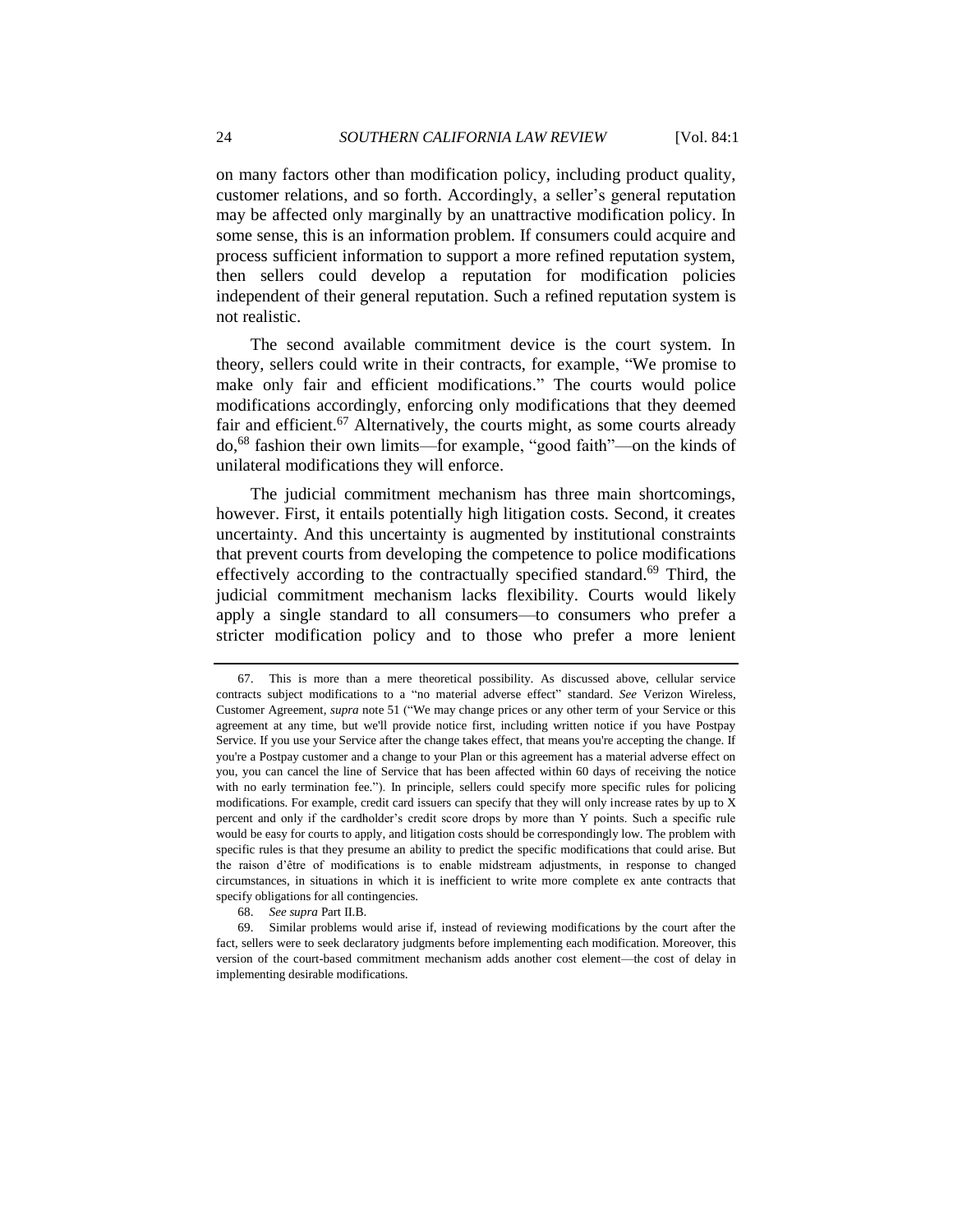<span id="page-24-1"></span>modification policy. Consumers would not be able to choose a modification policy that suits their preferences.<sup>70</sup>

The third commitment mechanism is mutual assent. By requiring consumers to express assent to the proposed modification, sellers could commit, in theory, to making only mutually beneficial modifications. So why would rational and informed consumers allow unilateral modifications? The answer, as already suggested, boils down to costs. Meaningful assent, of thousands or millions of consumers, is costly to obtain.<sup>71</sup>

#### <span id="page-24-0"></span>3. Contracts That Create Systemic Costs by Reducing Competition

The widespread use of contracts subject to more or less unconstrained unilateral modification is also problematic because it tends to reduce competition. The problem is that when terms are subject to unilateral modification, the initial contract provides relatively little information about the terms on which sellers will ultimately provide their products.<sup>72</sup> Consumers could invest in keeping abreast of all modifications (for example, by making sure to read all bill-stuffers carefully) and stop using the product or service when a harmful modification is made. But staying informed in the face of a stream of modifications is more costly than simply reading the initial contract.<sup>73</sup> And, as argued above, even if consumers were to notice a harmful modification, they may continue to use the good or service, given the high cost of exit.<sup>74</sup> Moreover, since exit would be unlikely, even in the face of a harmful modification, the incentive to stay informed about modifications would be reduced. Finally, even if consumers stay informed about modifications, it remains true that it will be difficult for them to obtain meaningful information about a seller's products by reading the initial contract.

This informational problem cannot be mitigated by third-party intermediaries such as *Consumer Reports*. Unilateral modifications also

<sup>70.</sup> It is possible, however, that different courts would use different standards for policing modifications and sellers would use forum selection clauses to present consumers with a choice among the different standards.

<sup>71.</sup> *See supra* not[e 60](#page-17-0) and accompanying text.

<sup>72.</sup> *See Modernizing Consumer Protection Hearing*, *supra* not[e 40,](#page-12-0) at 47–48 (statement of Adam J. Levitin) (arguing that term changes "obfuscate the true cost of using credit").

<sup>73.</sup> *See* Bar-Gill & Warren, *supra* note [62,](#page-21-1) at 13; Horton, *supra* not[e 4,](#page-2-0) at 609. *Cf.* Davis, *supra* note [64,](#page-21-2) at 497 (arguing that permitting modifications with mutual assent "tends to increase the cost to customers of identifying [sellers] whose costs of performance are truly low".

<sup>74.</sup> *See* Horton, *supra* note [4,](#page-2-0) at 609; *supra* note [31](#page-9-0) and accompanying text.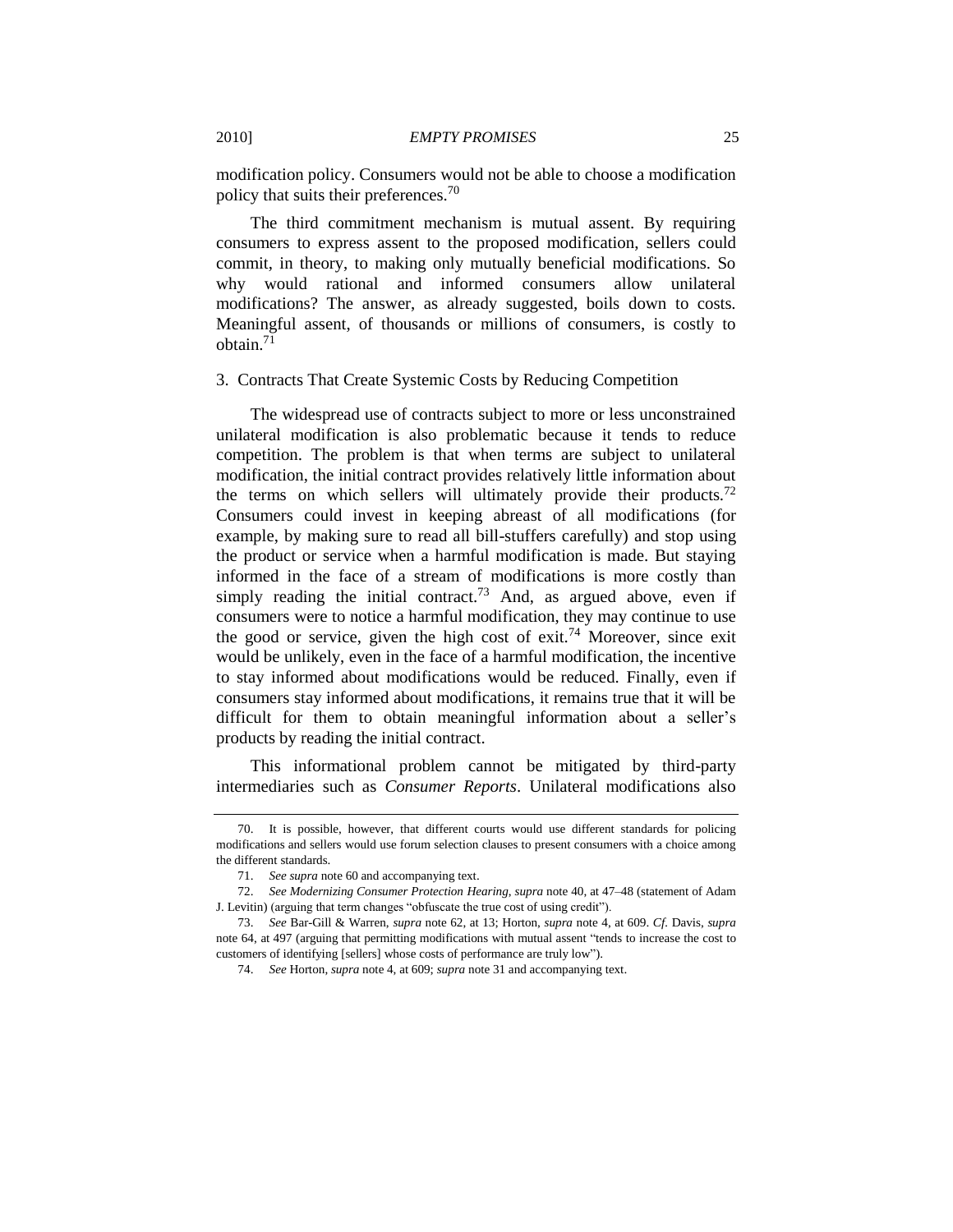make it more difficult for third-party intermediaries to provide meaningful information to consumers. The ease of product change would require *Consumer Reports—*and the consumers who rely on *Consumer Reports*' help—to exert constant vigilance in order to keep up.<sup>75</sup> Such vigilance is costly, perhaps prohibitively so.<sup>76</sup>

The upshot is that unilateral modifications make it difficult for consumers to become informed about the terms being offered by sellers. Uninformed consumers cannot comparison shop effectively. And without comparison shopping, the level of competition in the market is low, with all the distortions that typically entails.<sup>77</sup> In particular, if consumers cannot shop around, then sellers have limited incentives to reduce prices or to improve the quality of their products and services.<sup>78</sup>

#### D. COMPARISON: MODIFICATION OF B2B CONTRACTS

<span id="page-25-0"></span>It is instructive to compare briefly the modification of consumer contracts, which we focus on, with the modification of B2B contracts. There is a vast literature on the modification of B2B contracts, and this literature is also concerned with the welfare costs of contract modification.<sup>79</sup> But the welfare costs of modifying B2B contracts can be

<span id="page-25-1"></span><sup>75.</sup> Bar-Gill & Warren, *supra* note [62,](#page-21-1) at 16.

<sup>76.</sup> *See id.*

<sup>77.</sup> *See* David Gilo & Ariel Porat, *The Hidden Roles of Boilerplate and Standard-Form Contracts: Strategic Imposition of Transaction Costs, Segmentation of Consumers, and Anticompetitive Effects*, 104 MICH. L. REV. 983, 1004–08 (2006) (discussing the anticompetitive effects of contracts that prevent comparison shopping).

<sup>78.</sup> Reduction in competition caused by the use of readily modifiable contracts need not involve individual consumers' signing welfare-reducing contracts. Rational, informed consumers will avoid welfare-reducing transactions. It may also be the case that competition-reducing contracts strike an optimal balance between flexibility and transparency for the customers who enter into them. Consequently, there may be no grounds for complaining that the contracts fail to maximize the welfare of those who sign them. The problem here is that sellers and their customers have no incentive to take into account the fact that by signing readily modifiable contracts, they may prejudice other participants in the market. For example, suppose that a credit card issuer faces exceptionally strong reputational sanctions if it makes modifications that are inefficient ex post. That issuer and customers who are aware of its reputation may find it optimal to sign a contract that contains a change-of-terms clause with no express constraints on unilateral modifications. Customers who read the change-of-terms clause and are unaware of the issuer's reputation, however, may rationally avoid contracting with the issuer. Moreover, other issuers will have no incentive to offer innovative terms in order to compete for customers. This lack of incentive is because customers who stop reading when they find the change-ofterms clause, or who realize that any terms they do read are subject to modification at any time, will have no way to determine which issuer is offering superior terms.

<sup>79.</sup> In the economic literature, see, for example, PATRICK BOLTON & MATHIAS DEWATRIPONT, CONTRACT THEORY 32–33, 36 (2005), the leading textbook on contract theory, which deals extensively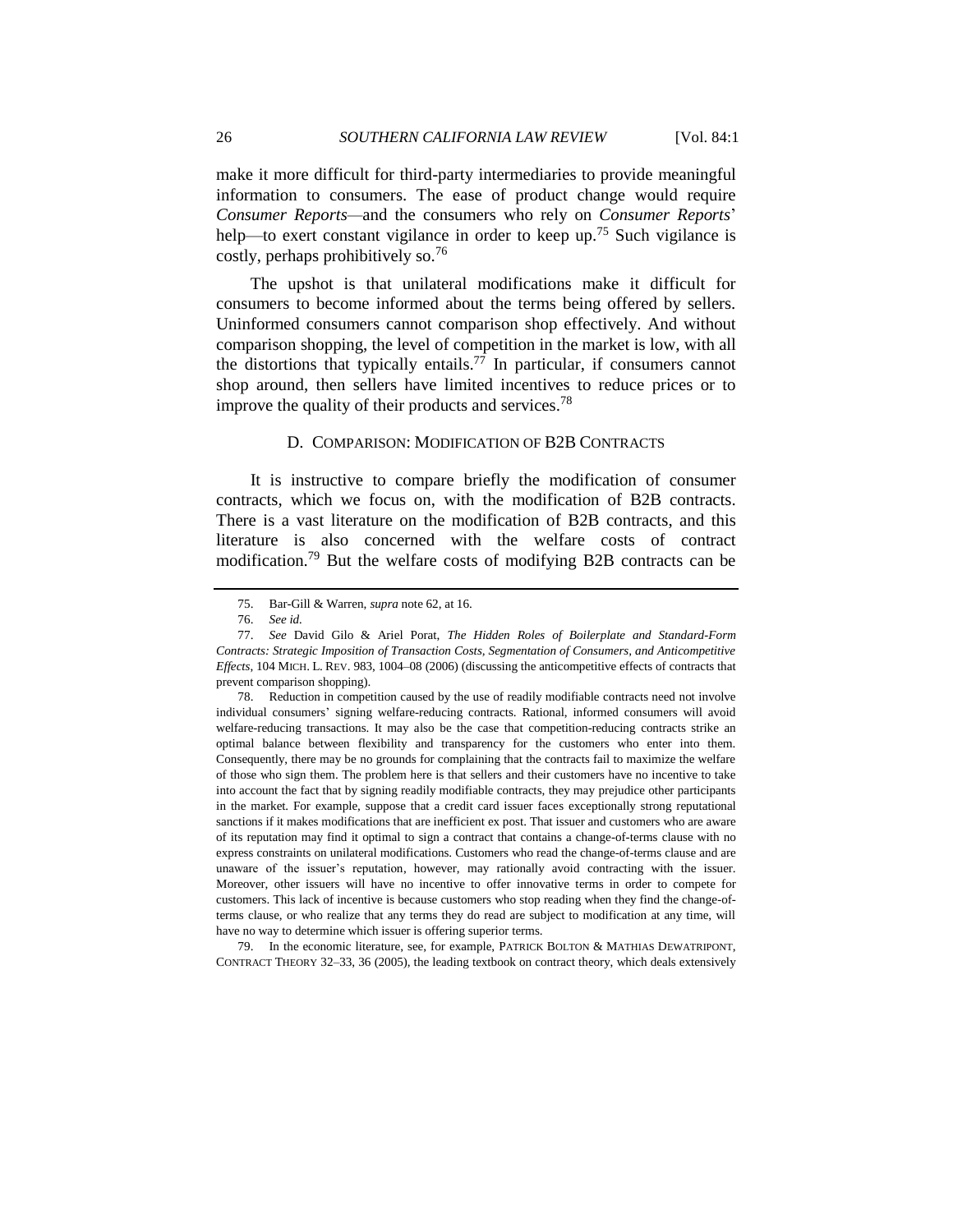different from the welfare costs of unilaterally modifying consumer contracts that we identified above.

First, the literature on modification of B2B contracts assumes that all modifications are subject to the mutual assent requirement.<sup>80</sup> As a result, ex post efficiency costs are largely ignored by this literature. Second, different ex ante costs are brought to the fore in B2B and consumer cases. For instance, the B2B literature emphasizes how the prospect of modification distorts incentives to make ex ante reliance investments.<sup>81</sup> Finally, the systemic effects on the level of competition are less salient in the B2B context.

## <span id="page-26-2"></span>IV. EXISTING SOLUTIONS AND THEIR LIMITS

<span id="page-26-0"></span>The process of contracting between businesses and consumers is afflicted by many well-known problems. There are also several standard legal responses to these problems, namely, disclosure requirements, formal prerequisites to contract formation, and substantive restrictions on contractual terms. We consider each of these standard responses in turn and show why none is an adequate response to the problems posed by unilateral modifications of consumer contracts.<sup>82</sup>

#### A. DISCLOSURE

<span id="page-26-1"></span>One response to the unilateral modification problem is mandatory disclosure—requiring sellers to disclose information about the likelihood and nature of possible modifications, whether pursuant to a change-ofterms clause or otherwise, in a format that makes them conspicuous to

with renegotiation—the economists' term for modification. In the law and economics literature, see, for example, SHAVELL, *supra* note [59,](#page-17-1) at 314–20; Oren Bar-Gill & Omri Ben-Shahar, *The Law of Duress and the Economics of Credible Threats*, 33 J. LEGAL STUD. 391 (2004); Davis, *supra* note [64;](#page-21-2) Christine Jolls, *Contracts as Bilateral Commitments: A New Perspective on Contract Modification*, 26 J. LEGAL STUD. 203 (1997).

<sup>80.</sup> While the mutual assent requirement is often implicit in this literature, the economic term for modification, "renegotiation," suggests that both parties must agree to the modification. Moreover, this literature generally assumes that contracts will be renegotiated whenever a *mutually* beneficial modification exists, again suggesting that mutual assent is required. *See, e.g.*, BOLTON & DEWATRIPONT, *supra* note [79,](#page-25-1) at 541; SHAVELL, *supra* note [59,](#page-17-1) at 316–17.

<sup>81.</sup> *See, e.g.*, BOLTON & DEWATRIPONT, *supra* note [79,](#page-25-1) at 36, 450–56; SHAVELL, *supra* note [59,](#page-17-1) at 317–18; Bar-Gill & Ben-Shahar, *supra* note [79,](#page-25-1) at 412–17; Davis, *supra* note [64,](#page-21-2) at 498–501.

<sup>82.</sup> Horton also considers some of these standard responses. Horton argues that unilateral modifications should be banned. *See* Horton, *supra* not[e 4,](#page-2-0) at 660–67.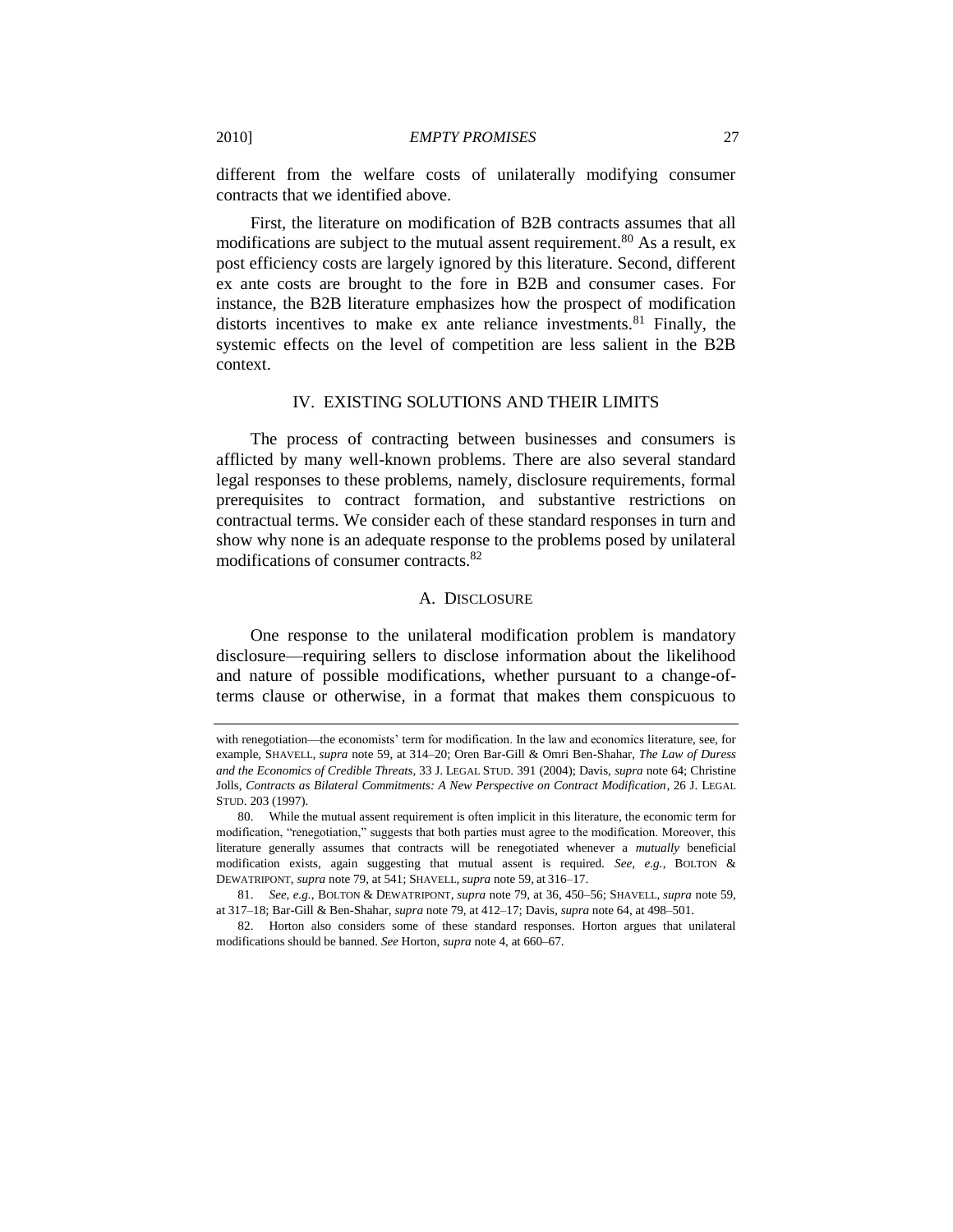consumers.<sup>83</sup> The model might be federal legislation such as the Truth in Lending Act, which requires certain terms of credit card contracts to be "clearly and conspicuously" disclosed in credit card applications and solicitations.<sup>84</sup> This standard focuses on the disclosure of contract terms, such as a change-of-terms clause, and requires the disclosures to be "in a reasonably understandable form" and "readily noticeable to the consumer."<sup>85</sup> An even more robust disclosure requirement would force sellers to disclose not only the existence of change-of-terms clauses in their contracts, but also information about how frequently the clauses have been invoked in the past and the likelihood they will be invoked in the future.<sup>86</sup> The law does not currently require this kind of disclosure (leaving aside cases in which a seller knows in advance that it is going to make a modification that will substantially reduce the value of the contract to the consumer and so runs afoul of prohibitions on bait-and-switch tactics).

So what do we think of mandatory disclosure as a response to the problem of consumer contract modifications? The short answer is it probably cannot hurt, but it should not be the only response. We favor requiring sellers to disclose the fact that their contracts contain change-ofterms clauses, and in the most conspicuous fashion possible. This requirement is consistent with our view that if a contract includes a changeof-terms clause, that clause is the single most important provision of the contract; some might say that it is almost pointless to read any of the other provisions. Further disclosure about how the change-of-terms provision will be used is also beneficial in principle. We have identified imperfect consumer information as one of the main sources of the unilateral modification problem.<sup>87</sup> Disclosure is the natural response to lack of information.

We are skeptical, however, about the efficacy of disclosure mandates. We are not confident that consumers would be able to use this information

<sup>83.</sup> Peter Alces and Jason Hopkins point out that in the context of many agreements between banks and their customers, many consumers do not even have access to copies of their agreements. The authors propose to combat pernicious terms in bank-customer agreements by having the Federal Reserve Board establish an online clearinghouse in which banks are required to reproduce the terms of their agreements. Although Alces and Hopkins devote a great deal of attention to the pernicious nature of change-of-terms clauses, they do not propose that any special steps be taken to bring those clauses to customers' attention. *See* Alces & Hopkins, *supra* not[e 4,](#page-2-0) at 904–06.

<sup>84.</sup> Truth in Lending Act of 1968, 15 U.S.C. § 1632(a) (2006).

<sup>85.</sup> Regulation Z, 12 C.F.R. pt. 226, supp. I, § 226.5, para. 5(a)(1), cmt. 1 (2010).

<sup>86.</sup> *See* Curtis Bridgeman, *Misrepresented Intent in the Context of Unequal Bargaining Power*, 2006 MICH. ST. L. REV. 993, 1008–09 (2006).

<sup>87.</sup> *See supra* Part III.C.1.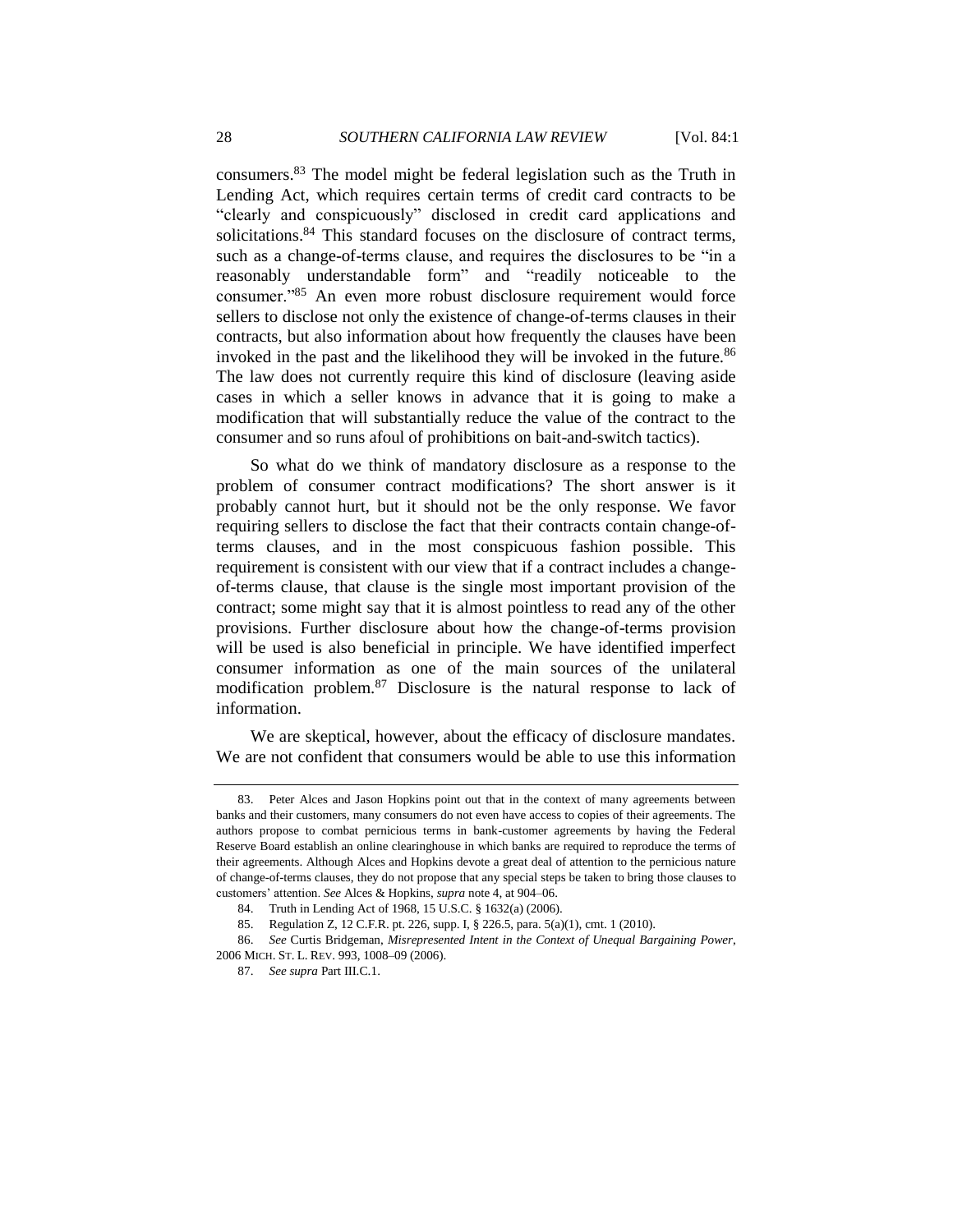to avoid sellers who either propose welfare-reducing initial contracts or who are likely to propose welfare-reducing modifications. The disclosure solution relies on policing by consumers at the ex ante contracting stage. The claim is that informed consumers, through their contractual choices, will drive sellers to offer efficient contractual terms, including efficient modification rules. This claim assumes that disclosure will result in a critical mass of informed consumers able to provide meaningful assent to change-of-terms clauses. Consumers suffer from information overload and are already bombarded with a large number of mandatory disclosures. There is a real danger that information contained in additional disclosures either will be ignored or will crowd out other important information.<sup>88</sup> This is a particularly salient concern with proposals to have sellers disclose information about the likelihood that, or the circumstances in which, change-of-terms clauses will be invoked.

But even if disclosure could solve the imperfect information problem, we are still left with the inadequate commitment mechanisms problem. As argued above, the available commitment mechanisms—seller reputation, courts, and mutual assent—suffer from substantial limitations.<sup>89</sup> Disclosure would help consumers recognize these limitations, but it would do little to overcome them.

#### B. REQUIRING MEANINGFUL ASSENT TO EACH CHANGE

<span id="page-28-0"></span>This is perhaps the most obvious response to the unilateral modification problem. If the problem is unilateral modification, why not insist on bilateral modification? Why not require meaningful consumer assent to each proposed change? We first outline the doctrinal paths that could lead back to a meaningful mutual assent requirement. We then ask whether this outcome, if possible, would be desirable.

#### <span id="page-28-1"></span>1. Reviving Mutual Assent

The most significant steps toward reviving the mutual assent requirement involve limiting the effects of change-of-terms clauses as well

<sup>88.</sup> For evidence that consumers spend little time reading terms of contracts, see Yannis Bakos, Florencia Marotta-Wurgler & David R. Trossen, *Does Anyone Read the Fine Print? Testing a Law and Economics Approach to Standard Form Contracts* (NYU Ctr. for Law, Econ. & Org., Working Paper No. 09-40, 2009), *available at* http://ssrn.com/abstract=1443256 (finding that only one or two out of every one thousand retail shoppers chose to view the license agreements of sixty-six companies selling software online).

<sup>89.</sup> *See supra* Part III.C.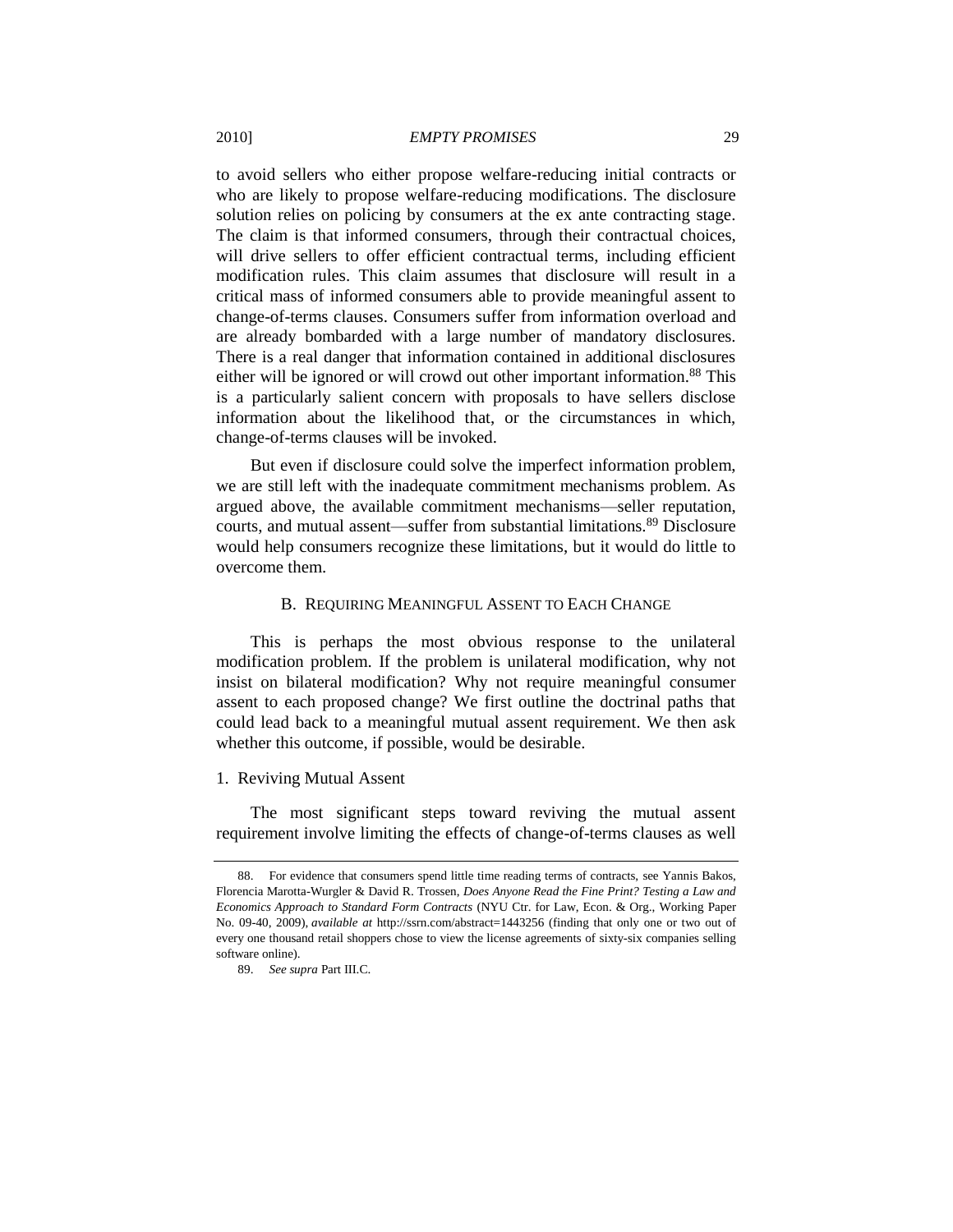as clauses or legislative provisions that permit failure to object to a modification to qualify as assent, thereby encouraging sellers to ensure that customers assent to contract modifications in a fashion that meets the traditional requirements for contract formation.

Along these lines, several courts have construed change-of-terms clauses narrowly. In the leading case of *Badie v. Bank of America*,<sup>90</sup> the court offered several justifications for this approach. In the first place, the court held that even though a change-of-terms clause gave a bank unlimited power to change the terms of its credit card contracts, the implied duty of good faith in performance meant that the bank could only make changes that were within the reasonable contemplation of the parties at the time of the initial contract.<sup>91</sup> Second, the court argued that in the absence of substantive limitations on the bank's power to change the terms of its credit card contracts, its promise would be illusory and so the contract might be unenforceable.<sup>92</sup> As a third argument, the *Badie* court relied on the traditional rule that in cases of ambiguity, contracts are to be interpreted most strictly against the drafter.<sup>93</sup> Finally, the *Badie* court held that agreements to waive constitutional rights, such as the right to a jury trial and the right to select a judicial forum for dispute resolution, must be "clearly apparent in the contract," "unambiguous," and "unequivocal."<sup>94</sup> So, for example, in *Badie* itself the court concluded that a broadly worded change-of-terms clause in an initial credit card contract that made no reference to alternative dispute resolution did not meet the standard for a constitutional waiver and so could not justify enforcement of a change that purported to add an arbitration clause.<sup>95</sup>

A more radical way of trying to ensure that sellers obtain meaningful assent to modifications from consumers would be to discourage the use of change-of-terms clauses altogether, rather than merely construing them narrowly. The same approach could be taken with the practice of treating failure to object to a modification as assent. If successful, this strategy would force sellers to secure assent to specific modifications shortly before

<sup>90.</sup> Badie v. Bank of Am., 79 Cal. Rptr. 2d 273 (Ct. App. 1998).

<sup>91.</sup> *See id.* at 284.

<sup>92.</sup> *See id.* at 284–85.

<sup>93.</sup> *See id.* at 286 (citing Cal. Civ. Code § 1654 (West 1998); Oceanside 84, Ltd. v. Fidelity Fed. Bank, 66 Cal. Rptr. 2d 487, 492 (Ct. App. 1997); Powers v. Dickson, Carlson & Campillo, 63 Cal. Rptr. 2d 261, 266–67 (Ct. App. 1997)).

<sup>94.</sup> *Id.* at 289 (quoting Trizec Props., Inc. v. Superior Court, 280 Cal. Rptr. 885, 887 (Ct. App. 1991)).

<sup>95.</sup> *See id.* at 289–90.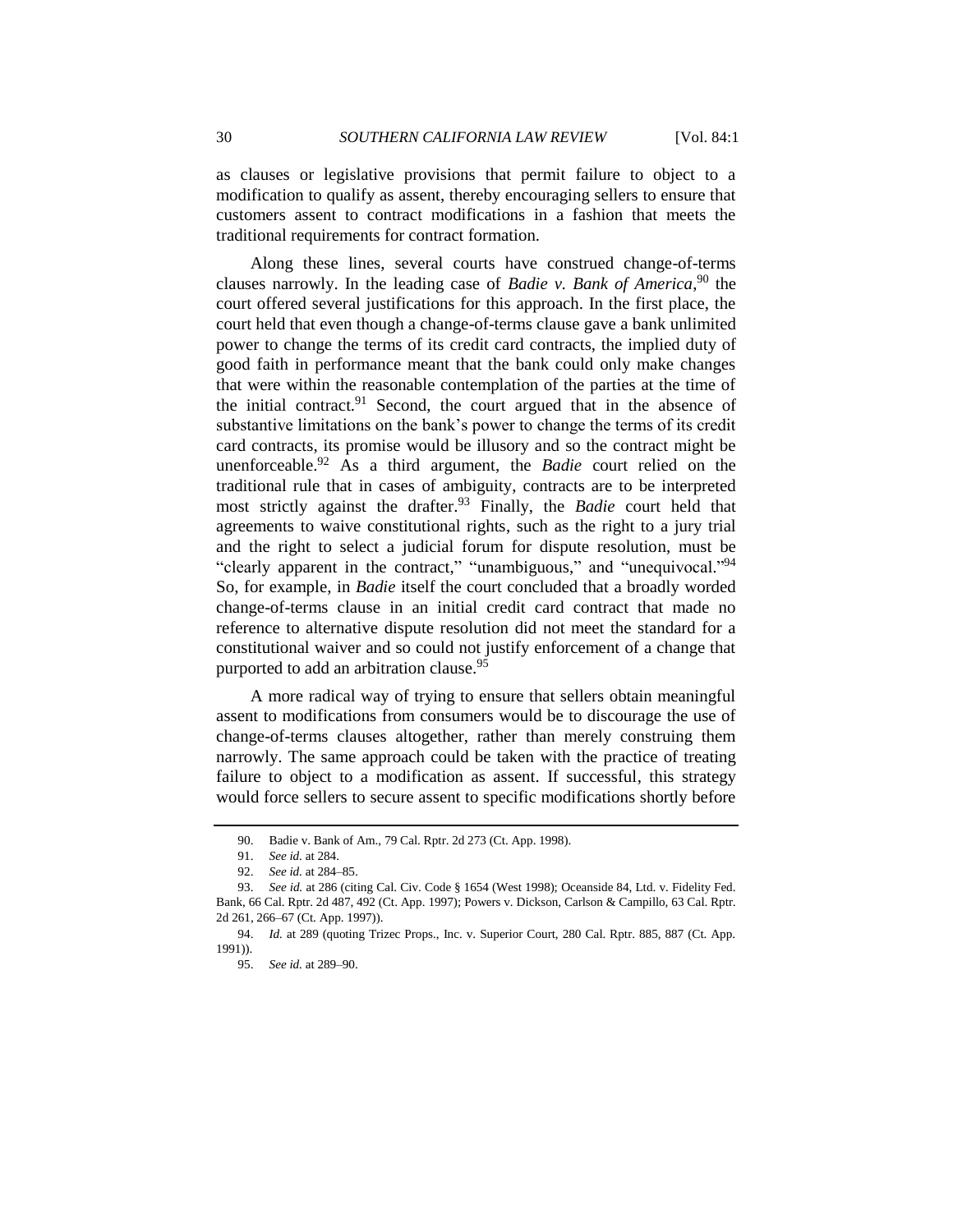the modifications take effect. For instance, sellers might begin requiring that consumers "opt in" to modifications by mailing signed confirmations or at least clicking "I agree" on Web-based forms.

Legislatures, of course, could ban enforcement of change-of-terms clauses and the practice of treating failure to object as assent. The Truth in Lending Act, or at least the regulation promulgated under it, takes this approach. Regulation Z, promulgated by the Federal Reserve Board, sets out a general prohibition on the use of change-of-terms clauses in home equity loans and then enumerates several circumstances in which changes are permitted.<sup>96</sup>

<span id="page-30-0"></span>If legislatures do not act, then courts might step in. For courts, the most straightforward way of discouraging the use of change-of-terms clauses and reliance on deemed assent is to rely on the doctrine of unconscionability. $97$  In most jurisdictions, unconscionability requires a showing of both procedural and substantive unconscionability.<sup>98</sup> Changeof-terms clauses and the treatment of failure to object as assent are potentially relevant to the existence of both factors. Some courts may treat the absence of express assent as an indicator of procedural unconscionability in the course of determining whether a specific modification is unconscionable. So, for example, the fact that a consumer contract is modified to add an arbitration clause using the procedure specified in a change-of-terms clause might be treated as evidence that the consumer did not have a meaningful choice in agreeing to the arbitration clause—a classic indication of procedural unconscionability.<sup>99</sup>

An alternative and more far-reaching approach is to hold that changeof-terms clauses, or similar clauses that treat failure to object as assent, are

<sup>96.</sup> Regulation Z, 12 C.F.R.  $\S$  226.5b (2010). The commentary to the regulation adds, "A creditor may not include a general provision in its agreement permitting changes to any or all of the terms of the plan. For example, creditors may not include ‗boilerplate' language in the agreement stating that they reserve the right to change the fees imposed under the plan  $\dots$ ." *Id.* pt. 226, supp. I, § 226.5b(e), para. 5b(f)(3)(i), cmt. 2. *See also* Alces & Greenfield, *supra* not[e 4,](#page-2-0) at 1127.

<sup>97.</sup> *See* Horwitz, *supra* not[e 4,](#page-2-0) at 100–05 (discussing the doctrine of unconscionability as a legal defense to the unfairness of a change-of-terms provision).

<sup>98.</sup> *See* 1 E. ALLAN FARNSWORTH, FARNSWORTH ON CONTRACTS § 4.28, at 508–09 (1990) ("Most cases of unconscionability involve a combination of [substantive and procedural] unconscionability; and it is generally agreed that if more of one is present, then less of the other is required.").

<sup>99.</sup> *See Badie*, 79 Cal. Rptr. 2d at 287 ("[T]here is nothing about the original terms that would have alerted a customer to the possibility that [Bank of America] might one day in the future invoke the change of terms provision to add a clause that would allow it to *impose* [alternative dispute resolution] on the customer.").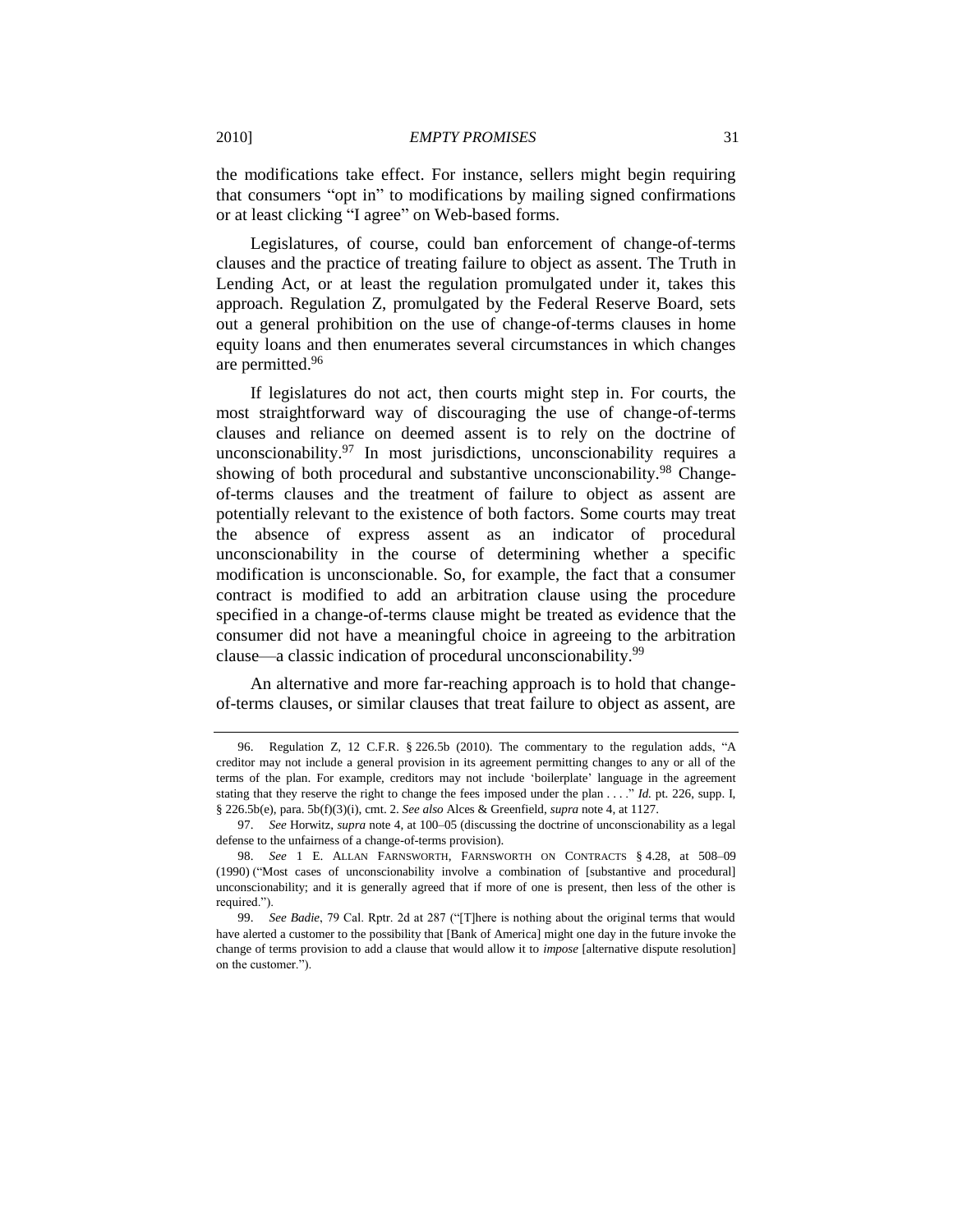*substantively* unconscionable.<sup>100</sup> If adopted widely, this approach would have particularly far-reaching effects because most consumer contracts entail a certain amount of procedural unconscionability. A holding that a change-of-terms clause is substantively unconscionable would typically lead to the conclusion that the clause is unenforceable. This result would in turn suggest that any modifications adopted in reliance on the clause are also unenforceable. By contrast, finding that a change-of-terms clause is an indicator of procedural unconscionability would only knock out modifications that are substantively unconscionable in their own right.

A novel proposal to discourage the use of change-of-terms clauses and similar devices involves an expansion of the doctrine of promissory fraud. Curtis Bridgeman and Karen Sandrik argue that a seller should be liable in promissory fraud if it makes a contractual promise without possessing "the intention to perform that its promise implied. $101$  They would treat the existence of a change-of-terms clause as "strong, prima facie evidence" of such an intention.<sup>102</sup> Both the existing doctrine of promissory fraud and federal and state laws that bar bait-and-switch tactics allow a seller to be held liable if it offers a contract that it intends not to perform in accordance with its initial terms. $103$  Bridgeman and Sandrik would go beyond existing law, however, by imposing liability on sellers who simply intend to keep open the option of not performing.<sup>104</sup> So, for example, if a credit card company signed up every person in Florida to a credit card agreement that

104. *See* Bridgeman & Sandrik, *supra* note [4,](#page-2-0) at 398–400. The existing doctrine of promissory fraud's requirement of intention not to perform and intent to deceive precludes liability in this situation. *See, e.g.*, Saia Food Distribs. & Club, Inc. v. SecurityLink from Ameritech, Inc., 902 So. 2d 46, 56–57 (Ala. 2004) (quoting Waddell & Reed, Inc. v. United Investors Life Ins. Co., 875 So. 2d 1143, 1160 (Ala. 2003)); Bulbman, Inc. v. Nev. Bell, 825 P.2d 588, 592 (Nev. 1992) ("The mere failure to fulfill a promise or perform in the future . . . will not give rise to a fraud claim absent evidence that the promisor had no intention to perform at the time the promise was made."); RESTATEMENT (SECOND) OF TORTS § 530 cmt. b ("To be actionable the statement of the maker's own intention must be fraudulent, which is to say that he must in fact not have the intention stated.").

<sup>100.</sup> *See, e.g.*, Ingle v. Circuit City Stores, Inc., 328 F.3d 1165, 1172–73, 1179 (9th Cir. 2003) (finding a provision in an arbitration agreement with employees substantively unconscionable where it afforded the employer the unilateral power to terminate or modify the agreement).

<sup>101.</sup> Bridgeman & Sandrik, *supra* not[e 4,](#page-2-0) at 399.

<sup>102.</sup> *Id.*

<sup>103.</sup> *See, e.g.*, COLO. REV. STAT. § 6-1-105(1)(n) (2002); N.Y. GEN. BUS. LAW § 396 (McKinney 2009); TEX. BUS. & COM. CODE ANN. § 17.50(a)(1) (Vernon 2009); Rossman v. Fleet Bank (R.I.) Nat'l Ass'n, 280 F.3d 384, 396 (3d Cir. 2002) ("Bait advertising, although not necessarily literally false . . . is nonetheless considered deceptive, insofar as it suggests the product advertised is actually offered and intended to be sold, when the real intention is simply to create a contact with the buyer that allows the seller to switch the consumer to a more profitable sale."); FTC Guides Against Bait Advertising, 16 C.F.R. § 238.0–.4 (2010); RESTATEMENT (SECOND) OF TORTS § 530(1) (1977).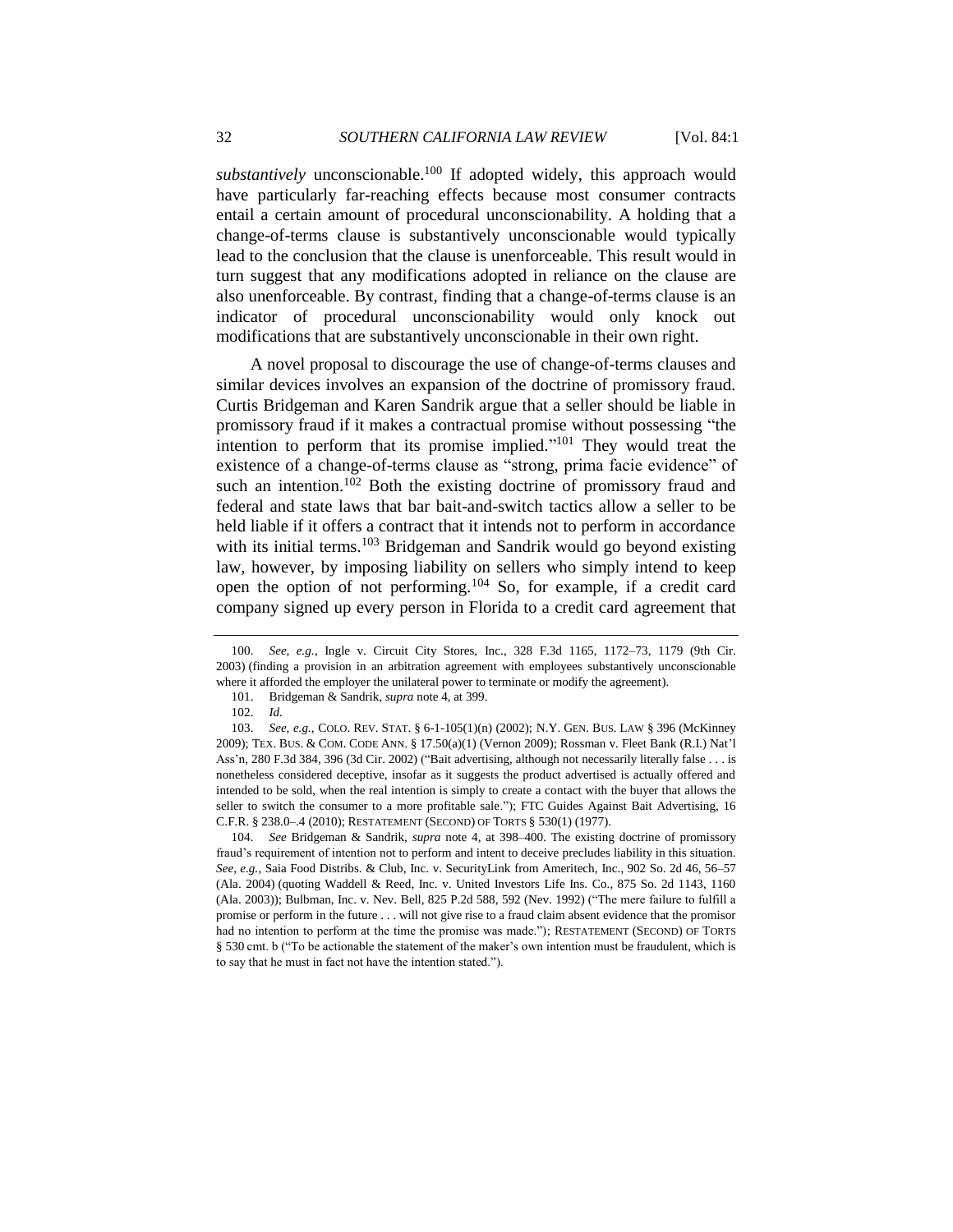contained a 5 percent fixed rate of interest, but within a few months raised the rate to 30 percent relying on a change-of-terms clause, affected consumers could sue the issuer for promissory fraud. According to Bridgeman and Sandrik, the issuer ought to be liable so long as at the time of the initial contract it intended to keep the option of raising interest rates open, regardless of whether it actually intended to raise interest rates.

Promissory fraud carries with it liability for both compensatory and punitive damages.<sup>105</sup> Moreover, this liability would not be a purely theoretical prospect—Bridgeman and Sandrik suggest that consumers could raise promissory fraud not only as a defense to claims by sellers, but also as affirmative claims in their capacity as plaintiffs in a class action.<sup>106</sup> Consequently, if Bridgeman and Sandrik's proposal were adopted, sellers would have to think twice before adopting change-of-terms clauses.

## <span id="page-32-1"></span><span id="page-32-0"></span>2. Do We Want Mutual Assent?

What do we think of the idea of limiting the effects of change-ofterms clauses and similar provisions? Would these limitations encourage sellers to obtain affirmative assent to contract modifications? Is this desirable?

Some of the proposed limits on change-of-terms clauses would induce sellers to adopt narrower clauses that explicitly list the types of changes that might be effected and perhaps even state the circumstances under which those changes are likely to be proposed. This outcome would impose a substantial informational burden on consumers and, thus, would suffer from problems similar to those of the disclosure solution.

While some proposed limits on change-of-terms clauses and similar provisions would result in a more limited domain for unilateral modifications, others would subject the majority of modifications to a meaningful mutual assent requirement. In other words, they would discourage reliance on change-of-terms clauses or similar devices altogether and encourage sellers to seek affirmative assent to specific modifications immediately before the modifications take effect. We are less enthusiastic about these measures. If disclosure is a way of relying on ex ante policing by consumers, insisting on affirmative assent to individual

<sup>105.</sup> *See* Bridgeman & Sandrik, *supra* note [4,](#page-2-0) at 398.

<sup>106.</sup> *See id.* at 400 ("[W]hen millions of consumers have relatively small injuries, the type of injury that will typically be caused by bullshit promises, the class action is the only efficient and effective way to compensate the individuals for their losses . . . .").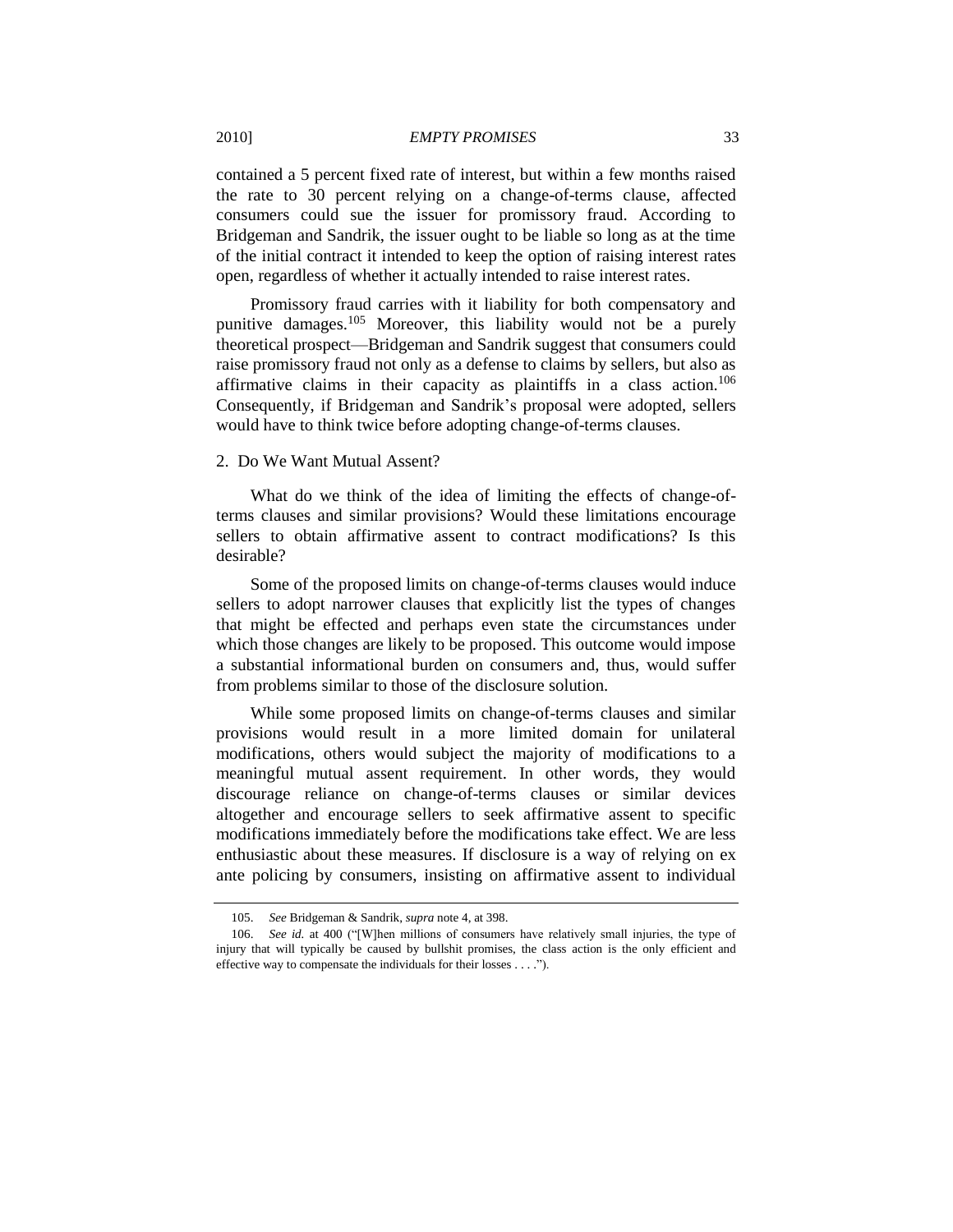modifications would be a way of relying on consumers' ex post policing. Unfortunately, this is not the best way to police the modification of consumer contracts. As we have shown, many contract modifications ought to be permitted. Requiring consumers to provide meaningful affirmative assent to individual modifications would tend to increase the cost of effecting both desirable and undesirable modifications. Inevitably, some desirable modifications would be thwarted.

#### C. REFUSING TO ENFORCE SPECIFIC MODIFICATIONS

<span id="page-33-0"></span>The third category of responses to problems with consumer contracts involves imposing substantive restrictions on permissible modifications that are imposed prior to formation of the initial contract and apply regardless of whether consumers assent to the modifications in question. The CARD Act represents an application of this tactic to credit card modifications—Congress has singled out specific kinds of modifications and deemed them unenforceable.<sup>107</sup> The specificity of the CARD Act is exceptional, though, and limited to credit card contracts. Most contract modifications are measured against more open-ended standards. For example, both the common law and article 2 of the Uniform Commercial Code suggest that contract modifications must comply with a standard of fairness or good faith.<sup>108</sup> The fairness and good faith standards represent the opposite extreme from the standards set by the CARD Act because they are so exceptionally open-ended. Intermediate approaches are also possible.<sup>109</sup>

<span id="page-33-2"></span><span id="page-33-1"></span><sup>107.</sup> *See supra* not[e 38](#page-11-1) and accompanying text.

<sup>108.</sup> *See* U.C.C. § 2-209 cmt. 2 (2000); RESTATEMENT (SECOND) OF CONTRACTS § 89 (1981).

<sup>109.</sup> See, for example, the UNIF. RESIDENTIAL LANDLORD & TENANT ACT § 3.102(a) (1972), *as reprinted in* Horwitz, *supra* note [4,](#page-2-0) at 96 ("A landlord, from time to time, may adopt a rule or regulation, however described, concerning the tenant's use and occupancy of the premises. It is enforceable against the tenant only if (1) its purpose is to promote the convenience, safety, or welfare of the tenants in the premises, preserve the landlord's property from abusive use, or make a fair distribution of services and facilities held out for the tenants generally; (2) it is reasonably related to the purpose of which it is adopted; (3) it applies to all tenants in the premises in a fair manner; (4) it is sufficiently explicit in its prohibition, direction, or limitation of the tenant's conduct to fairly inform him of what he must or must not do to comply; (5) it is not for the purpose of evading the obligations of the landlord; and (6) the tenant has notice of it at the time he enters into the rental agreement, or when it is adopted.‖); OFFICE OF FAIR TRADING, UNFAIR CONTRACT TERMS GUIDANCE 52–53 (2008), *available at* http://www.oft.gov.uk/shared\_oft/reports/unfair\_contract\_terms/oft311.pdf (describing limitations that make change-of-terms clauses more likely to be compatible with the Unfair Terms in Consumer Contracts Regulations, 1999, S.I. 1999/2083 (U.K.)).

Another example can be found in Regulation Z, which enumerates permissible unilateral changes to home equity loans. These include changes "that will unequivocally benefit the consumer throughout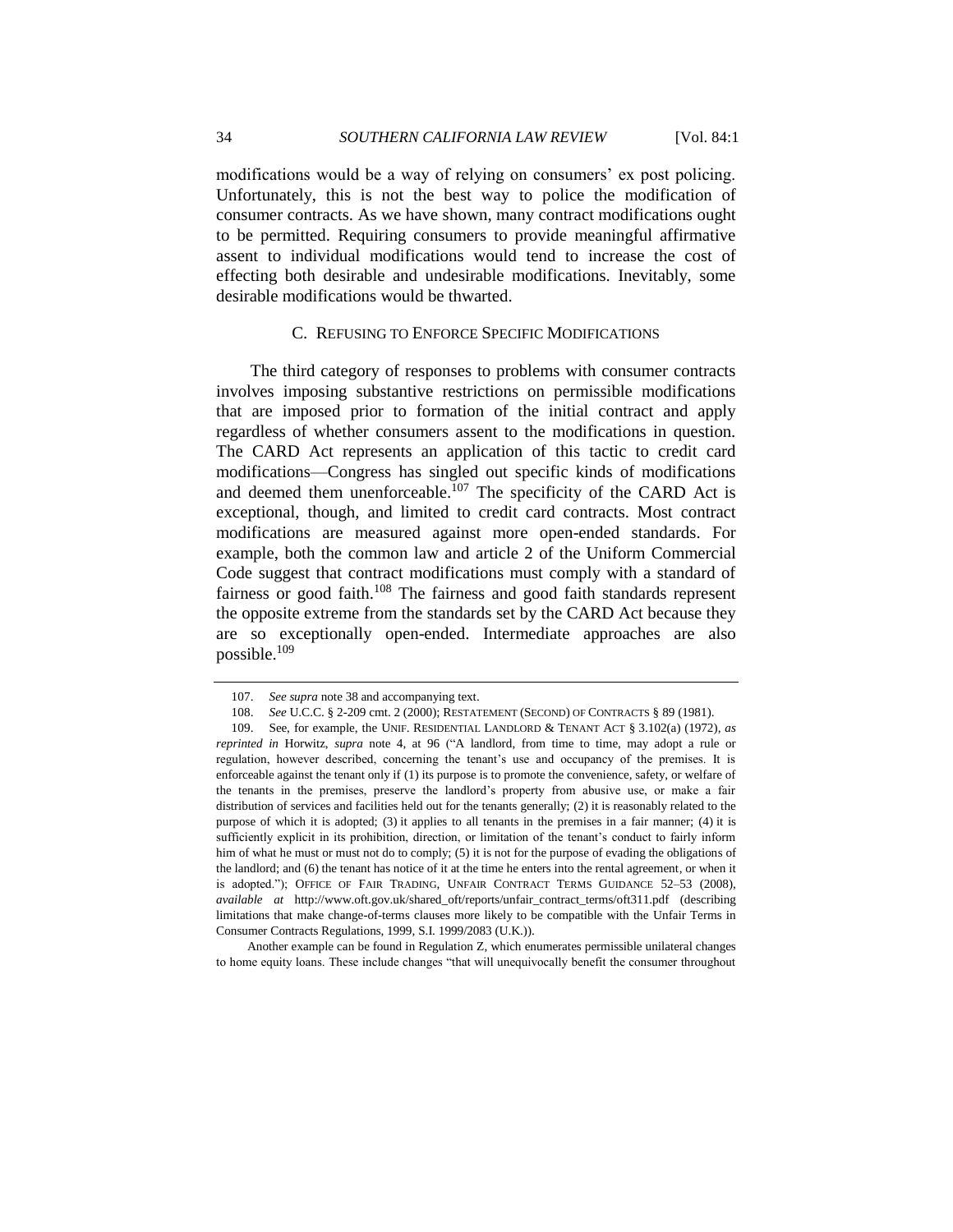These kinds of substantive constraints on consumer contract modifications are potentially valuable ways of discouraging undesirable modifications. Out of necessity, the most appropriate constraints will tend to be relatively open-ended, particularly when they apply to contracts that govern long-term, complex relationships. For the same reasons that parties are unable to draft an initial contract that obviates the need for modification by being perfectly tailored to every contingency that might arise, it would likely be impossible for the parties or anyone else to specify in advance the nature of the modifications that might be proposed. Given the costs of specifying optimal state-contingent contractual obligations over the course of a long-term relationship, the best that might be done would likely be to set fairly open-ended constraints on sellers' ability to make unilateral modifications—constraints that are to be given content only after specific modifications have been proposed.

Our concern about any sorts of substantive constraints on modifications is that they will bar desirable modifications as well as undesirable ones. This concern is particularly significant when the constraints, such as those contained in the CARD Act, are formulated long before the relevant modifications will be implemented, when the consequences of both the modifications and the constraints on the power to modify are difficult to anticipate. On the other hand, constraints whose content is specified only after a modification has been implemented expose sellers to considerable uncertainty about their legal rights as well as relatively substantial litigation costs. Of course, the risk of barring desirable modifications is also likely to be pronounced when the constraints are defined by institutions—specifically courts and legislatures—that lack specialized expertise with the kind of contract at issue. These concerns mirror the shortcomings of the court-based commitment mechanism described above,  $110$  since it would be the courts that police modifications under this approach.

Another factor to consider is that consumers may want different levels

the remainder of the plan" or are "insignificant." Regulation Z, 12 C.F.R.  $$226.5b(f)(3)$  (2010). A different approach would be to bar unilateral modifications that deviate from terms that are being offered to new consumers. Such behavior might be evidence of deceptive conduct. *See* Rossman v. Fleet Bank (R.I.) Nat'l Ass'n, 280 F.3d 384, 389 (3d Cir. 2002) (involving a credit card issuer that claimed that increased interest rates forced it to modify its no-annual-fee commitment while it allegedly continued to offer no-annual-fee cards to new customers). We are reluctant to endorse this proposal in which no element of deception is present as there may be legitimate reasons for a seller to bind new and existing customers to different terms.

<sup>110.</sup> *See supra* note[s 67](#page-23-0)[–70](#page-24-1) and accompanying text.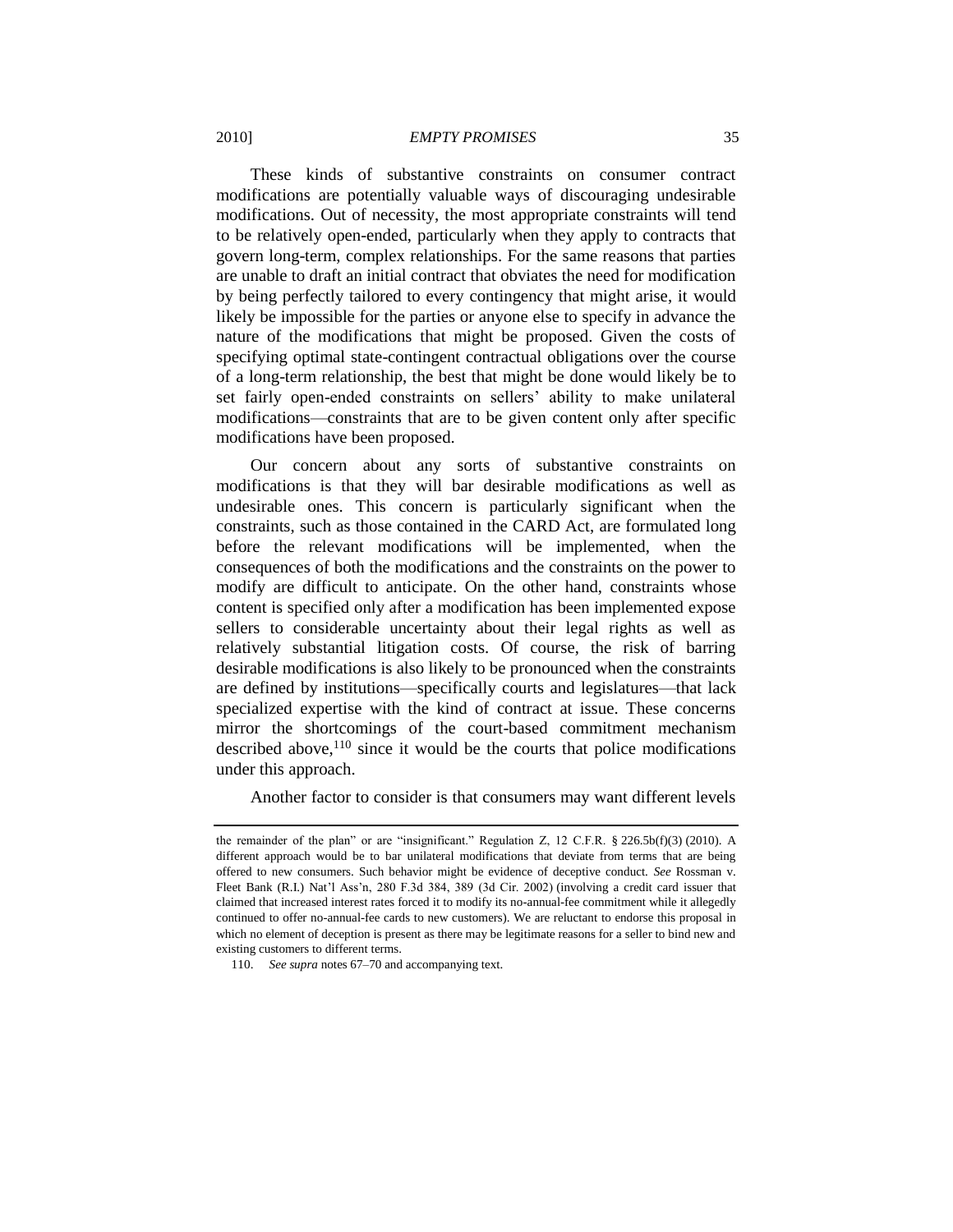of protection against the risk of undesirable modifications, especially since greater protection entails higher prices. In theory, a court can provide varying degrees of protection to different consumers in different circumstances by, for example, interpreting a change-of-terms clause more broadly or more narrowly. In practice, courts do not have the institutional competence to make such adjustments, and they know not to try.<sup>111</sup> A solution based on ex post policing by courts does not solve the absence of choice problem.

Ideally, both consumers and bodies with more specialized expertise than courts would have a say in fashioning the constraints to be imposed on sellers' ability to modify consumer contracts. None of the proposals we have canvassed have these features. $112$ 

#### D. THE WAY FORWARD

<span id="page-35-0"></span>This survey of the limits of standard responses to the problem of consumer contract modifications also suggests the contours of a superior alternative. This alternative would give effect to provisions of initial contracts that give sellers authority to make unilateral modifications so long as sellers obtain meaningful assent from consumers to those provisions. Sellers' authority to adopt such unilateral modifications would be subject to substantive constraints defined in the initial contract, again in a way that involves consumers' meaningful assent. These limits may include open-ended standards, but if they do, these standards would be fleshed out by a body with specialized expertise with the relevant type of contracts. Finally, the process of giving content to substantive constraints would ideally occur sometime after a specific modification has been proposed but before the modification has been implemented.

<sup>111.</sup> For example, it would be unheard of for a court to reason as follows: "This consumer paid a lower price, so he or she must have accepted the risk of a broader range of unilateral modifications."

<sup>112.</sup> There is precedent for having an administrative agency involved in crafting constraints on sellers' ability to modify consumer contracts. In the United Kingdom, the Office of Fair Trading (―OFT‖) has issued detailed guidance on the kinds of change-of-terms clauses that it considers to be in contravention of the Unfair Terms in Consumer Contracts Regulations, 1999, S.I. 1999/2083 (U.K.) (which implements the European Community's Unfair Contract Terms Directive 93/13, 1993 O.J. (L 95)). OFFICE OF FAIR TRADING, *supra* note [109,](#page-33-2) at 52–53. As all systems that rely on constraints formulated prior to the time of a specific modification, this one risks barring some beneficial modifications. Moreover, the guidance only sets out the views of the OFT on when it is likely to initiate judicial proceedings to enforce the regulations, but "the final decision on whether a term is unfair rests with the courts." *Id.* at 7. Consequently, except to the extent that the courts defer to the OFT, this scheme remains vulnerable to the concerns about lack of expertise, delay, and litigation costs that we associate with court-based systems.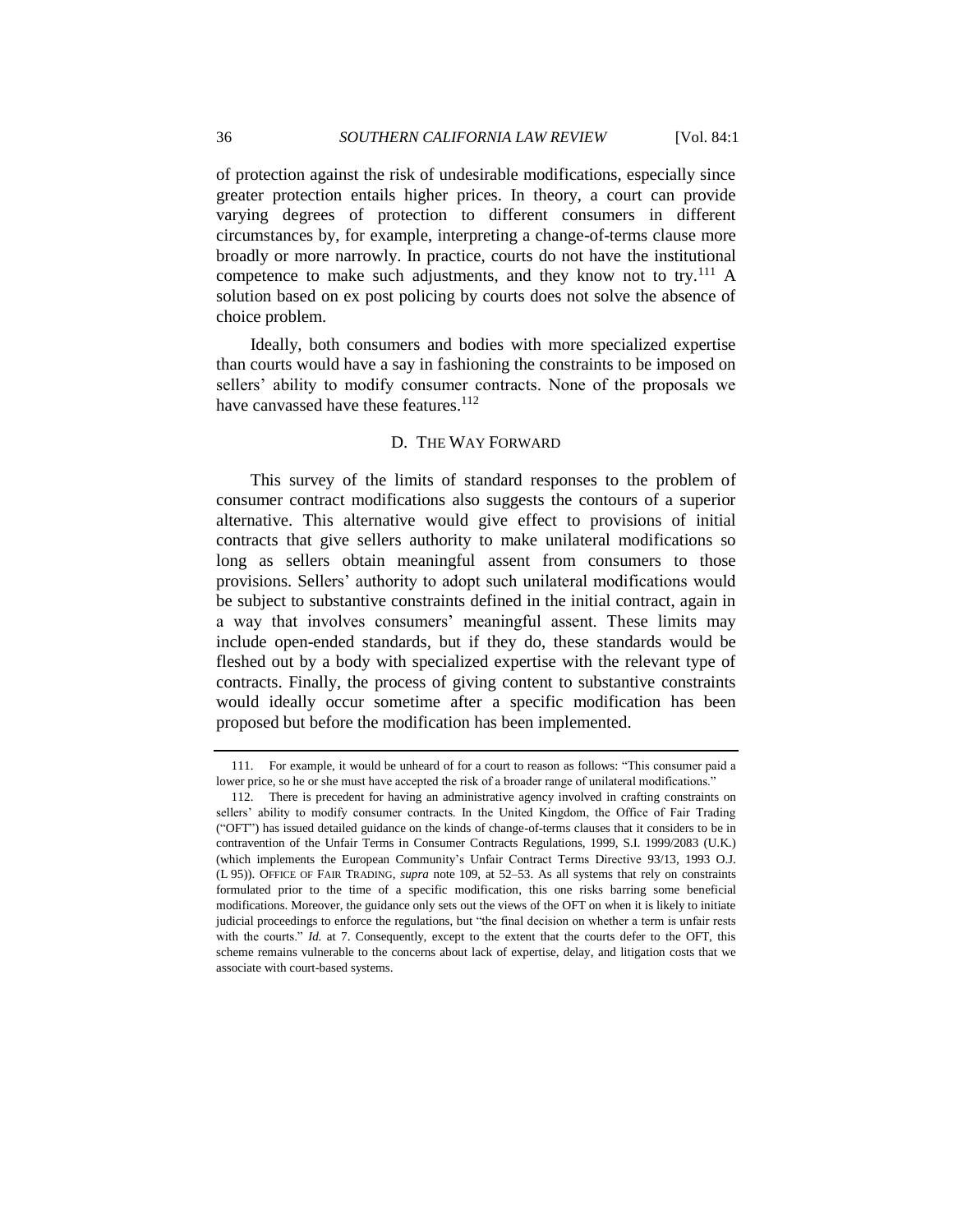#### V. A NEW APPROACH

<span id="page-36-0"></span>We propose a new solution to the problem of unilateral modifications. At the heart of our proposal is a specialized body, which we call a Change Approval Board ("CAB"). As its name suggests, the CAB would be charged with approving any modification of the consumer contract. In essence, the CAB would perform the review function that consumers cannot, or simply do not, perform. It would serve as an agent of the consumer.

#### <span id="page-36-2"></span>A. ADDING A CAB TO A CONTRACT

<span id="page-36-1"></span>The seller and consumer would add the CAB as a party to their contract. The CAB would not scrutinize the initial contract, but, as a party to the initial contract, the CAB would have to approve any changes the seller proposes to make to the initial contract.<sup>113</sup> Our proposal builds on a basic tenet of contract law—that contracts can be modified only with the assent of all parties to the contract.<sup>114</sup> The CAB would be able to prevent any unjustified term change simply by withholding assent.

Our proposal relies more on market forces and less on regulation. CABs could be private bodies, with a membership that would represent both industry and consumer perspectives. More importantly, CAB participation would be voluntary. The CAB would be invited, by the seller and the consumer, to join as a party to the contract. More realistically,

<sup>113.</sup> In this respect, the CAB would function in a similar manner to the "representative trustee" technique" described in Davis, *supra* note [64,](#page-21-2) at 518–37. We do not believe, however, it will be necessary for CABs to adopt the complex organizational form associated with the representative trustee technique in order to fulfill their mandates. The CAB would *not* function in the same fashion as mechanisms for preapproval of *initial* contracts. In certain markets, the initial contracts would require approval from a government agency. In a similar vein, some have proposed a certification process, whereby a government or nongovernment body would certify initial contracts. *See* Shmuel I. Becher, *A "Fair Contracts" Approval Mechanism: Reconciling Consumer Contracts and Conventional Contract Law*, 42 U. MICH. J.L. REFORM 747 (2009); Clayton P. Gillette, *Pre-approved Contracts for Internet Commerce*, 42 HOUS. L. REV. 975 (2005). These proposals are materially different from our proposal since review of the initial contract according to standards established by law is likely to be more demanding than review of only proposed changes to the initial contract against standards established by the initial contract. Since our focus is on the problem of contract modification, we do not express an opinion on the desirability of approval or certification mechanisms that focus on the initial contract. We note, however, that our approach, focusing on the review of modifications, is perfectly consistent with a preliminary review of the initial contract. In fact, we would argue that any review or certification of the initial contract should ask if the seller has added a CAB to the initial contract and what modification policy the CAB has adopted.

<sup>114.</sup> *See supra* not[e 6](#page-3-0) and accompanying text.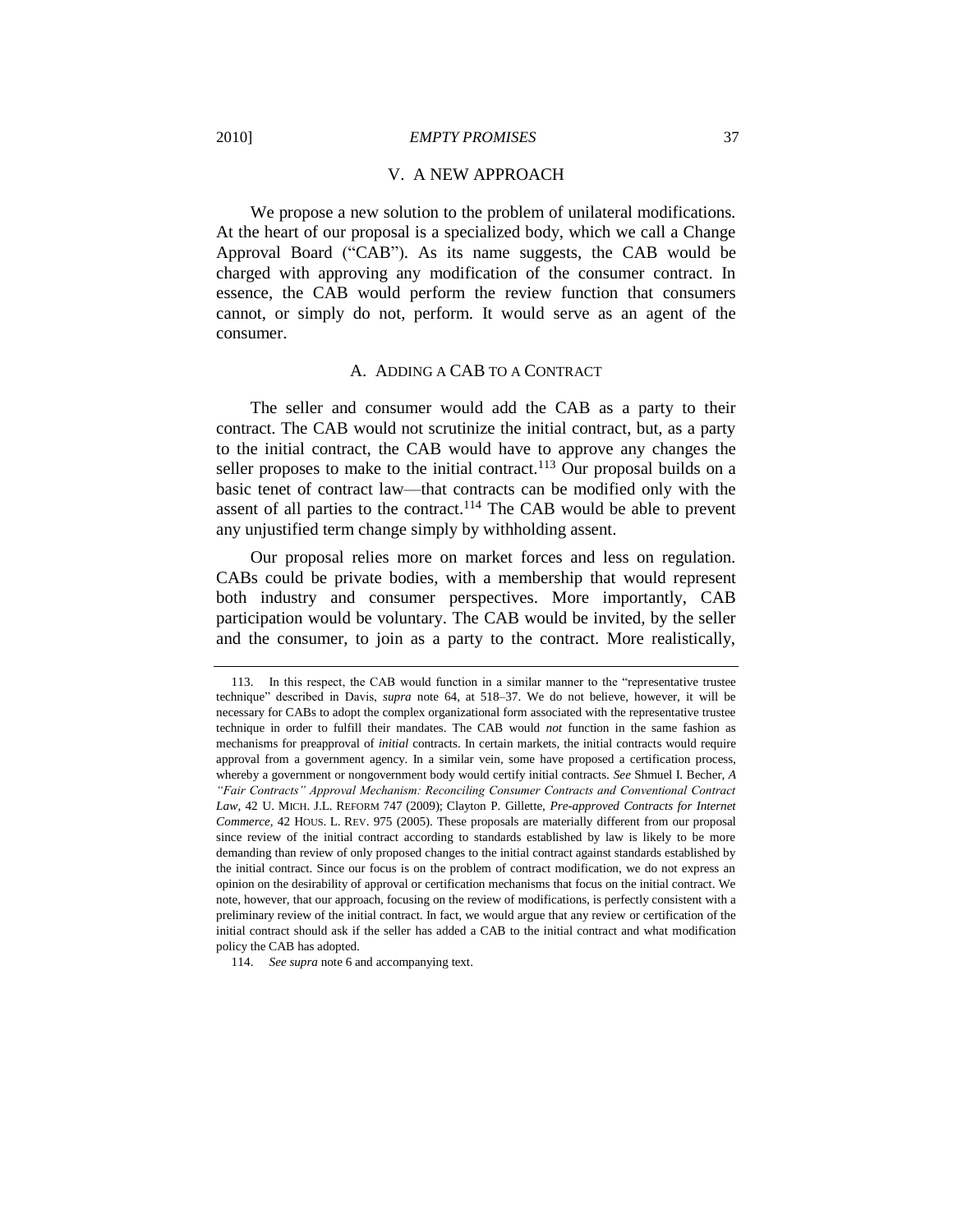sellers would offer contracts with CABs as a commitment not to make harmful modifications. And consumers would choose contracts with CABs as CABs promise protection against harmful modifications.

An important function of the CAB would be to provide an effective commitment mechanism in light of the inadequacy of the existing commitment mechanisms—seller reputation, courts, and mutual assent.<sup>115</sup> We have argued that meaningful assent by consumers is, for the most part, impractical. The CAB system would allow consumers to delegate control to an agent, the CAB, who would review modifications for them. Instead of a court that lacks the necessary institutional competence, the CAB would bring market-specific expertise to the modification review process. The CAB would also eliminate much of the uncertainty and litigation costs of the court-based commitment mechanism.

Finally, the CAB system would not rely on the noisy signal embodied in a seller's general reputation. To be sure, reputation would still play a crucial role, but it would be the CAB's reputation, not the seller's. The CAB's reputation would provide a more informative signal for consumers. A seller's general reputation provides a noisy signal for the seller's modification policy because a seller's reputation depends on many things other than modification policy, including product quality, customer relations, and so forth. The CAB's reputation, on the other hand, would depend only on its modification policy (and how it adheres to its stated policy). The reputation signal would be much clearer for  $CABs$ .<sup>116</sup>

Market forces, bolstered by reputational concerns, will guarantee that the CAB fulfills its modification-review role. Consumers would only sign contracts with CABs that maintain a reputation for rejecting unjustified modifications.<sup>117</sup> And sellers who seek a commitment device, to assure consumers that they will make only justified changes, would not hire a CAB with a tarnished reputation. Consequently, a CAB that wants to be hired would work hard to protect its reputation.

<sup>115.</sup> *See supra* Part III.C.2.

<sup>116.</sup> Under our proposal, consumers will make purchase decisions based on two reputational signals: the seller's general reputation and the reputation of the CAB that the seller includes in its contract. Arguably, the informational burden under our proposal is as great as under a system in which sellers develop more refined reputations—a general reputation and a modification-related reputation. Still, we believe that linking the two reputation signals to two separate bodies would facilitate a cleaner modification-related reputation signal.

<sup>117.</sup> Recall that a contract with a CAB would cost more. Consumers will refuse to pay higher prices for a contract with a CAB that does not protect their interests.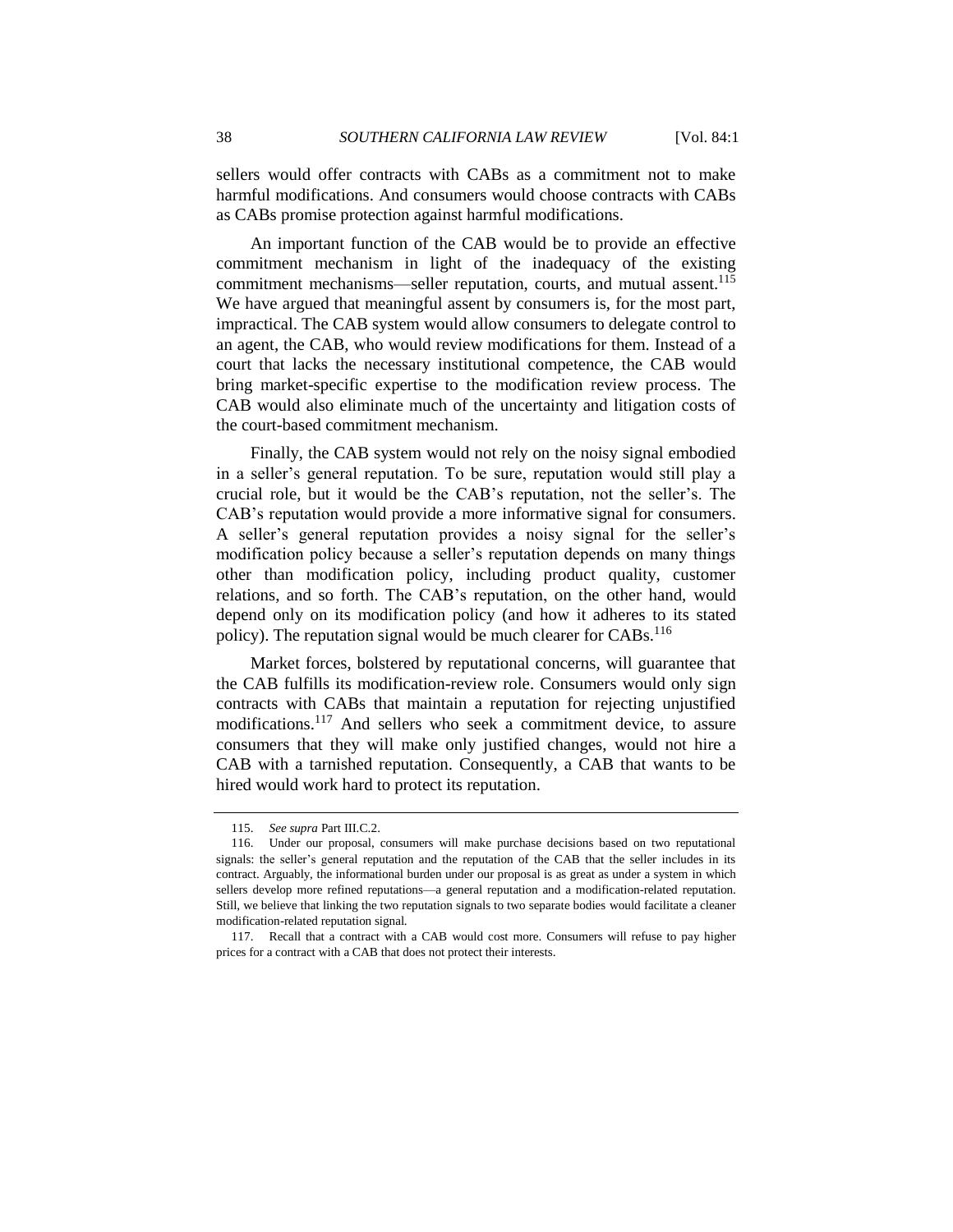The operation of the CABs would not be costless. Sellers would pay the CABs to join as parties to their contracts. And this cost would likely be passed through to consumers. Importantly, consumers would bear this cost only if they value the CAB's protection. Otherwise, they would opt for a contract with no CAB.

The CAB system would reduce the welfare costs of unilateral modifications that we identified in Part III. First, the ex post cost imposed by welfare-reducing modifications would be reduced since these modifications would be barred by the CAB. The ex ante costs would also be reduced. By reducing the risk of harmful modifications, the CAB would also reduce the likelihood that an underestimated risk would drive consumers into welfare-reducing transactions. Finally, by restricting contract modifications, the CAB would restore incentives to comparison shop among initial contracts and thus enhance competition.

The CAB system would embody lessons drawn from the failure of existing solutions, as described in Part IV. It would restrict unilateral modifications without requiring costly consumer assent to each change. Through meaningful ex ante assent to a CAB, consumers could delegate ex post control over modifications to an expert body rather than to a court. As a result, modifications would be reviewed in real time. They would not be reviewed many months or years before being made, when the reasons for the modification cannot be anticipated, as is the case when legislators or administrative agencies attempt to police contract modifications before the modifications have been proposed. And they would not be reviewed after the fact by a court, thus avoiding uncertainty and litigation costs.

## B. A MARKET FOR CABS

<span id="page-38-0"></span>We envision a market for CABs. In this market, different CABs will apply different certification standards. Stricter CABs will deny more modifications. More lenient CABs will approve more modifications. The CAB system would thus solve the absence of choice problem that we identified in Part III. Since modifications proposed by sellers reduce the sellers' costs or increase their profits, sellers would charge higher prices for contracts with stricter CABs.

Risk-averse consumers who care deeply about their peace of mind would choose a contract with a higher price and a CAB that imposes stricter conditions on changes. Consumers who prefer a lower price and are willing to accept the risk of potentially costly term changes would choose a more lenient CAB or even a CABless contract. And there is another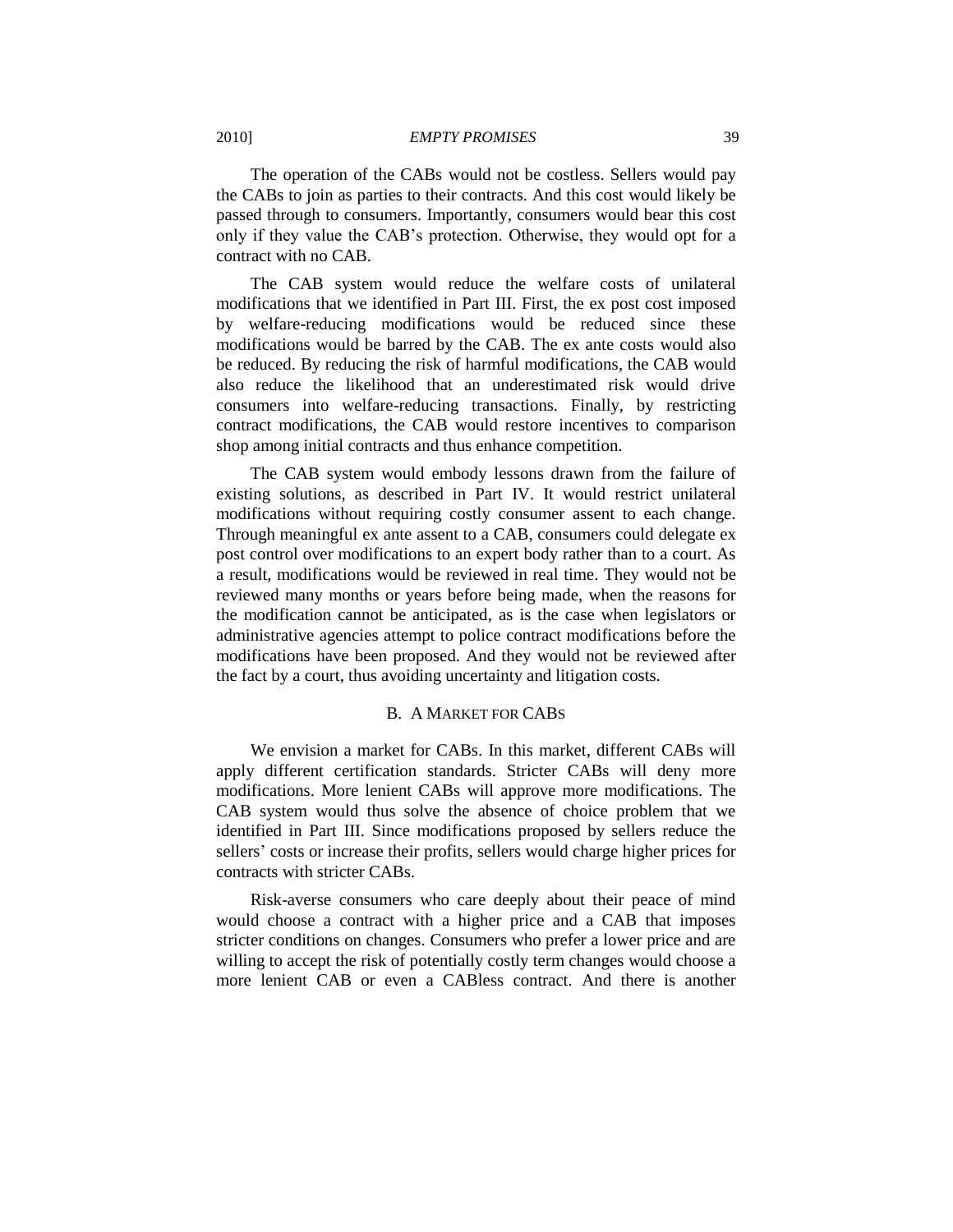dimension along which CABs could vary: some CABs could approve all ex post efficient modifications, while other CABs could approve only modifications that satisfy an ex ante efficiency test, as well as an ex post efficiency test.<sup>118</sup> Market forces, driven by consumer demand, would play a significant role in shaping the CAB system.

This CAB market would respond to the rigidity of existing solutions described in Part IV. While legislators and courts are institutionally limited in their ability to tailor modification-review policies to individual consumers and to specific circumstances, the CAB system is specifically designed for heterogeneous preferences and circumstances. More importantly, the CAB market would enable consumers themselves to choose the level of review that is right for them.<sup>119</sup>

We acknowledge that choosing among CABs would impose an informational burden on consumers. This burden would increase with the number of CABs as different CABs adopt different modification policies and specialize in different market segments.<sup>120</sup> While an increased informational burden should raise concern, the magnitude of this concern should not be overestimated. In fact, there is no reason to believe that a large number of CABs will emerge. Rather, it is possible that the market will be led by two or three prominent CABs with known standards and corresponding reputations. These leading CABs could then have several divisions specializing in different markets. The specialized divisions would contribute market-specific expertise, while reflecting and reinforcing the unitary reputation of the CAB to which each belongs.

Even with a manageable number of CABs, critics might argue that it is unrealistic to expect that consumers will shop for the optimal CAB. We respectfully disagree. With the power of unilateral modification, sellers can render any term of the initial contract meaningless. If there is one thing that

<sup>118.</sup> Recall that CABs would not scrutinize initial contracts. A CAB applying an ex ante standard would still be applying it at the ex post modification stage, asking, "Would both parties approve the modification had they considered it ex ante?" Of course a CAB, whether applying an ex ante or ex post standard, would indirectly affect the design of the initial contract as sellers would recognize their more limited ability to change the contract.

<sup>119.</sup> This feature of CABs mitigates certain concerns about proposals to have administrative agencies preapprove initial contracts. Clayton P. Gillette, for one, has raised doubts about whether administrative agencies are likely to adopt standards of review that will be consistent with maximizing consumers' ex ante welfare, particularly in the face of consumer heterogeneity. *See* Gillette, *supra* note [113,](#page-36-2) at 1001–12. Allowing consumers to set the applicable standard addresses this concern.

<sup>120.</sup> Moreover, sellers can be expected to adjust certain terms in their initial contracts to the CABs they adopt. If the CAB system induces greater complexity and reduced standardization of consumer contracts, this would further increase the informational burden on consumers.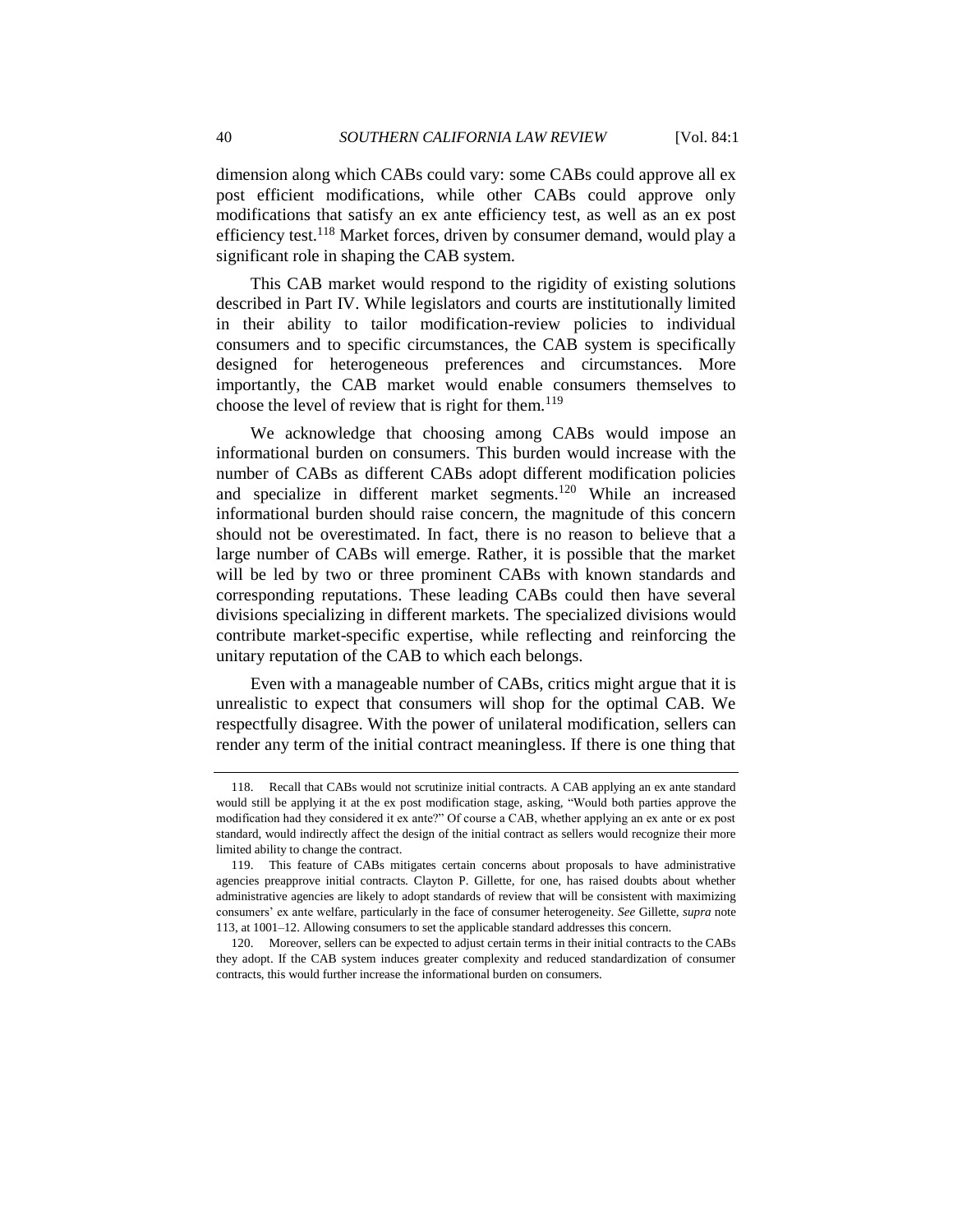consumers should shop for, it is a modification policy as embodied in the chosen CAB.<sup>121</sup> This is not to say that all consumers will be sufficiently informed to choose the CAB that is best for them. There will always be uninformed consumers who will be induced to select a contract with a lenient CAB (or no CAB at all), even without enjoying the corresponding price reduction. Courts should protect these consumers by invoking standard tools such as the unconscionability doctrine, rules against deceptive acts and practices, and so forth.

## C. THE RISK OF CAPTURE

<span id="page-40-0"></span>There is a risk that CABs will be captured by sellers and abdicate their role as agents of consumers. The concern is that CABs that deal repeatedly with a handful of sellers and which may derive substantial financial benefits from being nominated in those sellers' contracts will tend to slant their determinations to favor the interests of sellers. While acknowledging this risk, we believe that two features of our proposal respond to this concern. First, based on experience with other areas of consumer regulation, we expect the involvement of organized consumer groups in CABs to do a great deal to counteract any biases toward sellers.<sup>122</sup> Second, an efficient market for CABs would tend to encourage CABs to promote the interests of consumers. The risk of capture is greatest when the reviewing body is a monopolist, usually a government-sponsored monopolist. But our proposal envisions a market with several competing CABs. Competition greatly reduces the risk of capture (by either seller or consumer interests). If consumers are sufficiently informed and CABs compete for these informed consumers, the risk of capture is minimized.

## D. THE CASE FOR GOVERNMENTAL NUDGES<sup>123</sup>

<span id="page-40-1"></span>No new legislation is required to create CABs. Ideally, the market would create the system on its own. In reality, coordination problems and

<sup>121.</sup> This claim is clearly valid for products and services, such as credit cards, in which the entire value of the product or service is defined by the contract. When the contract is ancillary to a physical product that cannot easily be changed or modified, then this claim needs to be weakened.

<sup>122.</sup> *See* Gillette, *supra* note [113,](#page-36-2) at 1008–12 (arguing that consumer groups have proven to be effective opponents to sellers in regulatory settings, though their interests may be more aligned with the interests of group leaders than constituents).

<sup>123.</sup> *Cf*. RICHARD H. THALER & CASS R. SUNSTEIN, NUDGE: IMPROVING DECISIONS ABOUT HEALTH, WEALTH, AND HAPPINESS (2008) (identifying mild forms of government intervention and describing them as "nudges").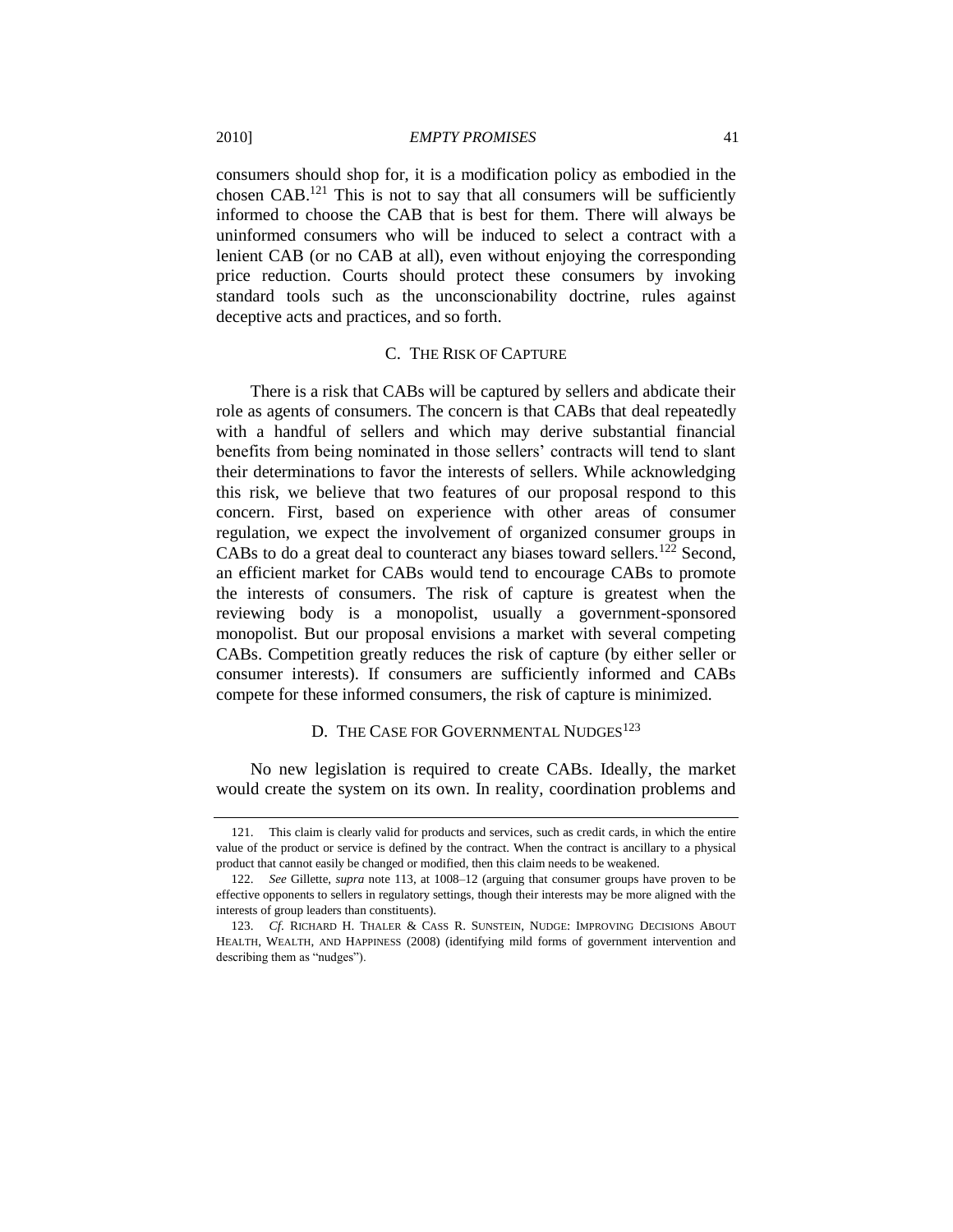perhaps even antitrust concerns require government intervention.

To overcome these problems, the government could provide the first, model CAB. For example, the Federal Trade Commission or, in financial product markets, the proposed Consumer Financial Protection Agency,<sup>124</sup> could establish a CAB and invite—or perhaps even require—sellers to add this CAB as a party to their contracts. Initially, if necessary, the government could fund the CAB, thus reducing the price increase that a contract with a CAB would entail. Of course, this government subsidy would have to be phased out if a private CAB market is to develop.<sup>125</sup>

Government intervention is also justified in order to ensure that CABs fully address the concerns about consumer contract modification we identified in Part III. CABs are designed primarily to respond to the shortcomings of existing commitment mechanisms—namely, seller reputation, courts, and mutual assent—and help sellers and consumers maximize the value of contracting. The creation of CABs would not respond directly to concerns about consumer misperception. In other words, there is no guarantee that consumers who underestimate the risks associated with unilateral modification will assign the correct value to a contract containing a CAB. The creation of CABs also would not respond to our concern that if left to their own devices, even sophisticated sellers and consumers will systematically ignore the effects of signing readily modifiable contracts on the incentives to comparison shop and on competition.

There are at least two responses to these problems that can easily be combined with our CAB proposal. First, to address concerns about imperfect consumer information, the government could embark on an educational campaign that would increase awareness of the unilateral modification problem. The public outcry over unilateral modifications of

<sup>124.</sup> *See* H.R. 4173, 111th Cong. (2009) (proposing to establish a new Consumer Financial Protection Agency).

<sup>125.</sup> Our proposal is qualitatively different from existing mechanisms that include a much broader governmental role. For example, insurance companies often cannot increase their rates without first obtaining the approval of a state regulator. *See, e.g.*, FLA. STAT. § 627.062 (2009); N.J. STAT. ANN. § 17:29A-14 (West 2009); TEX. INS. CODE ANN. § 1153.051(c) (Vernon 2009). The regulator can be viewed as a CAB. But contrary to our proposal, which encourages the creation of private CABs alongside the government-sponsored CAB, the state insurance regulator is a monopolistic CAB. Moreover, whereas the insurance regulator derives its authority from specific legislation, our CABs would derive their authority from private contracts. For discussion of these and other preapproval mechanisms for consumer contracts, see Becher, *supra* note [113;](#page-36-2) and Gillette, *supra* not[e 113.](#page-36-2)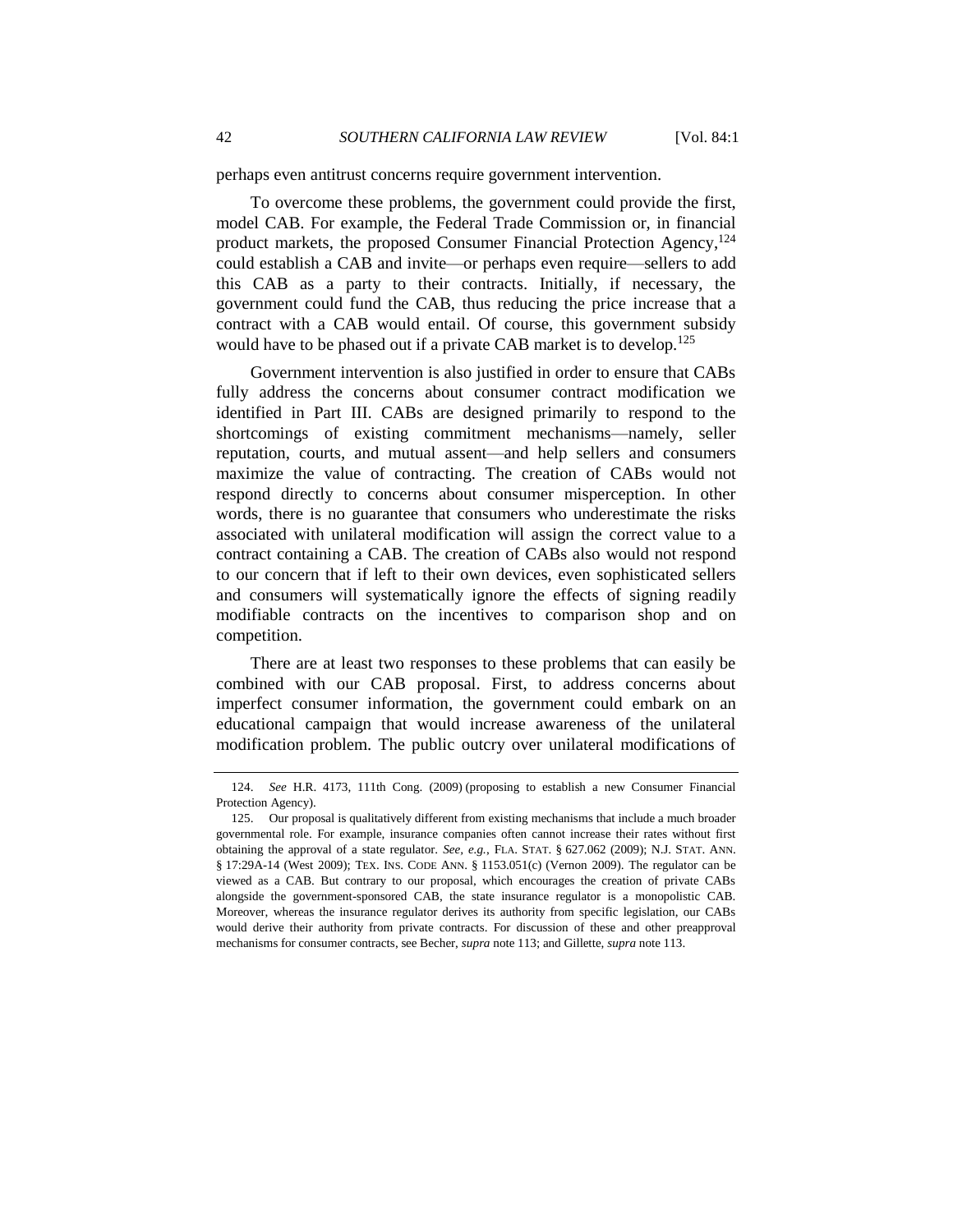credit card contracts<sup>126</sup> suggests that there already exists a relatively broad foundation on which this educational campaign can build. Second, in order to give sellers and consumers a nudge toward facilitating comparison shopping, in cases in which uniformity of treatment is not critical, sellers could be required to offer at least one version of each of their products pursuant to contracts that do not permit unilateral modifications. This requirement would give consumers a set of unmodifiable contracts to use for comparison shopping and thereby stimulate competition.<sup>127</sup>

## VI. EXTENSION: EMPLOYMENT CONTRACTS

<span id="page-42-0"></span>The recent literature on unilateral contract modifications has focused on contracts involving consumer products—credit cards, cellular service, and so forth.<sup>128</sup> The underlying concerns arise, however, whenever the law permits unilateral modification of mass-market contracts involving relatively unsophisticated, or perhaps just rationally inattentive, parties. Accordingly, the problems identified with respect to consumer contracts arise also in the context of employment contracts.

Unilateral modification of employees' rights is a prominent and controversial feature of U.S. employment law and practice. Some courts hold that the binding terms of an employment relationship can only be modified with the express assent of both the employer and employee.<sup>129</sup> But even these courts are more willing to enforce unilateral modifications if the initial contract contains some sort of change-of-terms clause.<sup>130</sup> Moreover, many courts have held that employer-initiated modifications are effective against employees who continue working after receiving notice of the proposed modifications, even in the absence of a change-of-terms

<sup>126.</sup> *See supra* not[e 8](#page-4-0) and accompanying text.

<sup>127.</sup> *Cf.* Consumer Financial Protection Agency Act of 2009, H.R. 3126, 111th Cong. § 136 (2009) (proposing to establish a new Consumer Financial Protection Agency that could force sellers to offer plain vanilla products to facilitate comparison shopping, among other things). A contract prohibiting unilateral modifications is an example of a plain vanilla product. *See id.*

<sup>128.</sup> *See supra* not[e 4](#page-2-0) and accompanying text.

<sup>129.</sup> *See, e.g.*, Brodie v. Gen. Chem. Corp., 934 P.2d 1263, 1268 (Wyo. 1997) ("[W]e do not consider the employer's concern about negotiating employment contracts on an individual basis significant enough to outweigh our understanding that employees would risk losing a valuable contractual right without their consent."); Doyle v. Holy Cross Hosp., 708 N.E.2d 1140 (Ill. 1999) (focusing on the consideration requirement, not on the assent requirement).

<sup>130.</sup> *See, e.g.*, O'Brien v. New Eng. Tel. & Tel. Co., 664 N.E.2d 843, 848–49, 848 n.3 (Mass. 1996) (discussing the possibility that an employer had the right to amend its employee manual unilaterally); Lincoln v. Wackenhut [Corp., 867 P.2d 701, 705 \(Wyo. 1994\)](https://web2.westlaw.com/find/default.wl?tf=-1&serialnum=1994032980&rs=WLW9.08&referencepositiontype=S&ifm=NotSet&fn=_top&sv=Split&referenceposition=705&pbc=BFC25B45&tc=-1&ordoc=1997077981&findtype=Y&db=661&vr=2.0&rp=%2ffind%2fdefault.wl&mt=51) (describing a disclaimer preserving an employer's right to alter the language of its employee handbook).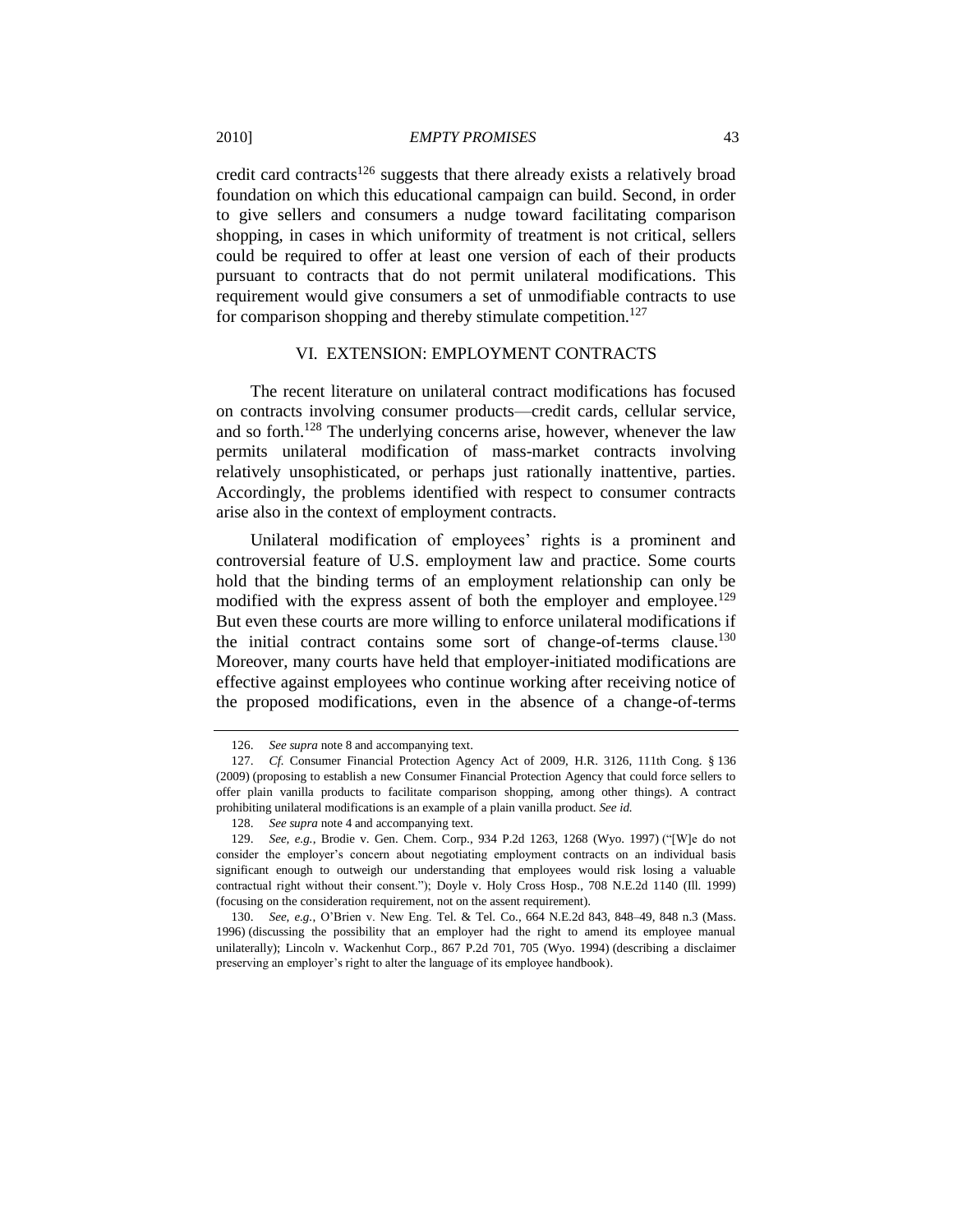clause, on the theory that an employee who continues to work under such circumstances has manifested assent through performance.<sup>131</sup> The American Law Institute has endorsed a version of this last approach. According to the latest draft of the Restatement (Third) of Employment, terms initially incorporated into an employment contract by mutual assent of the parties can be modified only with mutual assent of the parties.<sup>132</sup> Terms that were originally promulgated by unilateral employer statements (such as statements in employee handbooks), however, can be modified unilaterally, so long as they do not, through detrimental reliance or otherwise, create "vested or accrued employee rights."<sup>133</sup>

The advantages and disadvantages of permitting unilateral modification of employment contracts are the same as those we have associated with contracts for consumer products. On the one hand, permitting unilateral modification avoids the transaction costs of securing express manifestations of assent from individual employees, particularly in cases in which uniform treatment of employees is important.<sup>134</sup> On the other hand, there is the danger of giving effect to modifications that are highly prejudicial to employees—a danger that is especially problematic in situations in which employees fail to appreciate the risk of such modifications at the time of the initial contract. A second problem is that it is at best unclear whether employers can make binding commitments to refrain from unilateral modifications. For example, in one leading case, an employer was permitted to modify a "Management Employment Security Policy" unilaterally, even though it had initially announced, "This policy will be maintained so long as there is no change that will materially affect

<sup>131.</sup> *See, e.g.*, Asmus v. Pac. Bell, 999 P.2d 71, 78–79 (Cal. 2000) (permitting an employer unilaterally to modify a unilaterally implemented employment security policy despite the employer's statement that it would continue the policy so long as it did not undergo changes materially affecting its business plan achievement); Bankey v. Storer Broad. Co. (*In re* Certified Question from the U.S. Court of Appeals for the Sixth Circuit), 443 N.W.2d 112, 120 (Mich. 1989) (holding that an employer may, without an express reservation of the right to do so, unilaterally change its written policy from discharge for cause to termination at will, provided reasonable notice is given); [Fleming v. Borden, Inc.,](https://web2.westlaw.com/find/default.wl?vc=0&ordoc=1999128470&rp=%2ffind%2fdefault.wl&DB=711&SerialNum=1994215227&FindType=Y&ReferencePositionType=S&ReferencePosition=595&AP=&fn=_top&rs=WLW9.08&pbc=CE7F3ABF&ifm=NotSet&mt=51&vr=2.0&sv=Split) 450 S.E.2d 589, [594–96](https://web2.westlaw.com/find/default.wl?vc=0&ordoc=1999128470&rp=%2ffind%2fdefault.wl&DB=711&SerialNum=1994215227&FindType=Y&ReferencePositionType=S&ReferencePosition=595&AP=&fn=_top&rs=WLW9.08&pbc=CE7F3ABF&ifm=NotSet&mt=51&vr=2.0&sv=Split) (S.C. 1994) (holding that terms of employment contracts can be altered unilaterally with reasonable notice).

<sup>132.</sup> RESTATEMENT (THIRD) OF EMPLOYMENT LAW § 2.05(c) & cmt. b (Tentative Draft No. 2, 2009) (explaining that employee rights created by express agreements cannot be modified unilaterally).

<sup>133.</sup> *Id.* § 2.05. Comment b to section 2.05 suggests that a multifactored test is used to identify vested or accrued rights. The relevant factors include "the text of the statement, other policies of the employer, the employer's course of conduct, and usages in the particular industry or occupation." Id. § 2.05 cmt. b.

<sup>134.</sup> *Id.* § 2.05 cmt. e ("[R]equiring express agreement by employees to changes in employer statements would be unworkable for companies with large workforces and would undermine sought-for uniformity of treatment among similarly situated employees.").